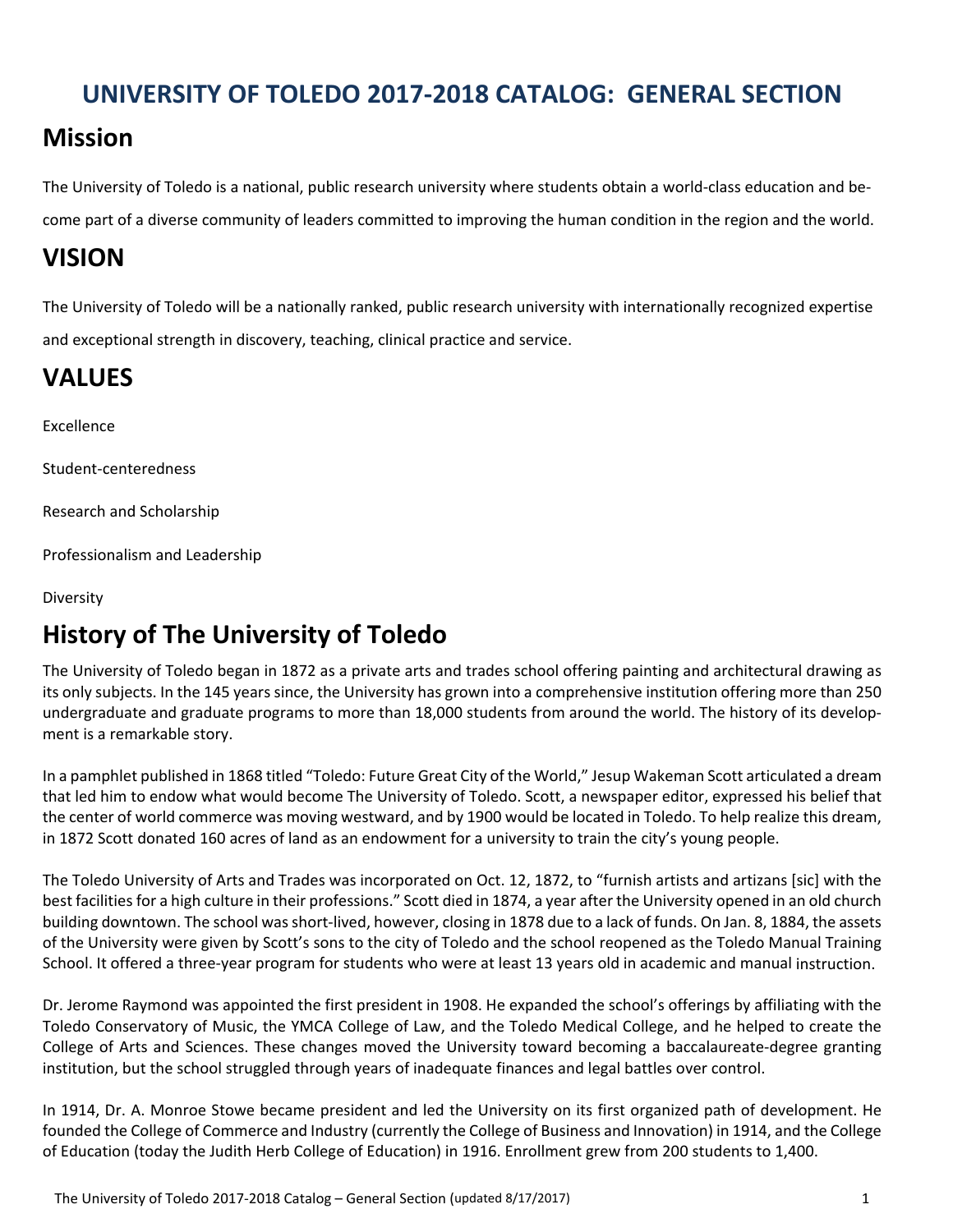As evidence that the University was maturing, student participation in extracurricular activities increased. In 1919, Student Council was created, and two students started a newspaper called *The Universi‐Teaser*. In 1915, the students petitioned for an intercollegiate athletic program. Football began in 1917, although the first game was a 145-0 loss to the University of Detroit. The sports teams received their nickname, the "Rockets," in 1923 from a newspaper writer who thought the name reflected the football team's playing style.

By the 1920s, Toledo University was a growing institution, limited only by the size of buildings that housed it. Classes were held in several small buildings downtown. In 1922, the University moved into an automobile mechanics training facility that had been constructed for World War I on the original Scott plot of land. While twice the size of the old buildings, this location was less than ideal. Its limitations became evident when an enrollment increase of 32 percent in one year produced a critical shortage of space.

The prospects for a new, permanent home for the University improved in 1928 when Dr. Henry J. Doermann became president. His first activity was to initiate plans for a new campus. To pay for the proposed buildings, that year the city placed a bond levy before Toledo's voters. A campaign by faculty and students led to the levy's passage by 10,000 votes and less than a year before the start of the Great Depression. Doermann wanted the new campus to reflect the best design elements of European universities because he felt such architecture would inspire students. It took 400 men less than one year to build University Hall and the Field House in the Collegiate Gothic style.

While enrollments remained stable at UT during most years of the Depression, the University's finances were strapped. Dr. Philip C. Nash, who became president following Doermann's sudden death, instituted drastic measures to cut costs. Funds from the federal government's New Deal programs helped by paying for new buildings and student scholarships.

While the Depression decade determined in many ways if the University would survive, it was World War II and its aftermath that transformed UT into the modern university it is today. The impact of the war was felt almost immediately. The military contracted with UT to offer war‐training programs for military and civilian personnel. Student life also changed with the war. With a dwindling number of male students, women assumed leadership roles on campus, and intercollegiate basketball and football were suspended. And, tragically, more than 100 UT students were killed in the war. After the war, the GI Bill of Rights provided a way to reward veterans for their service by paying their college tuition, and more than 3,000 veterans took advantage of the program at UT.

In 1947, Wilbur W. White replaced Nash, who had died the previous year. White proposed a progressive 10-year development plan, but he died in 1950 before any new buildings were completed. His successor, Dr. Asa S. Knowles, oversaw the completion of several buildings, including a new library in 1953. Knowles resigned the presidency in 1958. His last official act wasto meet with Toledo City Council to discussthe future financing of the University. As a municipal university, more than 12 percent of the city's budget was allocated to the UT, and Knowles felt this was not sustainable. Council members suggested the University consider acquiring financial assistance from the state.

It was left to President William S. Carlson to pursue the issue. In 1959, bills introduced in the legislature for a state subsidy for the Ohio's three largest municipal universities stalled, and the University's financial situation worsened. Fortunately, a 2‐mill levy in 1959 passed by 144 votes, raising \$1.7 million a year for UT. But the universities of Akron, Cincinnati and Toledo continued to press for state financial assistance, and finally, on July 1, 1967, The University of Toledo became part of the state's system of higher education. In addition to tuition subsidies for students, state support provided capital improvement money for a campus building boom.

College students became more politically active in the 1960s, and student protests became frequent. Most at UT were peaceful, although protests in opposition to the war in Vietnam led to several arrests. In 1970, the campus remained calm following the deaths of four student protesters at Kent State University. A protest by black students after the killing of students at Jackson State University in Mississippi temporarily closed University Hall in May 1970, but this ended when Carlson met with the students and reached a peaceful accord.

UT marked its centennial in 1972 with a year of celebration. That year Carlson retired, and Dr. Glen R. Driscoll wasselected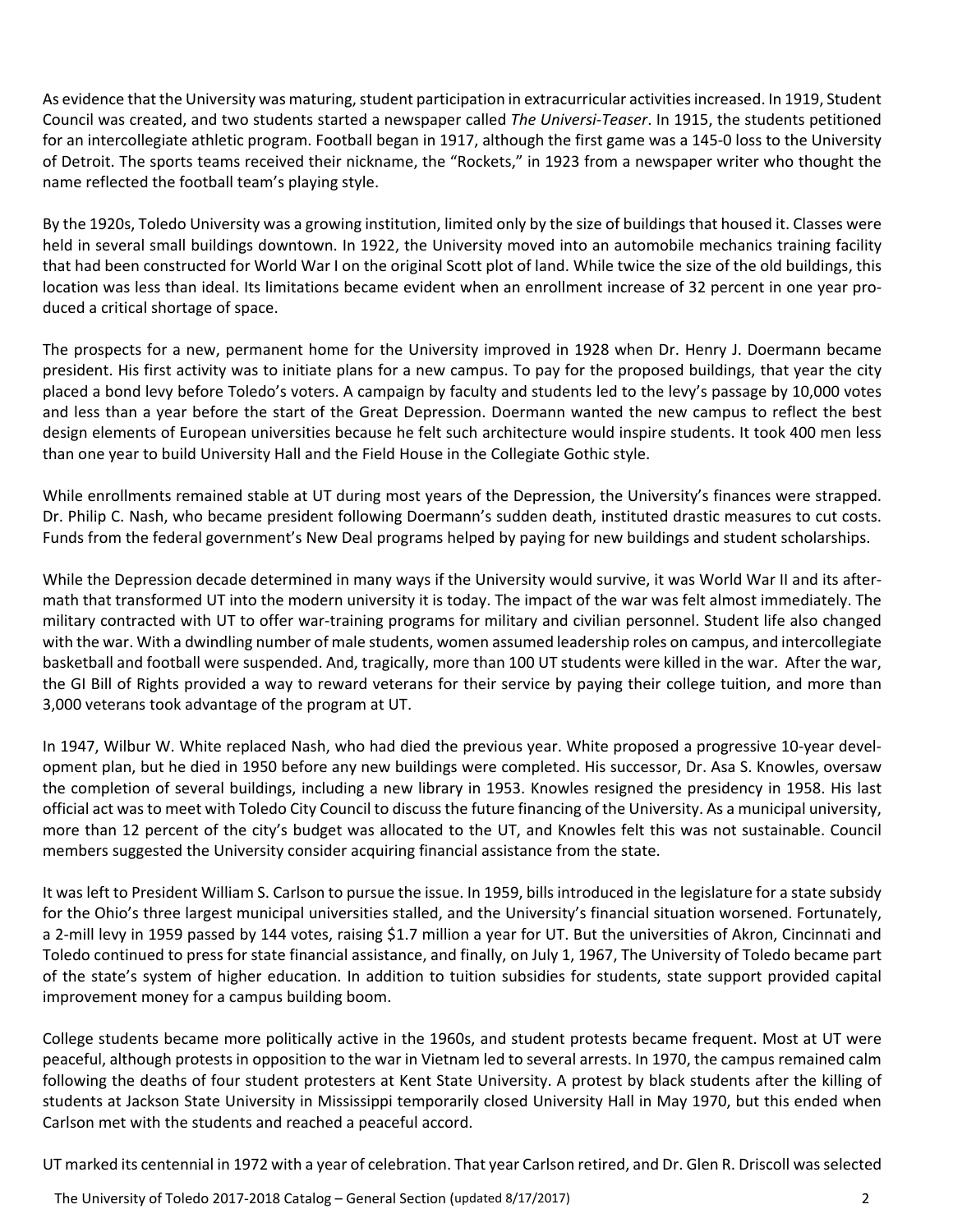as his successor. Driscoll oversaw further expansion of the University's physical plant. Centennial Mall, a nine-acre landscaped area in the center of campus, replaced parking lots and Army barracks in 1980. In 1985, Driscoll retired and was replaced by Dr. James D. McComas, who continued the expansion of the University's facilities. His tenure at UT was brief, however, as he resigned in 1988.

Dr. Frank E. Horton was selected to be The University of Toledo's 13th president in October 1988. To meet the challenges of the 1990s, Horton began a lengthy strategic planning effort to chart a course of targeted, purposeful growth. To help achieve the plan's many goals, in 1993 the University launched a successful \$40 million fund-raising campaign. The University continued to expand its physical environs with the renovation of commercial buildings into classrooms. The uni‐ versity also formalized its relationship with the Toledo Museum of Art with the completion of the Center for the Visual Arts on the museum's grounds. The university also built the Lake Erie Research Center at Maumee Bay State Park.

Significant growth in the 1990s was not only in buildings, but also in technology. The University joined OhioLINK, a statewide library network, in 1994. The internet became accessible in residence halls and offices. Technological improve‐ ments allowed students to register for classes and check their grades online. The university also began to experiment with offering classes via distance learning.

In 1999, Dr. Vik Kapoor became the University's 14th president following Horton's retirement. Kapoor embarked on a restructuring program that included major resource reallocation and administrative reorganization. The Community and Technical College, established in 1968 on the University's Scott Park campus, was abolished. In June 2000, Kapoor re‐ signed, and was replaced the following year by Dr. Daniel Johnson.

Johnson's agenda focused on reconnecting the University to the community through outreach and engagement activities, and the University's mission was rewritten to describe UT as a metropolitan research university. Planning began on a science and technology corridor to encourage research partnerships with businesses. Construction projects on the campus included renovations to several older buildings, including the Memorial Field House, which was transformed from a bas‐ ketball arena into a classroom building and reopened in 2008 after years of standing empty.

In 2006, the University saw another fundamental change with the merger of UT and the Medical University of Ohio, which had been founded as a separate state-supported institution in 1964. As part of the merger, Dr. Lloyd Jacobs, who had been president of MUO, was named president of the merged university. UT became one of few universities nationwide to offer degrees in medicine, law, engineering, business, pharmacy, and education. In 2015, UT welcomed its first female president, Dr. Sharon Gaber. Gaber has worked to increase enrollment, retention, and fundraising, and has overseen the implementation of an agreement to partner UT's medical education with ProMedica. She has also led the university in efforts to create a new strategic plan and a new campus master plan.

Despite the challenges facing higher education in the 21st century, The University of Toledo today is an amazing success story. Many of its faculty and academic programs have worldwide reputations, and its main and health science campuses are recognized as architectural gems. If the past is any indication, the challenges will be met, and the institution will continue its path of growth and success.

# **Accreditation and Standards**

### **Accrediting Bodies**

The University of Toledo is accredited by the Commission on Institutions of Higher Education of the North Central Association, 30 North LaSalle St., Suite 2400, Chicago, IL 60602‐2504 312.263.0456. Listed below are other professional or‐ ganizations in which the University holds membership, or which approve the quality of its educational programs, or both.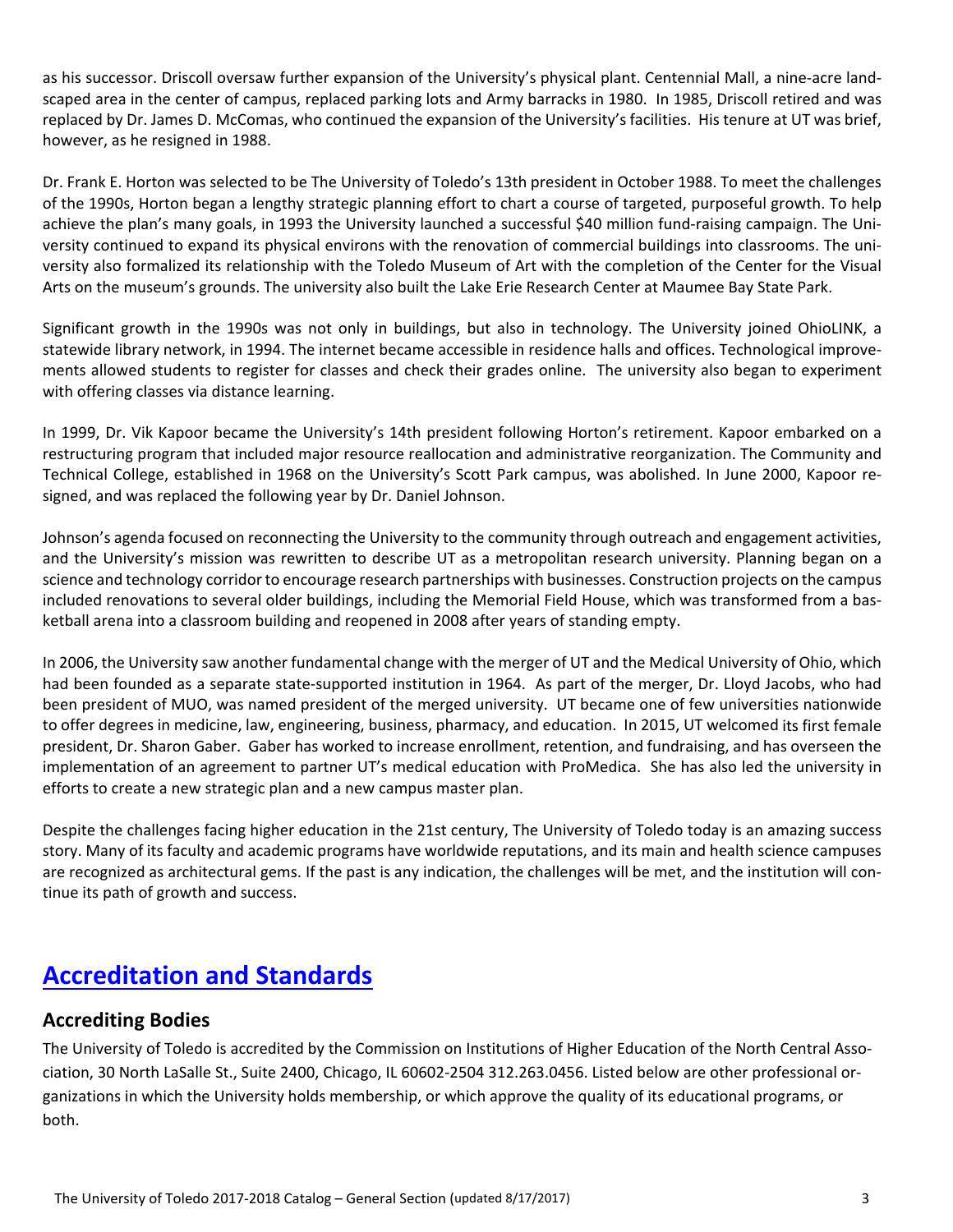Accreditation Board for Engineering and Technology, Inc. (ABET) Accreditation Council for Graduate Medical Education (ACGME) Accreditation Council for Occupational Therapy Education Accreditation Council for Pharmacy Education Accreditation Review Commission on Education for the Physician Assistant American Bar Association American Chemical Society American College of Surgeons Comprehensive Education Institute American Council on the Teaching of Foreign Languages American Psychological Association Commission on Accreditation Association for Middle Level Education/National Middle School Association Association to Advance Collegiate Schools of Business (AACSB) International Commission on Accreditation for Health Informatics and Information Management Commission on Accreditation for Respiratory Care Commission on Accreditation in Physical Therapy Education Commission on Accreditation of Athletic Training Education Commission on Accreditation of Medical Physics Commission on Collegiate Nursing Education Commission on Dental Accreditation Council for Exceptional Children Council for the Accreditation of Counseling and Related Educational Programs Council for the Accreditation of Educator Preparation Council on Academic Accreditation in Audiology and Speech‐Language Pathology ‐ American Speech and Hearing Association Council on Education for Public Health Council on Social Work Education Council on Social Work Education – Commission on Accreditation Educational Leadership Constituent Council International Reading Association Liaison Commission Medical Education Michigan Certification Board for Addiction Professionals National Accrediting Agency for Clinical Laboratory Sciences National Association for the Education of Young Children National Association of School Psychologists National Association of Schools of Art and Design National Association of Schools of Music National Athletic Training Association National Council for Social Studies National Council of Teachers of English National Council of Teachers of Mathematics National Recreation and Park Association

– Council on Accreditation of Parks, Recreation, Tourism and Related Professions

National Science Teachers Association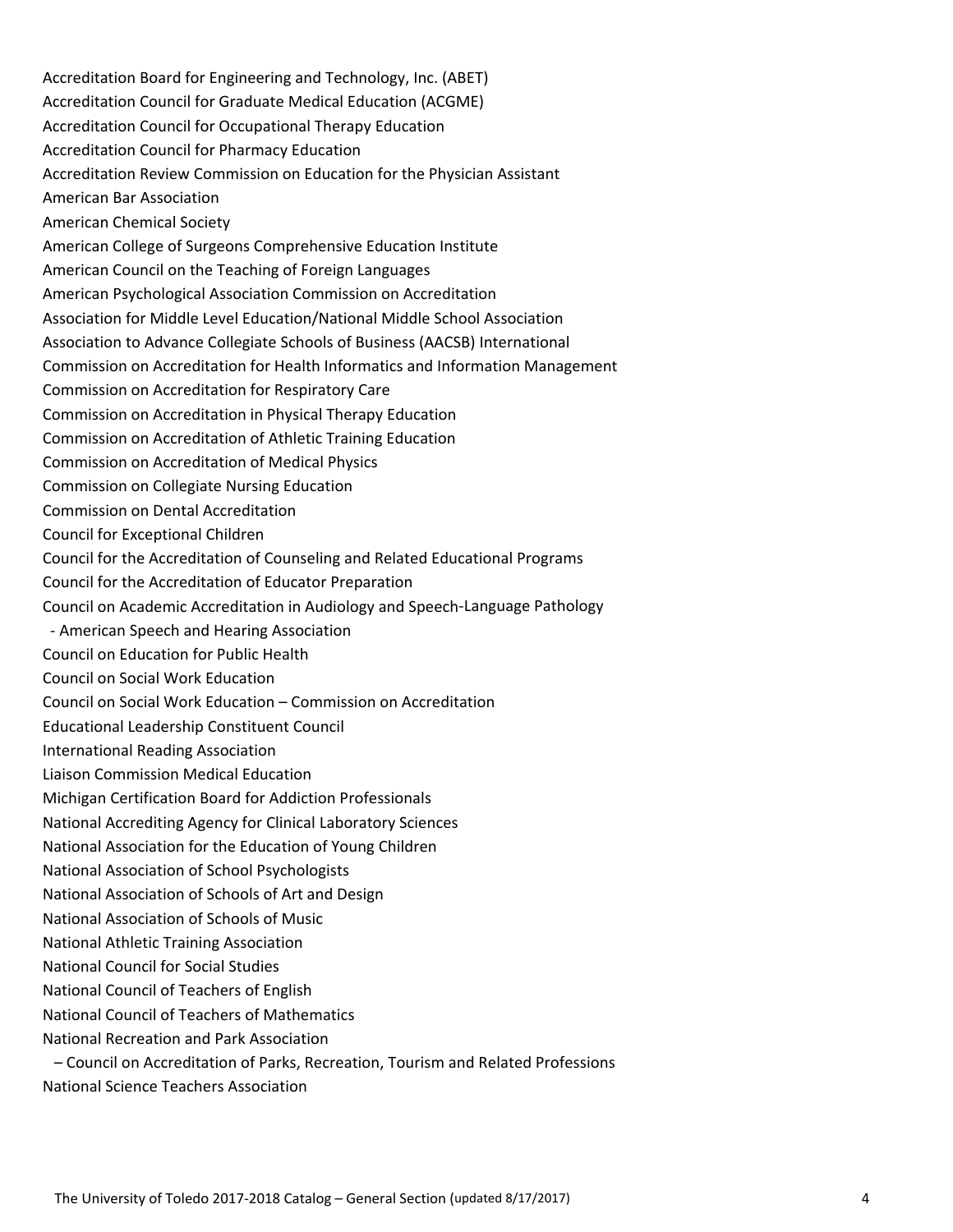# **Assessment**

The University of Toledo community undertakes the assessment of student learning outcomes to discover the extent to which students are acquiring knowledge, skills, beliefs and attitudes as a consequence of participation in their respective academic programs.

Assessment of student learning occurs at a variety of levels, including at the institution, college, department and program level. It is frequently based on multiple measures that vary according to the discipline.

The University uses the knowledge gleaned from assessment activities to promote program improvement.

# **Admission Requirements for Direct‐From‐High School, First‐Time Fresh‐ men: Summer 2017, Fall 2017, Spring 2018 Terms**

**First‐time Freshmen**: Includes the subcategory of "direct‐from‐high school" students, which are those who will be attend‐ ing UT the summer or fall immediately following their high school graduation. Students who have been enrolled in postsecondary, dual enrollment or Tech Prep while in high school are considered direct-from-high school students. Students who took college courses during the summer immediately following high school graduation and are enrolled at UT the following fall are also considered direct‐from‐high school students.

Other subcategories of first-time freshman students include adult students (those who have never attended college other than during high school) and GED holders who have never attended college. Please see the Adult/Transfer pages.

#### **Direct‐From‐High School Requirements**

For admission to UT, a direct-from-high school student is required to:

- •Complete minimum college preparatory curriculum course work:
- ‐4 years/units of English
- ‐4 years/units of math (including algebra I and II and geometry or equivalent)
- ‐3 years/units of natural science
- ‐3 years/units of social science

•Pass all parts of the Ohio Graduation Test (applies to in‐state students only) or show proof of having met all high school graduation requirements.

Required for Unconditional Direct Admission:

•15 ACT/740‐780 SAT (taken prior to March 2016) or 830‐860 SAT (taken after March 2016) and a minimum 2.5 GPA •16 ACT/790 SAT (taken prior to March 2016) or 870 SAT (taken after March 2016) and above with a minimum 2.0 GPA Subject to Review:

•15 ACT/740‐780 SAT (taken prior to March 2016) or 830‐860 SAT (taken after March 2016) and a 2.0‐2.49 GPA

•16 ACT/790 SAT (taken prior to March 2016) or 870 SAT (taken after March 2016) and above but less than a 2.0 GPA Based upon a student's major and the ACT or SAT score, students may be required to take placement tests, which will assist in placing students into courses.

UT's code for test score submission, if not on an official high school transcript is: ACT: 3344 SAT: 1845

If a student does not meet one or more of these requirements, they may submit an appeal form that delineates their college readiness. The appeal will be reviewed by an admission committee. Appeal forms should be submitted online as soon as possible, with a final deadline of August 1.

Note: No direct-from-high school student will be admitted to the University after classes have started except with the approval of the Provost or their designee.

The University of Toledo 2017‐2018 Catalog – General Section (updated 8/17/2017) 5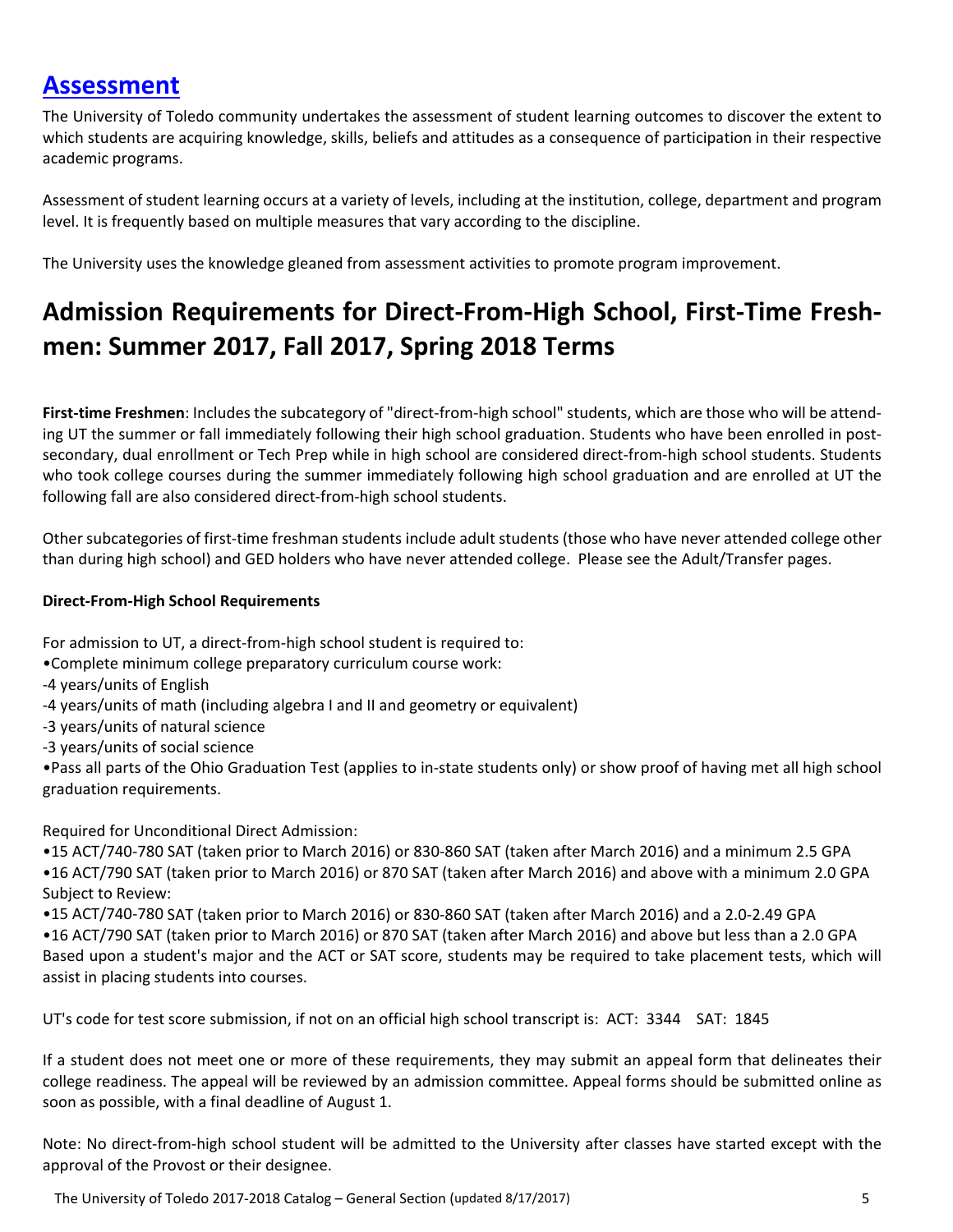There will be an admission cutoff date of July 31 for all direct‐from‐high school students applying with below a 2.0 GPA and below a 19 ACT (910 SAT combined reading and math score) for receipt of all admission materials. Students applying after July 31 may be deferred to spring semester.

#### **High School Transcripts**

All students (excluding GED holders) must send an official high school transcript to the Office of Undergraduate Admission at the time of application. In addition, students will need to submit an official final high school transcript, complete with a stamped graduation date, to the Office of Undergraduate Admission upon graduating from high school. For first‐time freshman final acceptance and college/program placement will be offered based upon the submission of an official final high school transcript (8th semester) with a stamped graduation date.

•Final high school transcripts can be sent to: The University of Toledo, Office of Undergraduate Admission, Mail Stop 306, 2801 West Bancroft St., Toledo, OH 43606.

#### **Home School Students**

Home school students are required to submit an official, signed and dated transcript detailing courses taken (and those in progress), related grades and official ACT and/or SAT scores. In addition, for diplomas issued to Ohio students after July 1, 2015, a diploma with the language set forth in Ohio Revised Code (ORC) 3313.6110 or the official letter of excuse issued by the district superintendent for the student's final year of home education must be submitted to UT by August 1.

### **College/Program Admission Standards**

UT colleges and programs have specific admission criteria that must be met. Programs may have additional criteria not listed here; please check the program's Web site for the most complete information. Admitted students who do not meet the specific college/program requirements will be offered admission to other programs, such as the Center for Exploratory Studies, which will assist students in gaining admission. In the following chart, GPA requirements are based on final cu‐ mulative (8th semester) GPA, not semester GPA; the ACT score refers to a composite score; and the SAT score is a combined reading and math score.

Note for students interested in pre‐professional programs: Students can choose to be in any major with a concentration of pre‐medical, pre‐law, pre‐veterinary, or pre‐dental.

#### **Pre‐Med, Pre‐Dent, Pre‐Vet Concentrations Requirements**:

•3.2 GPA and 25 ACT/1150 SAT (taken prior to March 2016) or 1220 SAT (taken after March 2016)

The Bac/M.D. program is available within the College of Arts & Letters and the College of Natural Sciences & Mathematics.

#### **Bac/M.D. Program Recommendations:**

•3.5 GPA and 28 ACT/1260 SAT (taken priorto March 2016) or 1320 SAT (taken after March 2016). Contact the pre‐medical advisor for details.

### **College of Arts & Letters**

•2.5 GPA or 20 ACT/950 SAT (taken prior to March 2016) or 1030 SAT (taken after March 2016)

Students not meeting these requirements will be admitted to the Department of Exploratory Studies.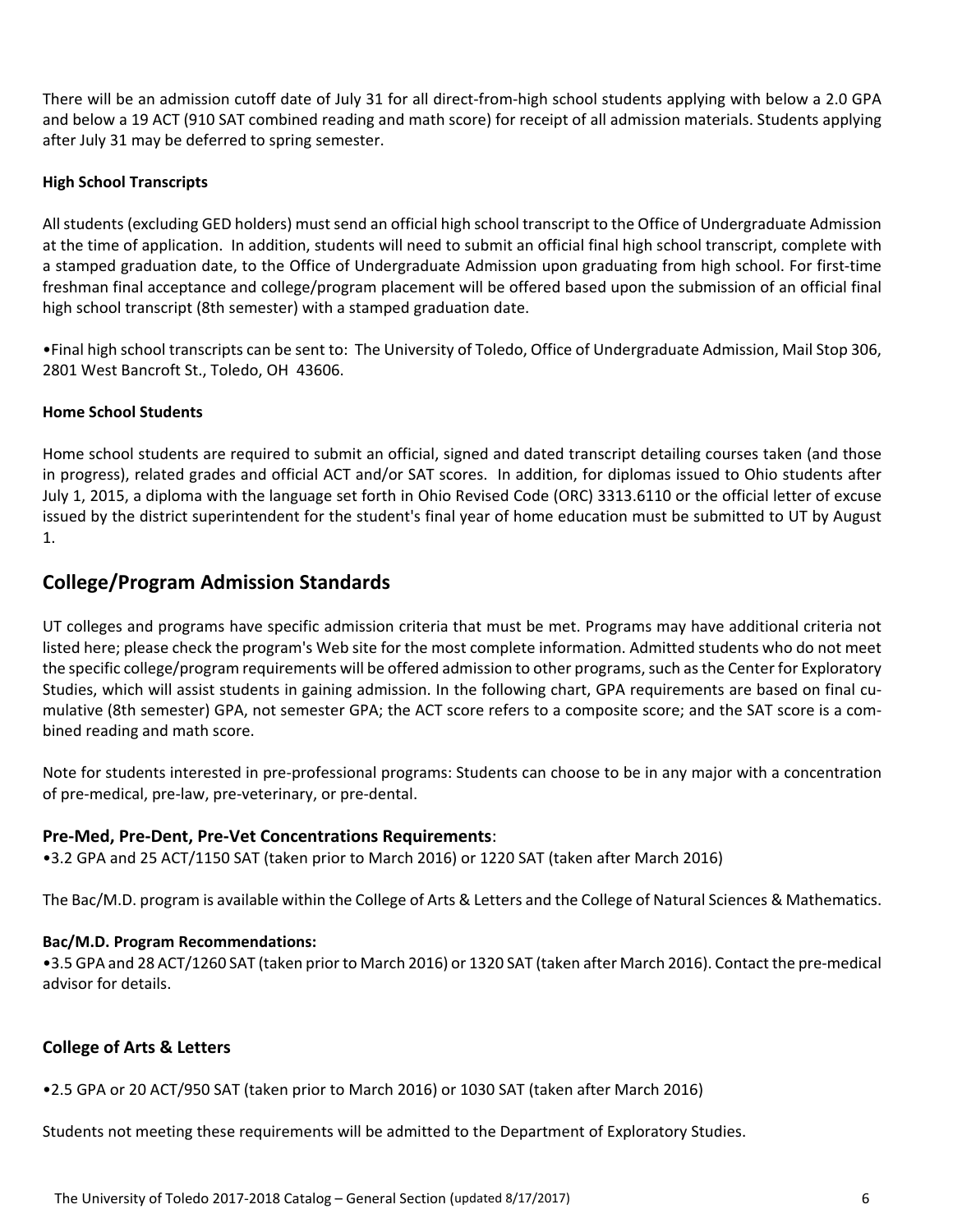#### **Psychology**

Students will be admitted to pre‐psychology until they earn 30 credit hours and a 2.5 GPA

#### **Music Program**

Audition required (call 419.530.2448 for an appointment)

#### **College of Business and Innovation**

#### **Bachelor of Business Administration programs**

•2.8 GPA or 25 ACT/1150 SAT (taken prior to March 2016) or 1220 SAT (taken after March 2016)

#### **Information Technology program**

•2.5 GPA; and

•21 ACT/990 SAT (taken prior to March 2016) or 1070 SAT (taken after March 2016) ; and

•20 ACT/480 SAT (taken prior to March 2016) or 510 SAT (taken after March 2015) mathematics sub‐score

Students not meeting these requirements will be admitted into an associate's degree in the College of Business and Inno‐ vation. Upon meeting a 2.4 UT college GPA, students are permitted to transfer into the programs of their choice.

Applied Organizational Technology Associate Degree programs

•2.0 GPA or 18 ACT/870 SAT (taken prior to March 2016) or 950 SAT (taken after March 2016)

Students not meeting these requirements will be admitted to the Department of Exploratory Studies.

#### **College of Engineering**

#### **Engineering Science Programs**

•3.0 GPA; and

•22 ACT/1030 SAT(taken prior to March 2016) or 1110 SAT (taken after March 2016); and

•22 ACT/520 SAT (taken prior to March 2016) or 550 SAT (taken after March 2016) mathematics subscore; and

•4 years of high school math (fourth‐year emphasis on trigonometry or pre‐calculus) and high school chemistry; high school physics is strongly recommended

Students not meeting these requirements will be reviewed for the Engineering Technology programs.

#### **Bioengineering B.S./M.D. program**

•Recommended 3.5 GPA and 28 ACT/1260 SAT (taken prior to March 2016) or 1320 SAT (taken after March 2016). Contact the bioengineering adviser for details.

#### **Engineering Technology programs**

•2.5 GPA ; and

•21 ACT/990 SAT (taken prior to March 2016) or 1070 SAT (taken after March 2016); and

•20 ACT/480 SAT (taken prior to March 2016) or 510 SAT (taken after March 2016) mathematics subscore

Students not meeting these requirements will be admitted to the Department of Exploratory Studies.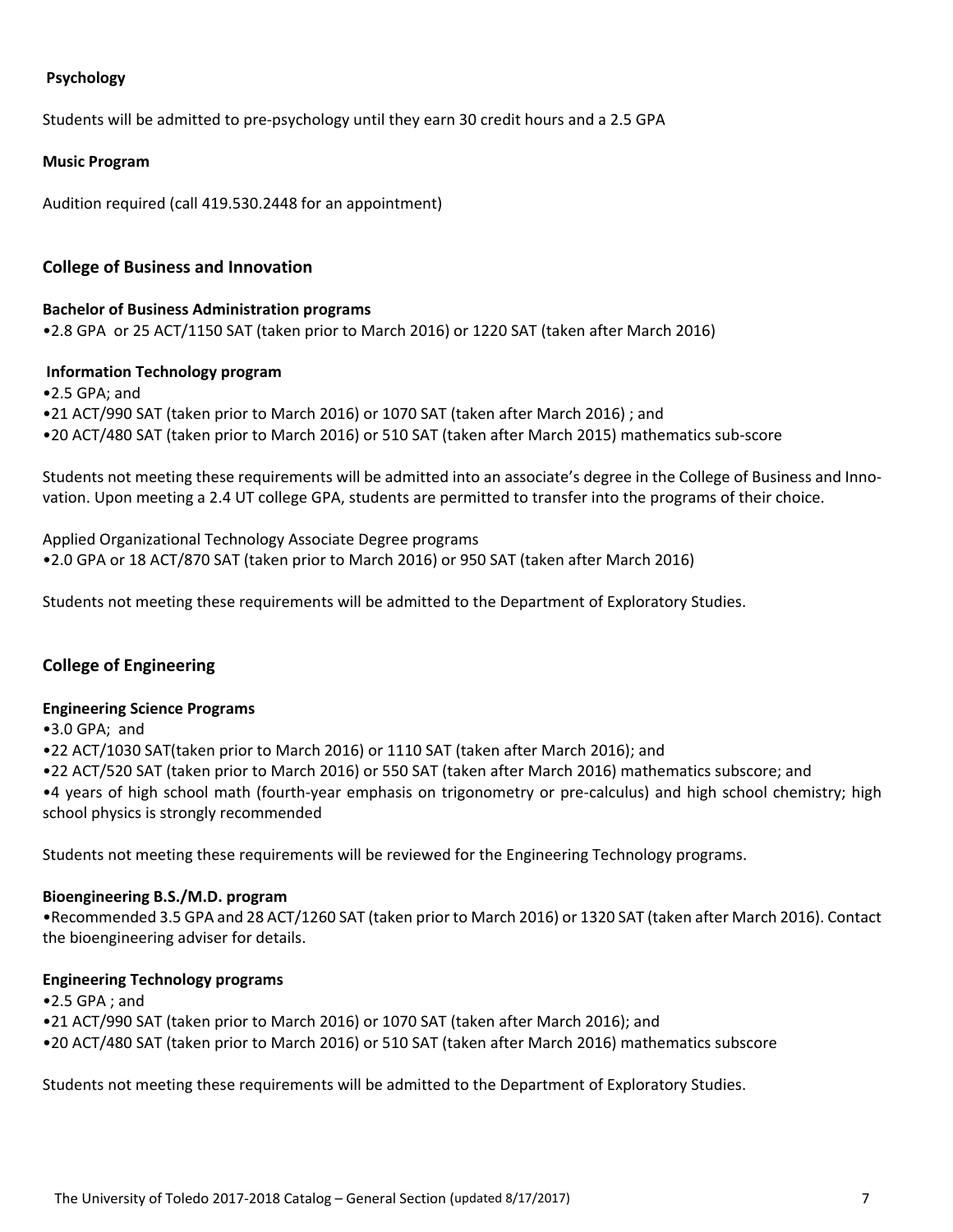#### **Information Technology program**

•2.5 GPA and

- •21 ACT/990 SAT(taken prior to March 2016) or 1070 SAT (taken after March 2016); and
- •20 ACT/480 SAT (taken prior to March 2016) or 510 SAT (taken after March 2016) mathematics subscore

Students not meeting these requirements will be admitted to the Department of Exploratory Studies.

#### **College of Health and Human Services**

#### **For all programs not listed below**:

•2.7 GPA or 21 ACT/990 SAT (taken prior to March 2016) or 1070 SAT (taken after March 2016)

#### **Exercise Science**

•3.0 GPA or 21 ACT/990 SAT (taken prior to March 2016) or 1070 SAT (taken after March 2016) and

•20 ACT/480 SAT (taken prior to March 2016) or 510 SAT (taken after March 2016) mathematics subscore •high school biology and chemistry with grade of C or better

#### **Criminal Justice, Nurse Paralegal Certificate, Paralegal Studies, Social Work, and Undecided**

•2.5 GPA or 19 ACT/910 SAT (taken prior to March 2016) or 990 SAT (taken after March 2016)

Students not meeting these requirements will be admitted to the Department of Exploratory Studies.

### **College of Natural Sciences and Mathematics**

•2.5 GPA or 20 ACT/950 SAT (taken prior to March 2016) or 1030 SAT (taken after March 2016)

Students not meeting these requirements will be admitted to the Department of Exploratory Studies.

**BS in Biology** (Department of Biological Sciences)

•2.75 GPA

•Students not meeting the BS in Biology minimum GPA requirement but meeting the college requirements will be admit‐ ted to the BA in Biology.

### **College of Nursing**

All students admitted into the pre‐nursing BSN curriculum with:

•2.75 GPA and 19 ACT/910 SAT (taken prior to March 2016) or 990 SAT (taken after March 2016)

Upon completion of the pre‐nursing curriculum, there is a competitive admission process for the professional sequence. Students not meeting these requirements will be admitted to the Department of Exploratory Studies.

### **College of Pharmacy and Pharmaceutical Sciences**

### **All students admitted into the pre‐professional program with**

•2.5 GPA or 20 ACT/950 SAT (taken prior to March 2016) or 1030 SAT (taken after March 2016)

•Beginning with the Fall 2016 catalog year, all international students, regardless of graduating from a U.S. high school, and students who are U.S. citizens or permanent residents and did not graduate from a U.S. high school are required to submit an internet-based TOEFL with the following minimum criteria prior to admission into the College of Pharmacy and Pharmaceutical Sciences: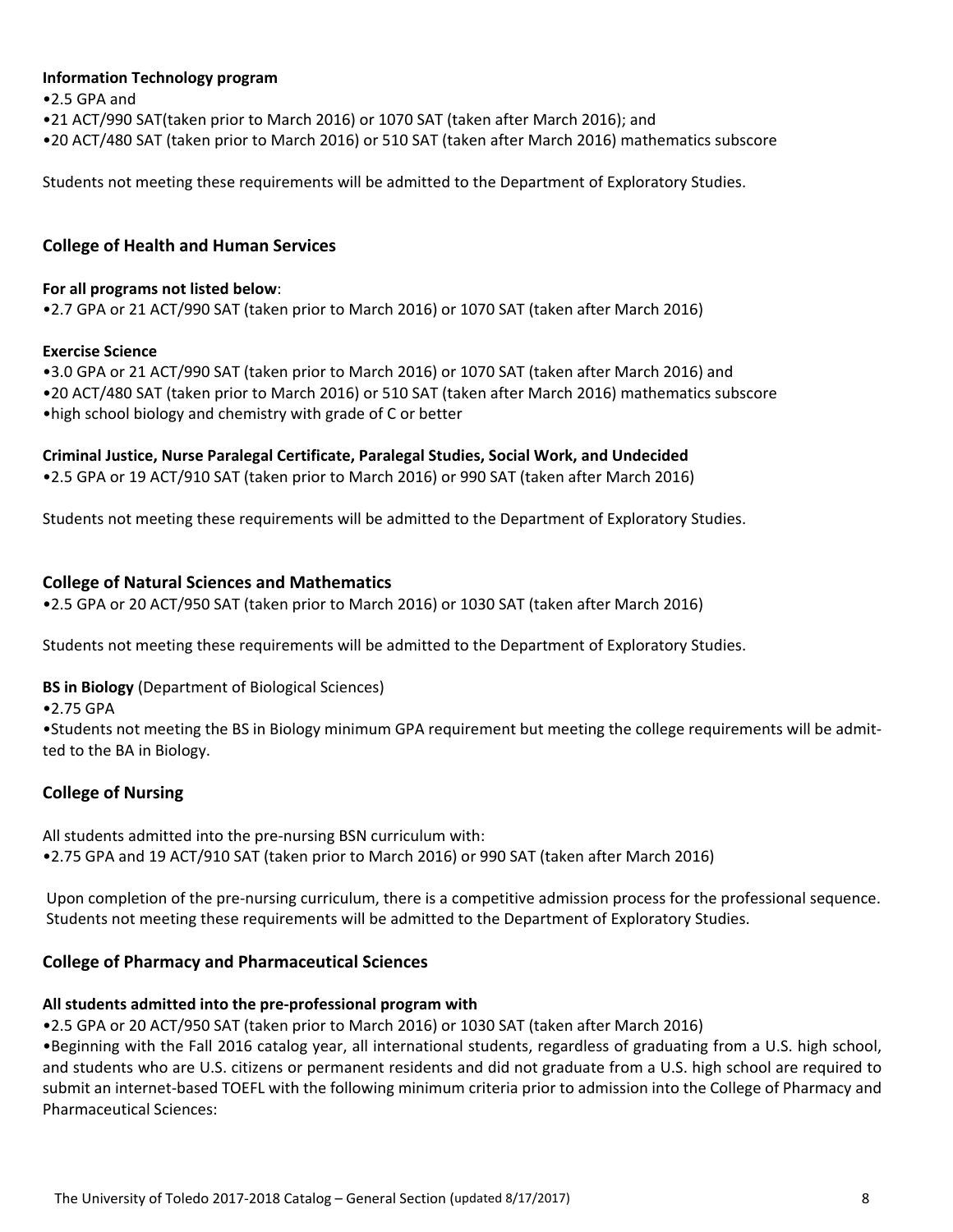1) A minimum total score of 80 iBT AND

2) A minimum score of 18 in each of the four sub-categories of the iBT (reading, listening, speaking, and writing)

Students not meeting these requirements will be admitted to the Department of Exploratory Studies.

Contingent admission to the Professional Division is available on a competitive basis. To be considered, the following must be completed in the year proceeding fall admission:

•Achieve and report by December 1, 2016, a 29 ACT/1300 SAT (taken prior to March 2016) or 1360 SAT (taken after March 2016) and a 3.75 GPA in a college preparatory high school curriculum

•Application submitted by December 1, 2016

Additional materials will be requested. Final notification of contingent admission status will occur in mid‐January.

### **Judith Herb College of Education**

•2.7 GPA or 21 ACT/990 SAT (taken prior to March 2016) or 1070 SAT (taken after March 2016)

Students not meeting these requirements will be admitted to the Department of Exploratory Studies.

### **University College: Department of Exploratory Studies**

#### **Quest Program ‐ for undecided majors**

•2.0 GPA or 19 ACT/910 SAT (taken prior to March 2016) or 990 SAT (taken after March 2016)

A student who has a specific college preference but is undecided on a major within that college may apply as undeclared to that college. Students who are undecided about their college and major will be admitted into the QUEST program.

### **Jesup Scott Honors College 2017‐2018 Admission Requirements**

Here are the overall requirements for direct-from-high school students applying to the Jesup Scott Honors College:

•High school GPA and ACT test score indicative of a well‐prepared student, which MUST meet the required minimum of BOTH a 3.5 high school GPA and a 25 ACT/1150 SAT test score.

•Your academic credentials should be combined with a significant high school leadership and/or work experience that indicates a high level of motivation and performance that could translate into high academic performance at the university

•The applicant must apply to the Honors College after being admitted to the University of Toledo with the appropriate GPA and ACT scores. To do so, you must complete our supplemental Honors application ‐ a link to which shall be e‐mailed to you a few days after your acceptance to UT if you indicated interest in the JSHC on your general application. The Honors College application is short, but does include an essay not to exceed 500 words on the following topic: Reflect on a time when you challenged a belief or idea. What prompted you to act? Would you make the same decision again?

Here are the overall requirements for current UT students applying to the Jesup Scott Honors College:

•Cumulative college GPA of 3.3

•The student must have completed the first semester of college classes but have earned no more than 60 credit hours

The student must contact an Honors College Success Coach by calling 419‐530‐6030 to obtain and fill out the Honors College application form for current students.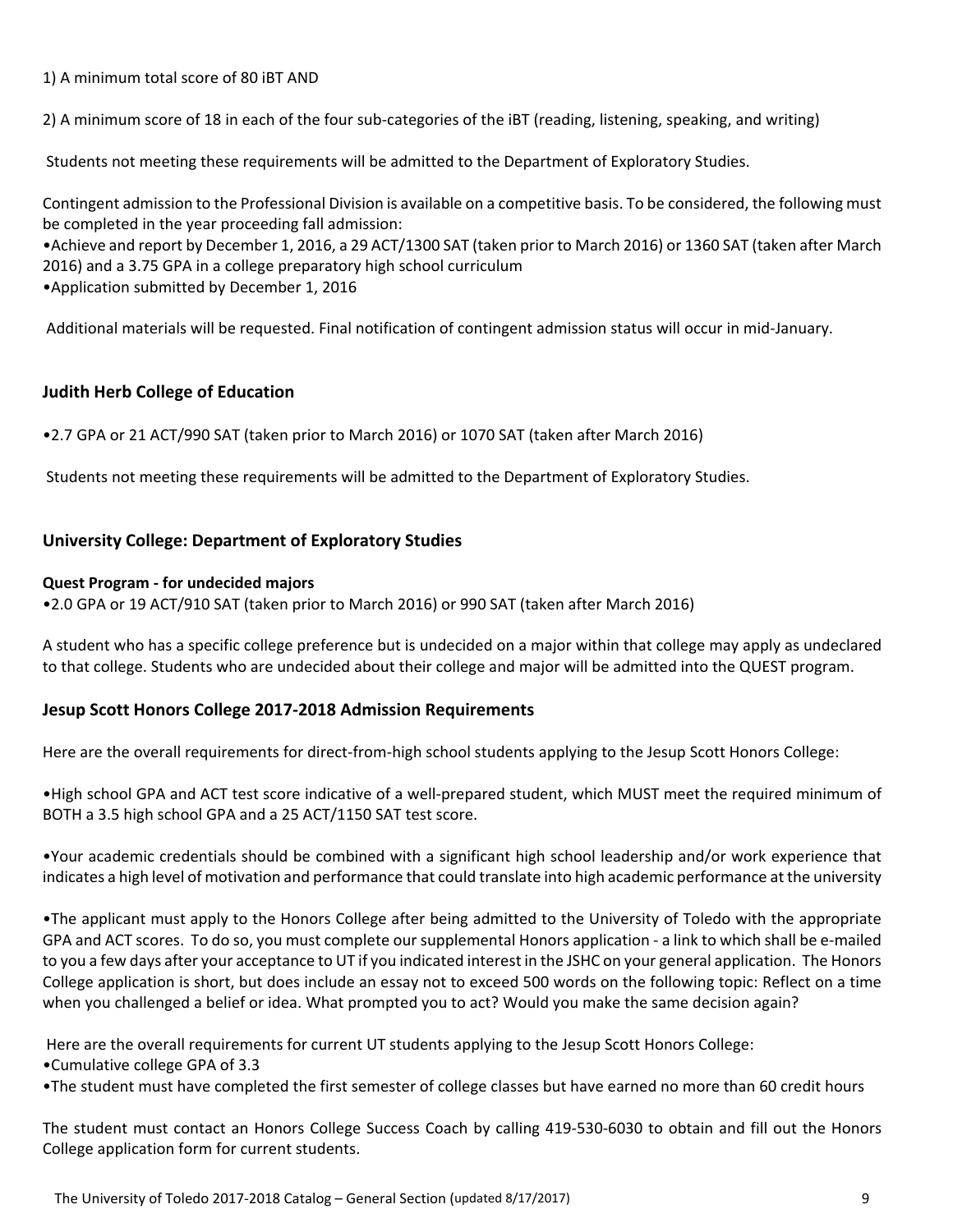## **2017‐2018 Admission Requirements for Adult and Transfer Students**

Note: These admission requirements are for the Spring 2017, Summer 2017, Fall 2017, and Spring 2018 terms.

**Adult Students**: first time freshmen who have been out of high school one semester and never taken college courses at another university since high school graduation, students who are military or veteran, or students with a GED. Students who enroll the fall semester after their high school graduation and took college courses during high school or the summer immediately following graduation are considered traditional first-time freshman (please see the direct‐from‐high school pages).

For unconditional admission, UT requires adult students to:

- Complete minimum college preparatory curriculum course work:
	- 4 years/units of English

 4 years/units of math (including algebra I and II and geometry or equivalent) for 2014 graduates and be‐ yond,

and only 3 years of math needed for graduates prior to 2014

- 3 years/units of natural science
- 3 years/units of social science
- Submit a high school cumulative GPA of 2.0 or higher; in this case, no ACT/SAT scores will be needed.
- Students who are 25 years of age or older, or a current member of the U.S. military or veterans are admitted regardless of GPA; no ACT/SAT scores will be needed.
- Students who do not fall into either of these categories and have a high school cumulative GPA under 2.0 must submit a minimum 15 ACT (740‐780 SAT, if taken before March 2016. Or a 830‐860 SAT, if taken after March 2016). If a student does not meet this requirement, they may submit an appeal form that delineates their college readiness. The appeal will be reviewed by a committee. Appeal forms should be submitted as soon as pos‐ sible, with a final deadline of August 1.
- Based upon a student's major and the ACT or SAT score, students may be required to take placement tests, which will assist in placing student in courses

**High School Transcripts**: All students (excluding GED holders) must send an official high school transcript, complete with a stamped graduation date, to the Office of Undergraduate Admission.

**National Student Clearinghouse**: The University of Toledo will complete a check of the NSC on all adult applica‐ tions. We will verify if any institutions were previously attended and, if needed, edit your application to show any institutions not listed. Official transcripts from these institutions would be required for admission.

**GED Holder Requirements**: The above ACT/SAT requirements do not apply to GED holders. However, many of our aca‐ demic colleges require ACT/SAT scores for direct admission into a program. Students utilizing the GED must submit an official copy of their GED (General Education Development) diploma and scores. You can obtain a copy of your GED from the Department of Education in the state where you took the GED test.

### **Adult Admission Requirements**

Adult students over the age of 25 can be admitted to the university without official ACT or SAT test scores. However, most colleges do require test scores for direct admission into their programs. Students who do not meet these requirements will be admitted to University College.

Adult students under the age of 25 who do not meet the requirements below will be admitted into University College: Department of Exploratory Studies.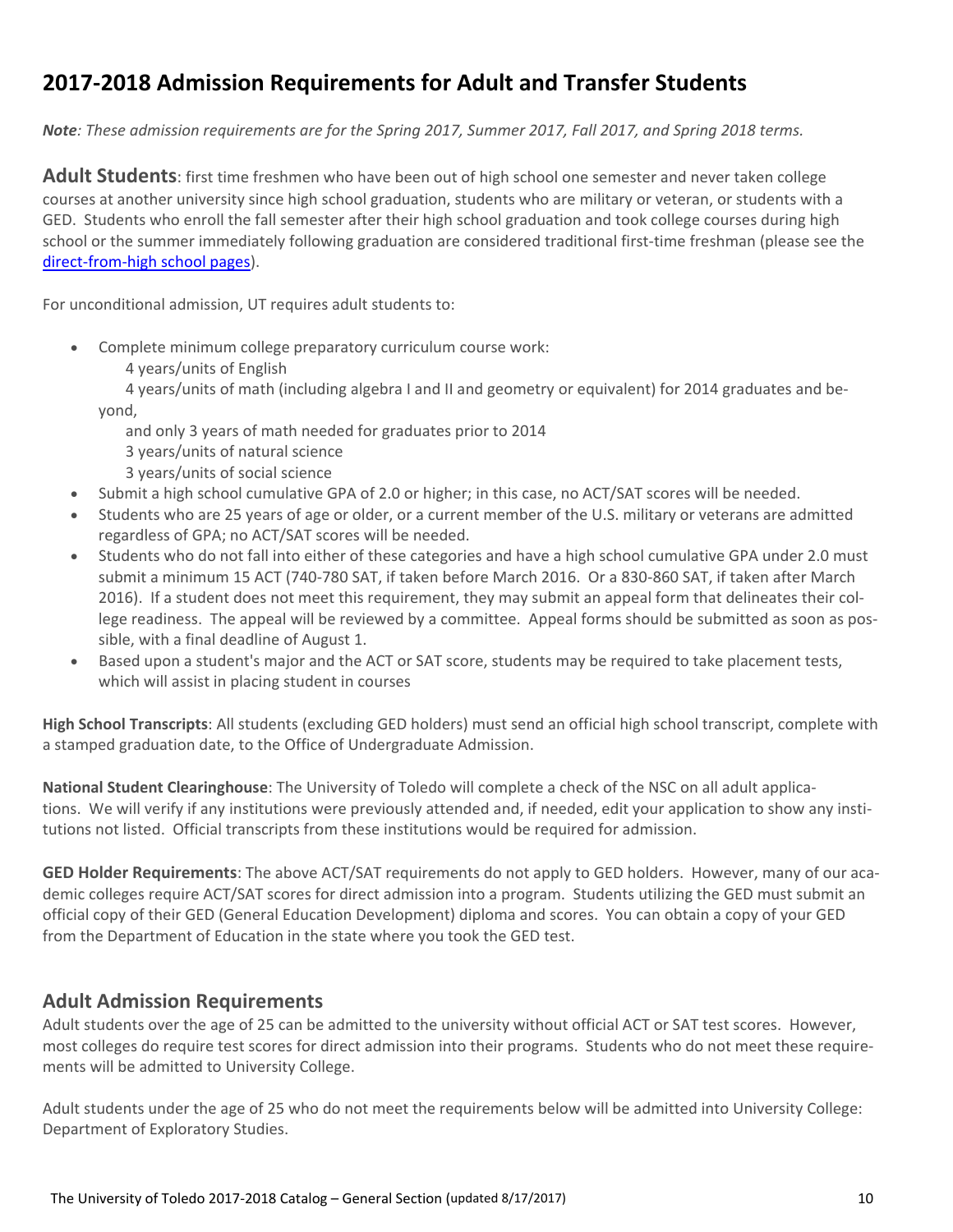#### \*The SAT test was redesigned and scores were changed as of March 2016. In the requirements below OLD SAT refers **to tests taken prior to March of 2016; NEW SAT refers to tests taken after March of 2016\***

Pre-professional programs: Students can choose to be in any major with a concentration of pre-medical, pre-law, preveterinary, or pre‐dental.

#### **Pre‐Med, Pre‐Dent, Pre‐Vet Concentrations Requirements:**

3.2 GPA and 25 ACT/1150 old SAT/1220 new SAT

#### **College of Arts and Letters**

2.5 GPA or 20 ACT/950 old SAT/1030 new SAT

**Psychology**: students are admitted to pre‐psychology unless they have 30 semester hours of earned college credit

**Music Program**: audition required (call 419.530.2448 for an appointment)

#### **College of Business and Innovation**

**Bachelor of Business Administration programs**

Students 25 years of age or older or military or veteran status: 2.4 GPA Students under the age of 25: 2.8 GPA

#### **Information Technology program**

2.5 GPA and 21 ACT/990 old SAT/1070 new SAT and 20 ACT/480 old SAT/510 new SAT mathematics sub‐score

#### **Associate Degree Programs**

2.0 GPA or 18 ACT/870 old SAT/950 new SAT

#### **Judith Herb College of Education**

2.7 GPA or 21 ACT/990 old SAT/1070 new SAT

### **College of Engineering**

#### **Engineering Science programs**

3.0 GPA and 22 ACT/1030 old SAT/1110 new SAT and 22 ACT/520 old SAT/550 new SAT mathematics sub‐score and High School Chemistry and 4 years of High School Math, including pre‐calc or trig

#### **Engineering Technology programs**

2.5 GPA and 21 ACT/990 old SAT/1070 new SAT and 20 ACT/480 old SAT/510 new SAT mathematics sub‐score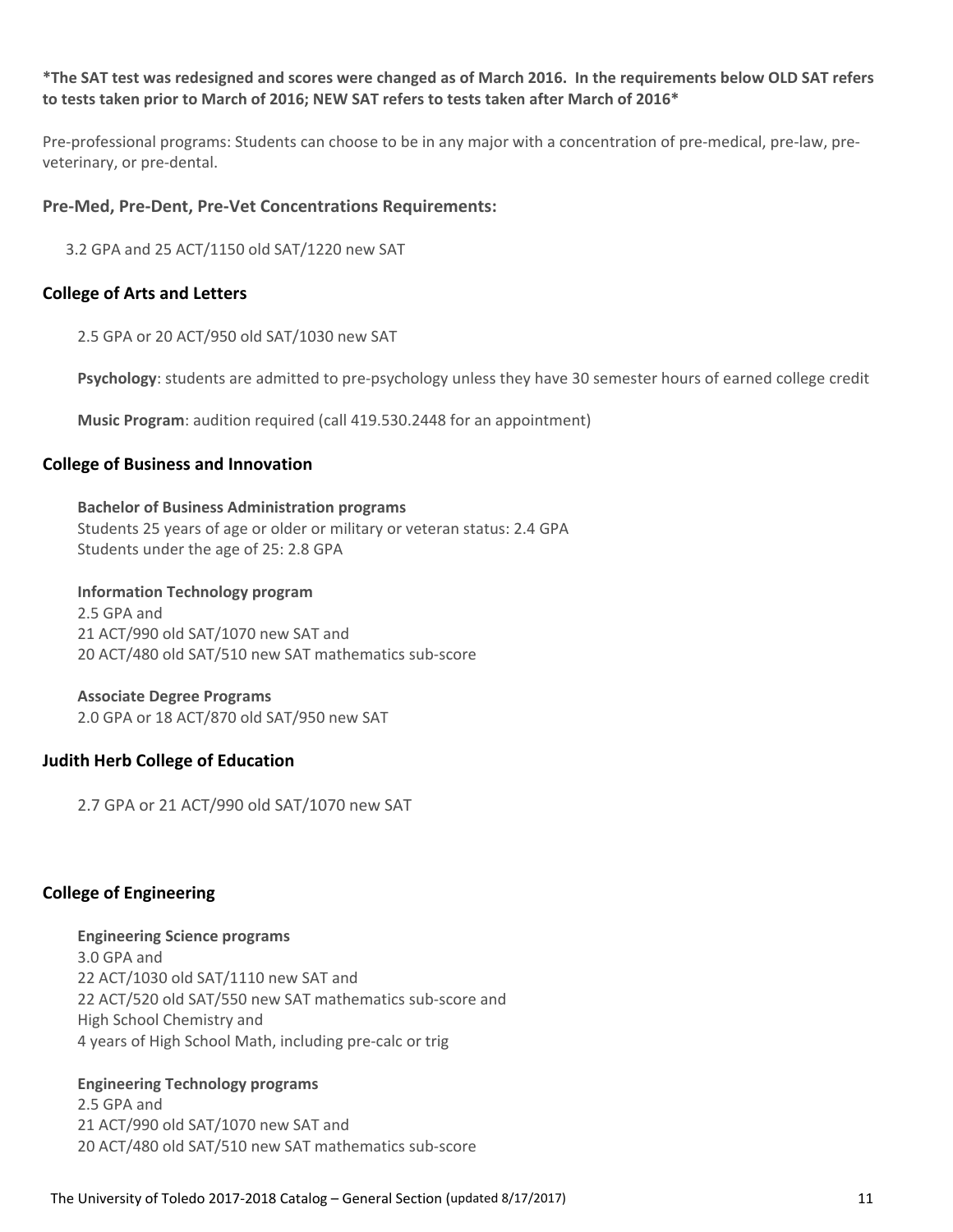#### **Information Technology program**

2.5 GPA and 21 ACT/990 old SAT/1070 new SAT and 20 ACT/480 old SAT/510 new SAT mathematics sub‐score

#### **College of Health and Human Services**

 **Any but those listed below** 2.7 GPA or 21 ACT/990 old SAT/1070 new SAT

 **Exercise Science** 3.0 GPA or 21 ACT/990 old SAT/1070 new SAT and 20 ACT/480 old SAT/510 new SAT mathematics sub‐score and High School Biology and Chemistry of 'C' or better

 **Criminal Justice, Nurse Paralegal Certificate, Paralegal Studies, Social Work and Undecided** 2.5 GPA or 19 ACT/910 old SAT/990 new SAT

#### **College of Natural Science and Mathematics**

2.5 GPA or 20 ACT/950 old SAT/1030 new SAT

#### **B.S. in Biology (Department of Biological Sciences)**

2.75 GPA

 Students not meeting the BS in Biology minimum GPA requirement but meeting the college requirements will be admitted to the college as B.A. in Biology

#### **College of Nursing**

#### **All students admitted into pre‐nursing BSN with:**

 2.75 GPA and 19 ACT/910 old SAT/990 new SAT Upon completion of the pre‐nursing curriculum there is a competitive admission process for the professional sequence

#### **College of Pharmacy and Pharmaceutical Sciences**

#### **Students are admitted into pre‐pharmacy with:**

2.5 GPA or 20 ACT/950 old SAT/1030 new SAT Upon completion of the pre‐pharmacy curriculum there is a competitive admission process for the professional sequence.

Beginning with the Fall 2016 catalog year, all international students, regardless of graduating from a U.S. high school, and students who are U.S. citizens or permanent residents and did not graduate from a U.S. high school are required to submit an internet‐based TOEFL with the following minimum criteria prior to admission into the College of Pharmacy and Pharmaceutical Sciences:

- 1.) A minimum total score of 80 iBT AND
- 2.) A minimum score of 18 in each of the four sub-categories of the iBT

(reading, listening, speaking, and writing)

Students not meeting these requirements will be admitted to University College or the Department of Explora*tory Studies.*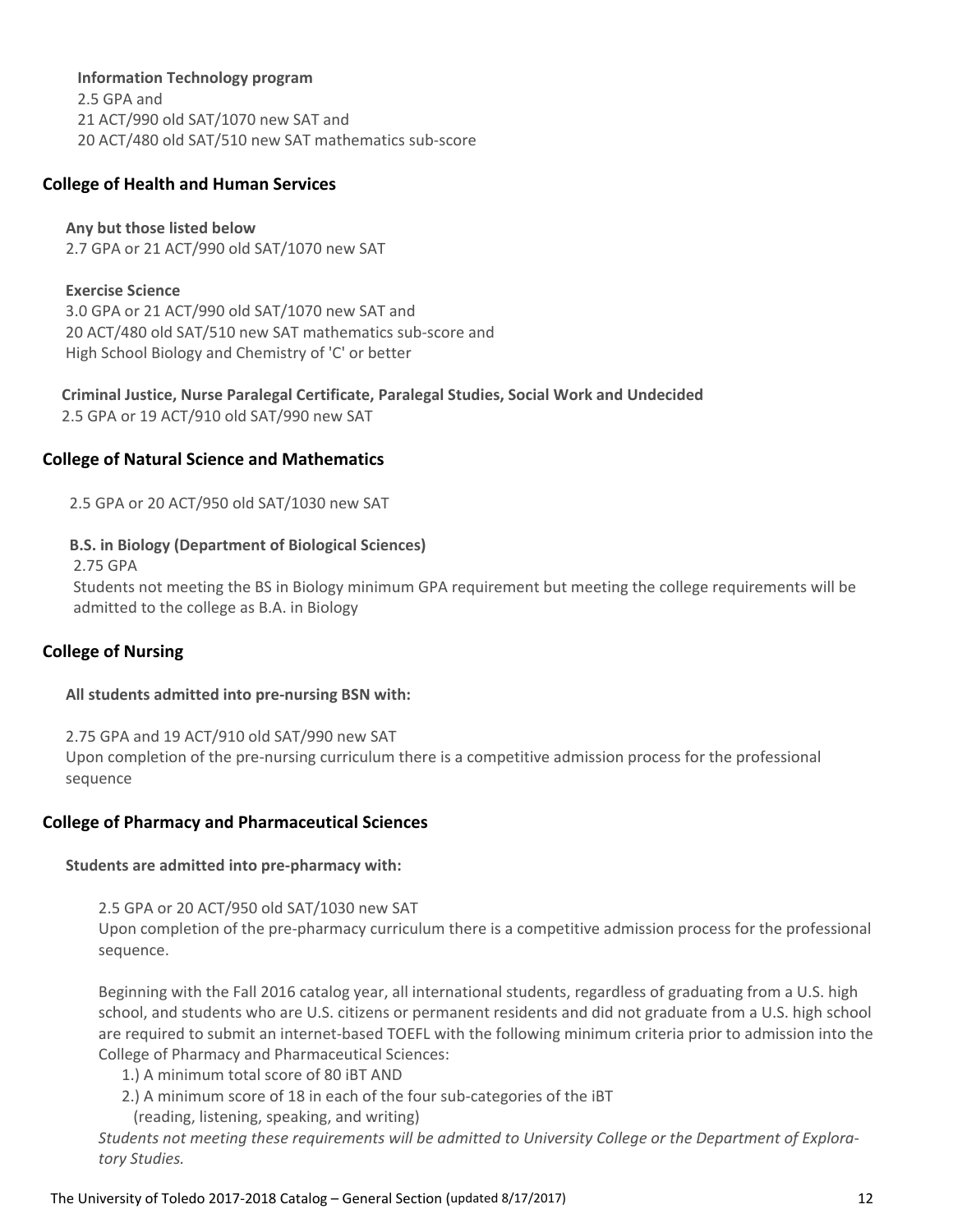#### **University College**

#### **Department of Exploratory Studies ‐ Undecided Majors**

2.0 GPA or 18 ACT/870 old SAT/950 new SAT/or no scores

Adult Students who are 25 years of age or older or military/veteran:

 **Liberal Studies** 2.0 GPA or 19 ACT/910 old SAT/990 new SAT/or no scores

 **Associate of Arts in General Studies** 2.0 GPA or 18 ACT/870 old SAT/950 new SAT/or no scores

Adult Students who are under the age of 25 and not military/veteran:

 **Quest (undecided)** 2.0 GPA or 19 ACT/910 old SAT/990 new SAT

#### **Associate of Arts in General Studies**

2.0 GPA or 19 ACT/910 old SAT/990 new SAT

\*A student who is undecided about their college and major will be admitted into the Department of Exploratory Studies. A student who is working on the requirements and/or prerequisites to get into the college and major of their choice will be admitted into the Department of Exploratory Studies.

### **Transfer Students Admission Requirements**

Students with college credits taken fall semester of the year they graduated from high school or later. Students who took college courses during high school or the summer immediately following graduation are considered traditional first‐time freshmen.

Official transcripts from all institutions previously attended are required for admission to The University of Toledo.

Transfer students with a minimum higher education GPA of 2.0, for all work taken, who do not meet college/pro‐ gram admission requirements below will be admitted to University College: Department of Exploratory Studies.

**New Transfer**: A student who has previously attended another institution and is looking to transfer to UT for the first time.

**Transfer Re‐Admits**: students who attended UT, then attended another institution, and are coming back to UT. If your higher education GPA is under a 2.0, your file will be reviewed before you are re‐admitted to UT. Transfer re‐ admit students with under a 2.0 higher education GPA are not eligible for financial aid.

**Conditional Admits:** transfer student with a higher education GPA under 2.0 may be admitted on a **one term con‐ ditional basis** to University College: Department of Exploratory Studies. Your first semester GPA at UT must be at least a 2.0 to remain at UT. **A completed application and all official transcripts must be received 10 days prior to the start of the term.**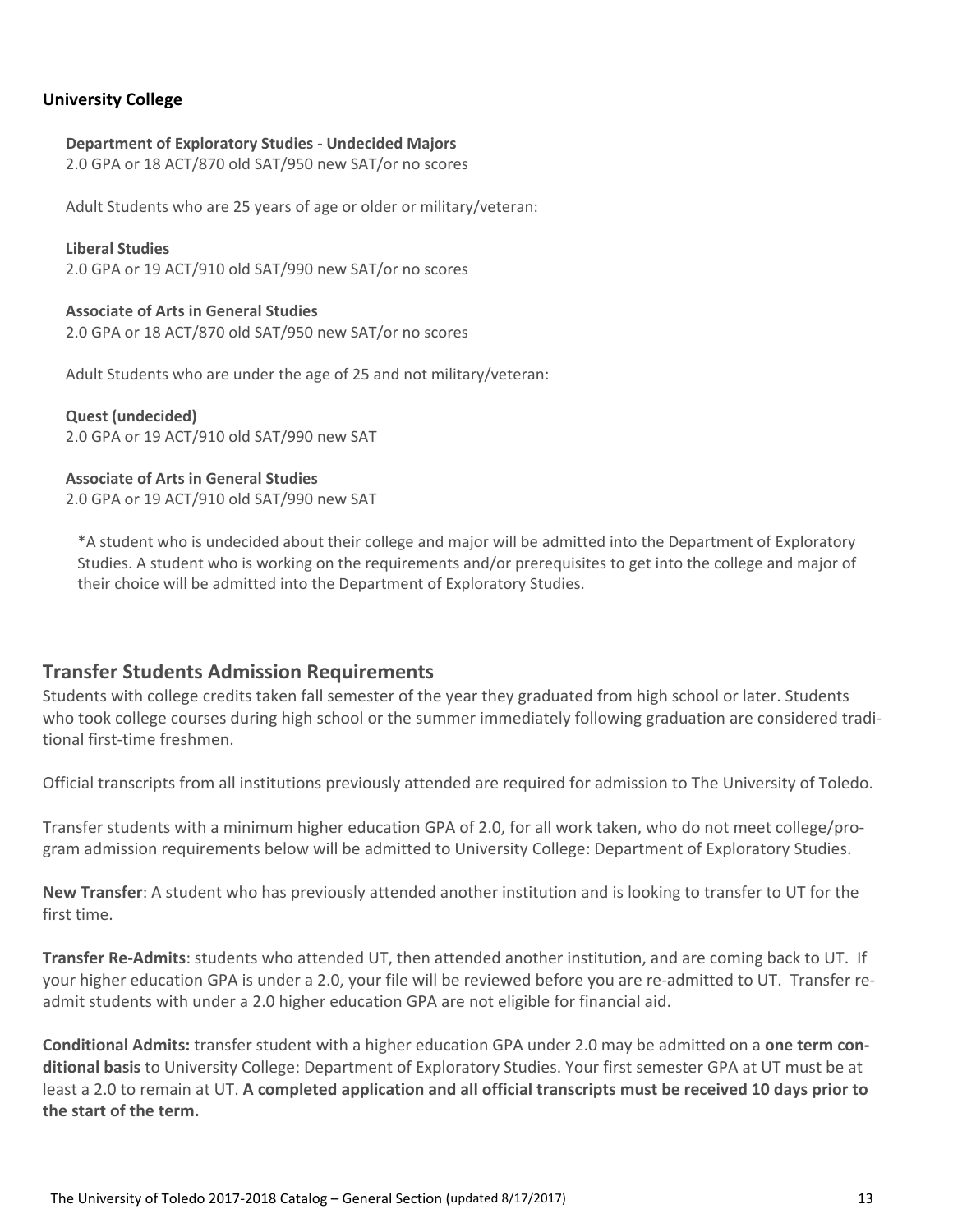**Guest Students**: students who are attending another institution and take classes at UT to transfer back to their home institution. Students are only allowed to attend for one semester at a time. UT needs proof of good academic standing from the home institution and student must be able to provide proof of any prerequisites taken for courses they intend to take at UT. Visit http://www.utoledo.edu/admission/guests.html for more information and to apply.

**Placement Tests**: Based on a student's major and previous college coursework, you may be required to take place‐ ment tests.

**National Student Clearinghouse**: The University of Toledo will complete a check of the NSC on all transfer applica‐ tions. We will verify previous institutions attended, and if needed, edit your application to show any institutions not listed.

**Suspension/Dismissal Policy**: If a student has been suspended or dismissed from another institution, they will be required to provide additional documentation to UT. We will honor an academic suspension from another school up to one year. A student will not be able to attend classes at UT until that year of academic suspension has completed. Students suspended or dismissed for disciplinary reasons will be reviewed on a case‐by‐case basis.

### **Transfer Admission Standards:**

In the following list, the GPA requirement is based upon the higher education GPA (total reflecting all college work).

**Pre‐Med, Pre‐Dent, Pre‐Vet concentration Requirements**:

3.0 GPA

### **College of Arts and Letters**

 **Any major but Psychology** 2.0 GPA

### **Psychology**

2.5 GPA and 30 semester hours of college credit

 Students will be admitted to pre‐psychology until they have earned 30 total semester hours of college credit and a 2.5 GPA

**Music**: Audition required (call 419.530.2448 for an appointment)

### **College of Business and Innovation**

### **Bachelor of Business Administration programs**

 2.4 GPA 2.75 Higher Education GPA for accounting majors 2.75 GPA in accounting principle courses with no grade below C

### **Bachelor of Applied Organizational Technology program**

 2.25 GPA and Applied or technical associate degree earned from a regionally accredited institution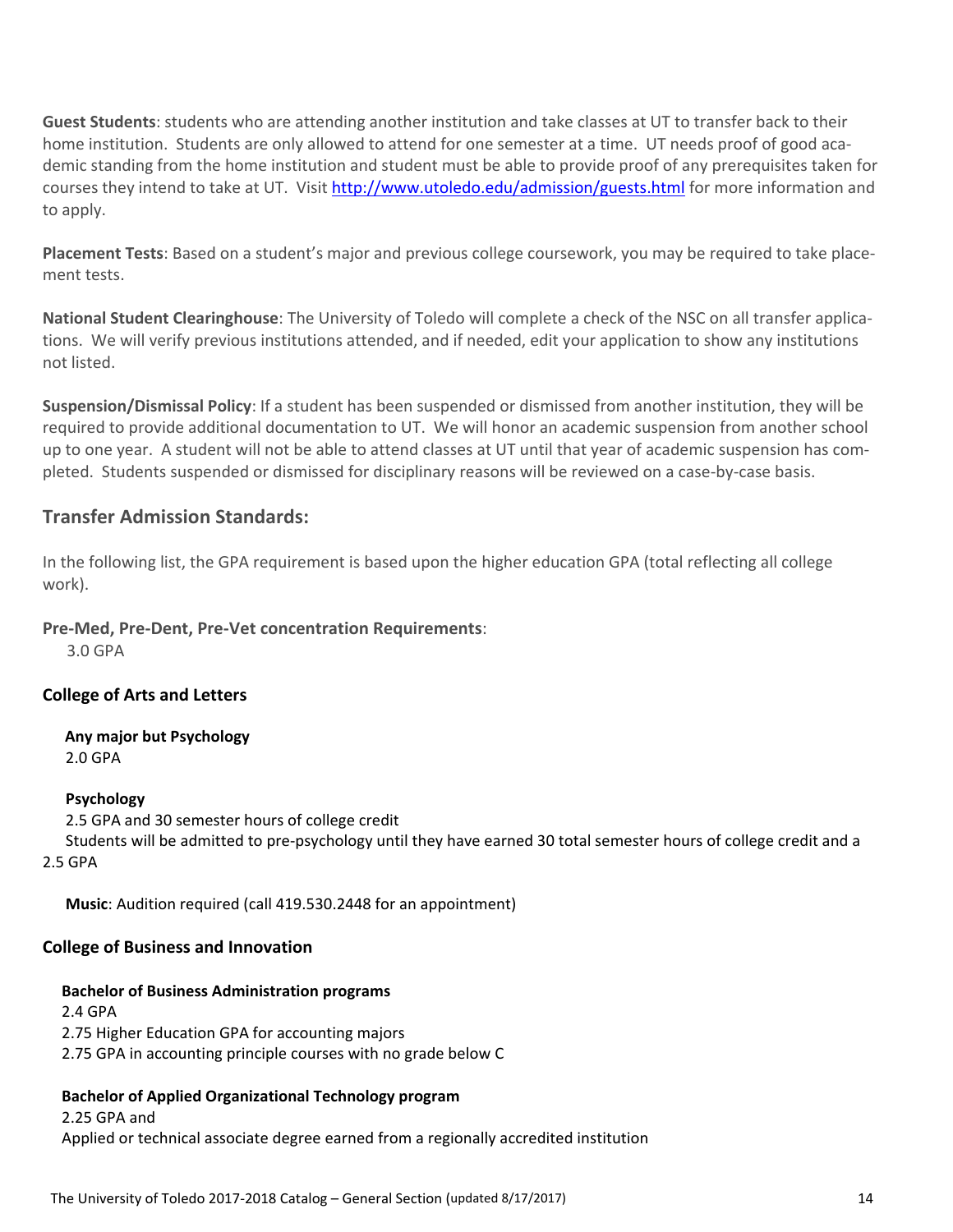### **Information Technology program**

2.25 GPA

 **Applied Organizational Technology Associate Degree programs** 2.0 GPA

### **Judith Herb College of Education**

 GPA requirements based on transfer hours: 0‐29.9 Semester Hours= 2.3 GPA 30‐59.9 Semester Hours= 2.5 GPA 60+ Semester Hours= 2.7 GPA (overall and in chosen major)

### **College of Engineering**

Transfer students cannot be admitted as undecided within Engineering

#### **Engineering Science programs**

 2.75 GPA and "C" or better in college calculus equivalent to MATH 1850 and general chemistry equivalent to CHEM 1230

Students not meeting these requirements will be reviewed for the Engineering Technology Programs.

### **Engineering Technology programs** 2.0 GPA

 **Information Technology program** 2.25 GPA

### **College of Health and Human Services**

### **Any but those listed below**

2.7 GPA

#### **Criminal Justice, Nurse Paralegal Certificate, Paralegal Studies, Social Work, and Undecided** 0‐29.9 semester hours = 2.2 GPA

 30‐59.9 semester hours = 2.4 GPA 60+ semester hours = 2.5 GPA

### **Certificate for Health Information Administration**

 2.7 GPA and Bachelor's Degree with the following courses ‐ medical terminology, pathophysiology, statistics, anatomy, and physiology 1&2

### **College of Natural Science and Mathematics**

2.0 GPA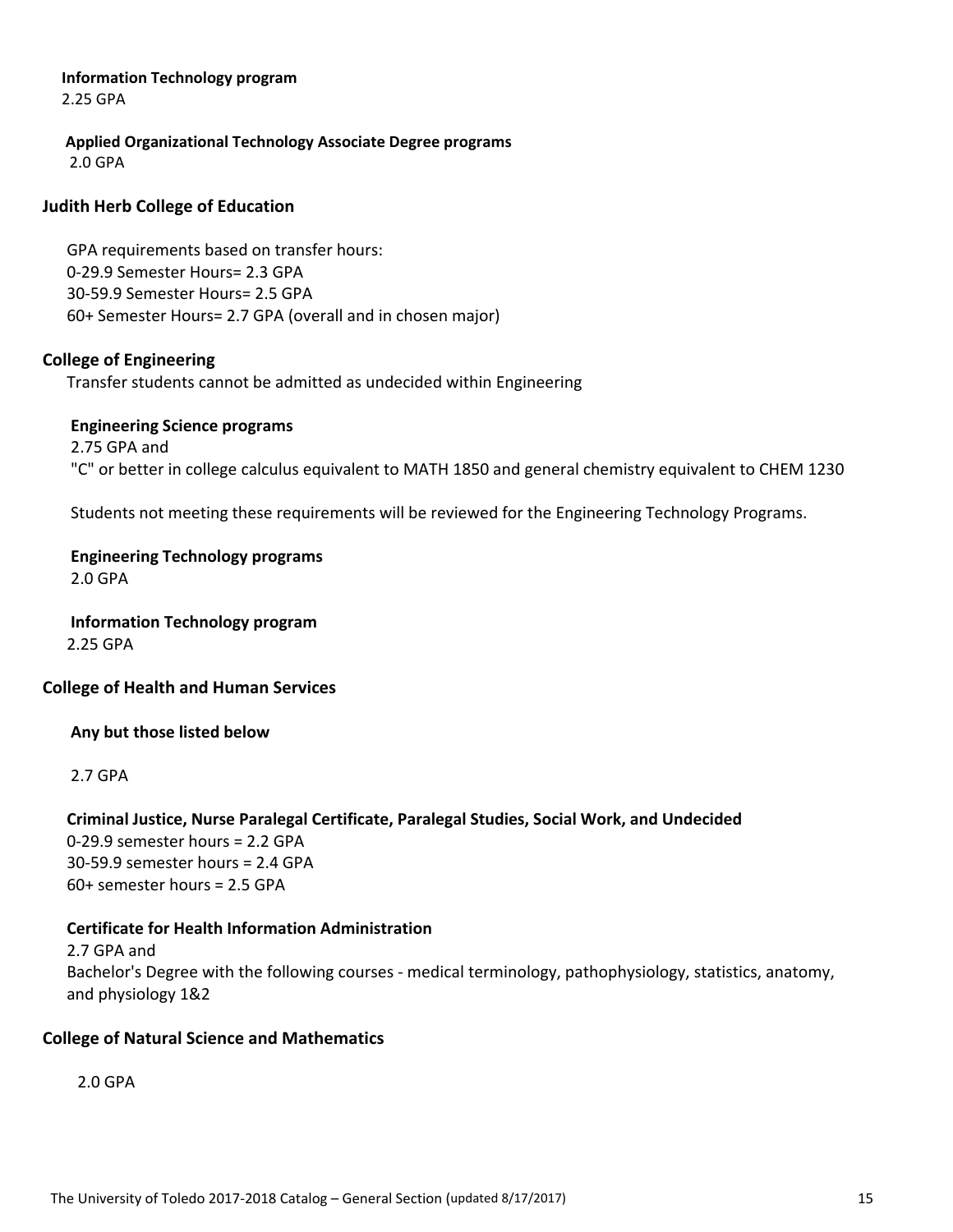### **College of Nursing**

#### **All students admitted into pre‐nursing BSN with**:

2.75 GPA and

12 graded semester hours or 18 graded quarter hours

 Upon completion of the pre‐nursing curriculum there is a competitive admission process for the professional sequence.

#### **All RN‐BSN students admitted into pre‐nursing with**:

2.5 GPA and

 Active, unencumbered licensure as a Registered Nurse. RN graduates from diploma or non‐accredited nursing programs are required to submit a portfolio with application to nursing major

 Upon completion of the pre‐nursing curriculum there is a competitive admission process for the professional sequence

#### **College of Pharmacy and Pharmaceutical Sciences**

#### **Students are admitted into pre‐pharmacy with:**

2.7 GPA

 Upon completion of the pre‐pharmacy curriculum there is a competitive admission process for the professional sequence.

 Beginning with the Fall 2016 catalog year, all international students, regardless of graduating from a U.S. high school, and students who are U.S. citizens or permanent residents and did not graduate from a U.S. high school are required to submit an internet‐based TOEFL with the following minimum criteria prior to admission into the

College of Pharmacy and Pharmaceutical Sciences:

1.) A minimum total score of 80 iBT AND

2.) A minimum score of 18 in each of the four sub-categories of the iBT (reading, listening, speaking and writing)

 Students who are not Ohio residents and/or have completed course work at a non‐Ohio institution will be considered on an individual basis. Such applicants with below 3.0 are rarely considered.

 Students are encouraged to apply for fall semester although spring and summer admission is also permitted based on the applicant's needs. It is recommended that application materials be received no later than May 1 for admission, and at least six weeks prior to the start of classes for spring or summer admission.

#### **University College**

 **Liberal Studies** 2.0 GPA 25 years of age or older or military/veteran status

#### **Individualized Programs**

 2.0 GPA and 20 semester hours/30 quarter hours of earned college credit

#### **Professional Studies**

 2.0 GPA and Earned associate degree or completion of 60 semester hours of credit or permission of college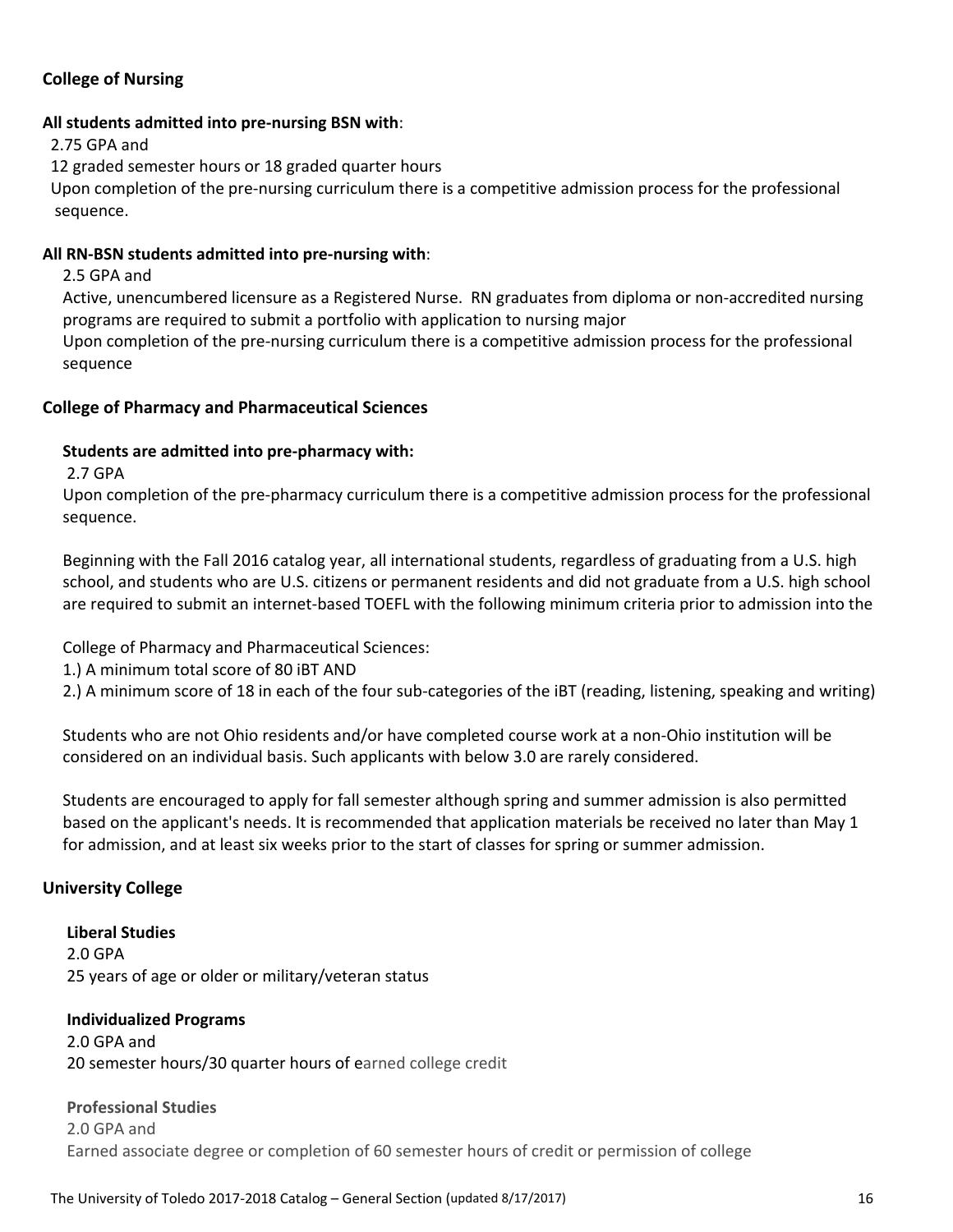**Associate of Arts in General Studies** 2.0 GPA

 **Department of Exploratory Studies: Undecided Majors** 2.0 GPA 25 years of age or older or military/veteran status

 **Department of Exploratory Studies: Quest for undecided students** 2.0 GPA Under the age of 25 and not military/veteran status

Transfer students who have a specific college preference but are undecided on a major within that college may ap‐ ply as undeclared to that college. However the College of Engineering does not accept undecided transfer stu‐ dents, and they will be admitted into University College: Department of Exploratory Studies. Students who are un‐ decided on their college and major will be admitted into the Department of Exploratory Studies.

# **General Undergraduate Degree Requirements**

### **Earned Hours Required for a Degree**

The University of Toledo requires a student to earn a minimum of 60 semester hours to be awarded an associate's de‐ gree. A minimum of 120 semester hours must be earned to be awarded a bachelor's degree. Some colleges/ programs require that more than the minimum of 60‐120 hours be earned to be awarded the degree, the additional coursework is required to meet professional accreditation or licensing requirements. In addition, a student must have a cumulative University of Toledo GPA of at least 2.0 in order to qualify for graduation. For specific information, consult the individual college sections of this catalog. Earned hours are those hours that each college of the University counts toward fulfilling specific degree program requirements. Hours counted toward degree requirements may vary depending on the college/degree program a student enrolls in and is pursuing.

### **Residency Requirement for a Degree**

Every college of The University of Toledo requires a student to earn a specific number of hours as a University of Toledo student. Some colleges require a specific number of hours be taken as a student registered in that college. In addition, residency hours may be required to be earned in specific classes, specific programs and/or in specific semesters prior to the proposed semester when the student plans to graduate.

## **Graduation Application Process**

A student nearing the completion of a degree program must complete the "Application for Graduation" **online** through the myUT portal https://myut.utoledo.edu/portal. It is under the Student tab, My Records.

For undergraduate students, the deadline for applying to graduate is the 11th week of the fall semester for spring graduation and the 11th week of the spring semester for summer or fall graduation. The deadlines for law and graduate students may differ. Deadline dates can be found here: http://www.utoledo.edu/offices/registrar/graduation app deadlines.html.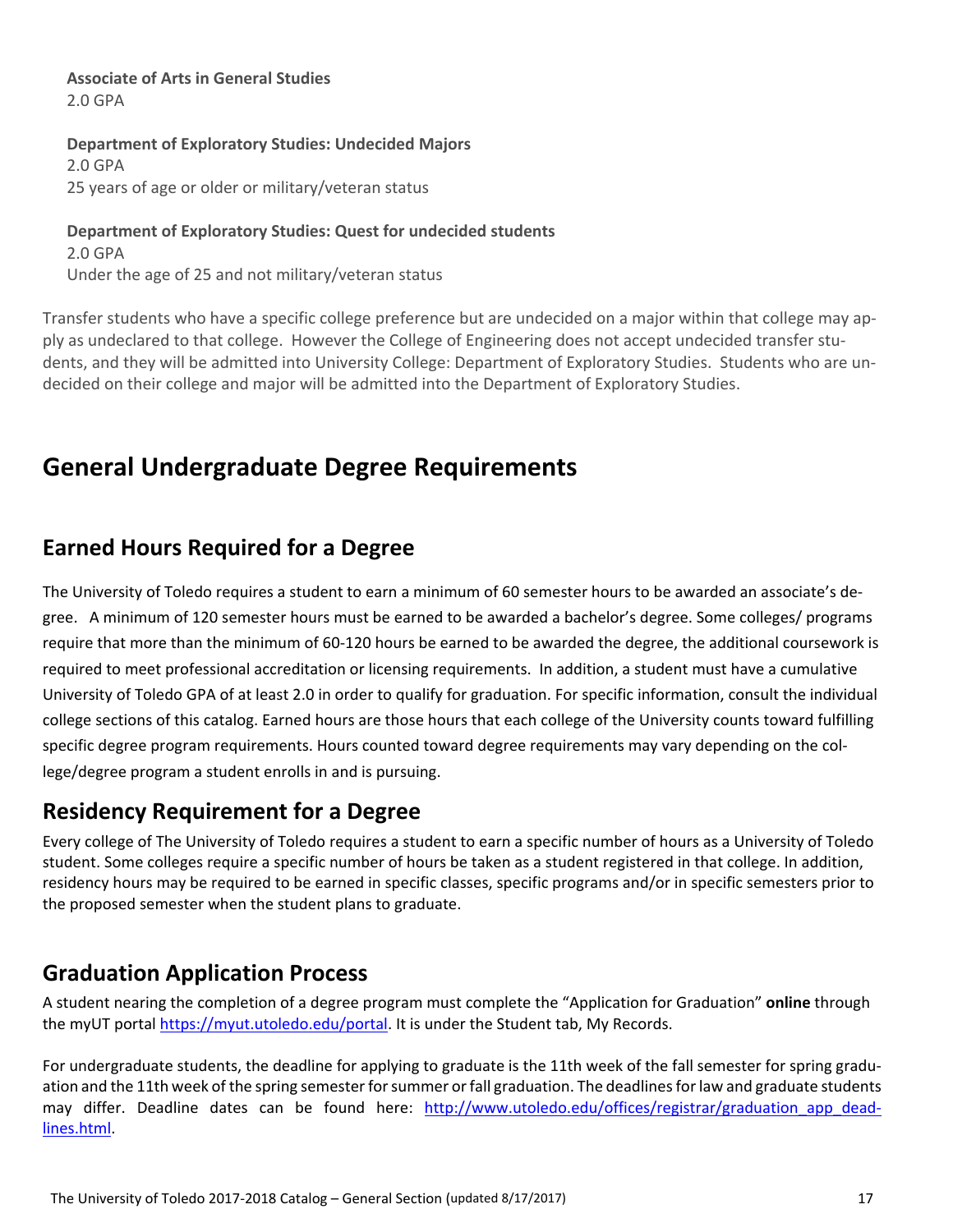Students who do not graduate the semester for which they applied to graduate, but anticipate degree completion the following semester, must reapply by completing another application no later than the 15th day of the next semester in which they expect to graduate.

Failure to apply for graduation means that the student's graduation date will be postponed.

### **Dual Degrees**

The university recognizes a student may want to earn two degrees simultaneously as part of their undergraduate academic experience. Students may earn more than one bachelor's degree or associate's degree or a bachelor's and associate's degree concurrently. Students interested in earning two or more degrees simultaneously should consult the colleges from which they wish to earn the degrees for specific rules and requirements. Policies related to fee assessment for dual degrees are presented in the "The University of Toledo Finance Brochure," found on the Financial Aid website.

# **Areas of Study**

The following list represents the programs of study offered by The University of Toledo. Each area is described later in this catalog.

### **Undergraduate**

#### Accounting

Accounting Technology Adolescent and Young Adult Education Adult Liberal Studies Africana Studies American Studies Anthropology Applied Organizational Technology Art Art History Asian Studies Astronomy Biochemistry Bioengineering Biology Business Management Technology Chemical Engineering **Chemistry** Civil Engineering Communication Computer Network Administration Computer Science and Engineering Computer Science and Engineering Technology Computer Software Specialist Technology Construction Engineering Technology Cosmetic Science Criminal Justice Disability Studies Early Childhood Education (Pre‐K‐3) **Economics** Electrical Engineering Electrical Engineering Technology Electronic Commerce English Entrepreneurship, Family, and Small Business Environmental Engineering Environmental Sciences Environmental Studies Exercise Science Film and Video Finance Financial Services French General Studies General Studies (2‐year) **Geography**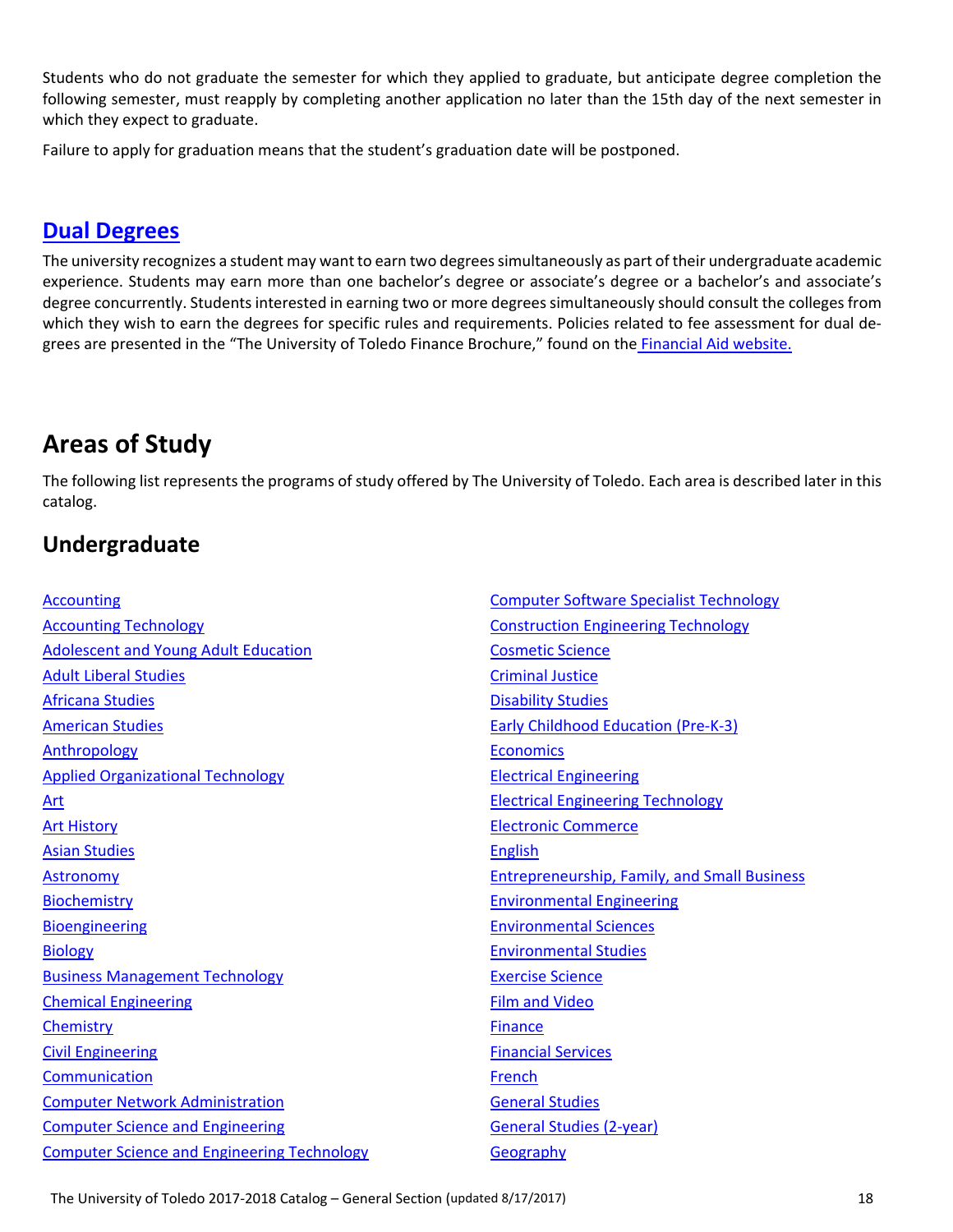**Geology** German Global Studies **Health Care Administration** Health Information Administration **History** Human Resource Management Individualized Programs Information Services and Support Information Systems Information Technology ‐ Business Information Technology ‐ Engineering International Business Law and Social Thought Management **Marketing Mathematics** Mechanical Engineering Mechanical Engineering Technology Media Communication Medical Technology Medicinal and Biological Chemistry Middle Childhood Education 4 ‐ 9 Middle East Studies Multi‐Age Education (Pre‐K ‐ 12) Music **Nursing** Operation and Supply Chain Management Organizational Leadership and Management Paralegal Studies

**Pharmaceutics** Pharmacology and Toxicology Pharmacy Administration **Philosophy Physics** Political Science Pre‐Business Pre‐Law Pre‐Medical, Pre‐Dental, and Pre‐Veterinary Pre‐Pharmacy Professional Sales Professional Studies Programming and Software Development Psychology Public Health Recreational Therapy Religious Studies Respiratory Care Social Work **Sociology** Spanish Special Education Intervention Specialist Speech Language Pathology Technical Studies **Theatre** Undecided Urban Studies Visual Arts Women's and Gender Studies

### **Graduate Programs**

For information on the graduate programs, please refer to this College of Graduate Studies.

Graduate Programs

College of Medicine and Life Sciences Programs

College of Law Programs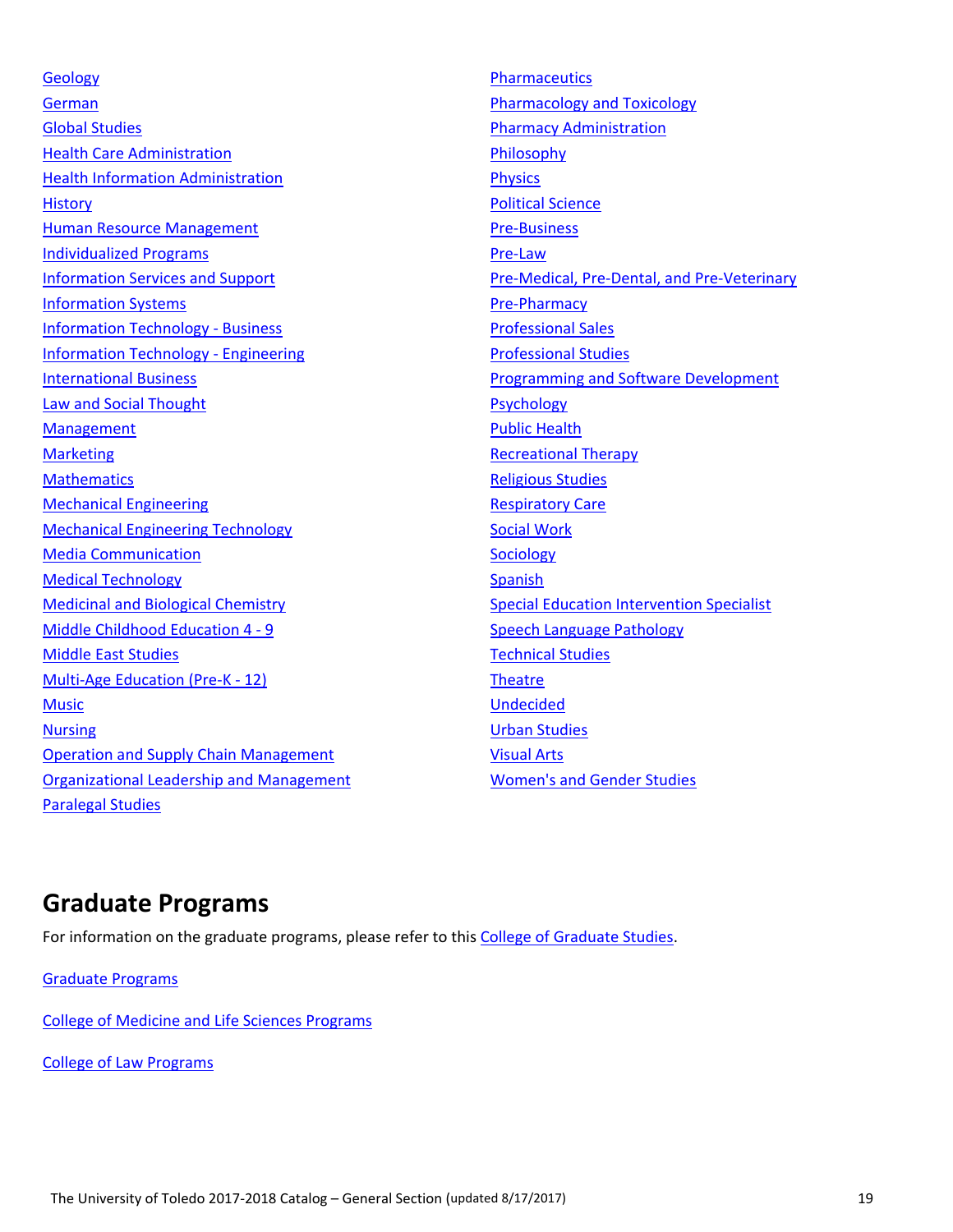# **Placement Testing**

Placement tests and ACT (or SAT) scores are utilized by departments to place students into the correct math, chemistry, and foreign language courses based on skill level. Placement tests need to be taken BEFORE you attend new or transfer student orientation. No appointments are needed for tests available in the Main Campus Test Center. Information on taking placement tests specific to academic majors can be found at Placement Testing Services. Below are placement tests that may be required by a program of study:

**Mathematics Placement Tests:** All baccalaureate degrees at UT require at least one mathematics course. The major you plan to pursue, your math ACT or SAT score, and/or the score(s) from your mathematics placement test(s) will be used by your adviser to determine your first mathematics course. The mathematics placement test can be taken an online through ALEKS or as a paper based exam in the Main Campus Test Center . ALEKS is an online system that uses adaptive questioning to quickly and accurately assess student knowledge. It can be accessed on any computer with internet ac‐ cess that meets the system requirements.

**Foreign Language Placement Test:** If you have one or more years of foreign language from high school, take the place‐ ment test in that language to assess your skill level. The test covers grammatical structures, vocabulary, and reading comprehension. French, German, Japanese, Latin, and Spanish foreign language placement tests can be completed at the Main Campus Test Center (Field House, Room 1080). Other languages such as Arabic and Chinese must be sched‐ uled through the Foreign Language Department.

**Chemistry Placement Test**: If the curriculum of your major requires you to complete CHEM 1230, General Chemistry I, in most cases you will be required to take a chemistry placement test through ALEKS Chemistry Placement Test or a paper based test is available in the Main Campus Test Center. Exceptions occur if you have an AP Chemistry score of 3 or higher, transfer credit equivalent to CHEM 1090 or CHEM 1230 at UT, or if you have not completed any high school chemistry course. If you have not completed at least a year of high school chemistry you will enroll in CHEM 1090, Ele‐ mentary Chemistry before taking CHEM 1230.

**Chemistry for Health Sciences Placement Test:** If your major or program requires you to complete CHEM 1120, Chemis‐ try for Health Sciences, you will be required to take a chemistry placement exam (\*Nursing and Respiratory Care ONLY\*). Exemptions occur if you meet one of the following criteria: a) you have transfer credit equivalent for CHEM 1110 or 1120 at UT, or b) have not completed any high school chemistry course. If you have not completed at least a year of high school chemistry, you will be enrolled in CHEM 1110 – Elementary Chemistry for the Health Sciences. The Chemistry for Health Sciences placement test is a computer‐based exam only available at the Main Campus Test Center.

If you have any questions regarding placement tests, contact an academic adviser in your college. Academic advisers will be available during your orientation program to assist you. Students with disabilities who need assistance with placement tests are encouraged to contact Student Disability Services for support services and/or accommodations.

# **Program 60: Special Program for Senior Citizens**

Program 60 provides educational experiences at reduced rates to individuals 60 years of age or older who have resided in Ohio for the for at least the last 12 consecutive months. Enrollment is limited to space availability, which is deter‐ mined on the last day of the regular registration period and may only audit courses. UT will waive tuition costs for sen‐ iors who wish to audit (register and attend, but not earn credit) college courses. Residents of Ohio who are 60 years of age or older may audit credit courses on a space-available basis. Students must apply for admission and register for courses through University College. The University of Toledo is governed by the Ohio Revised Code in administering this program. Ohio Revised Code may be viewed at http://codes.ohio.gov/orc/3345.27. Individuals 60 years of age or older who wish to earn a college degree or credit for UT courses must apply for admission and pay current tuition and fees as a general UT student.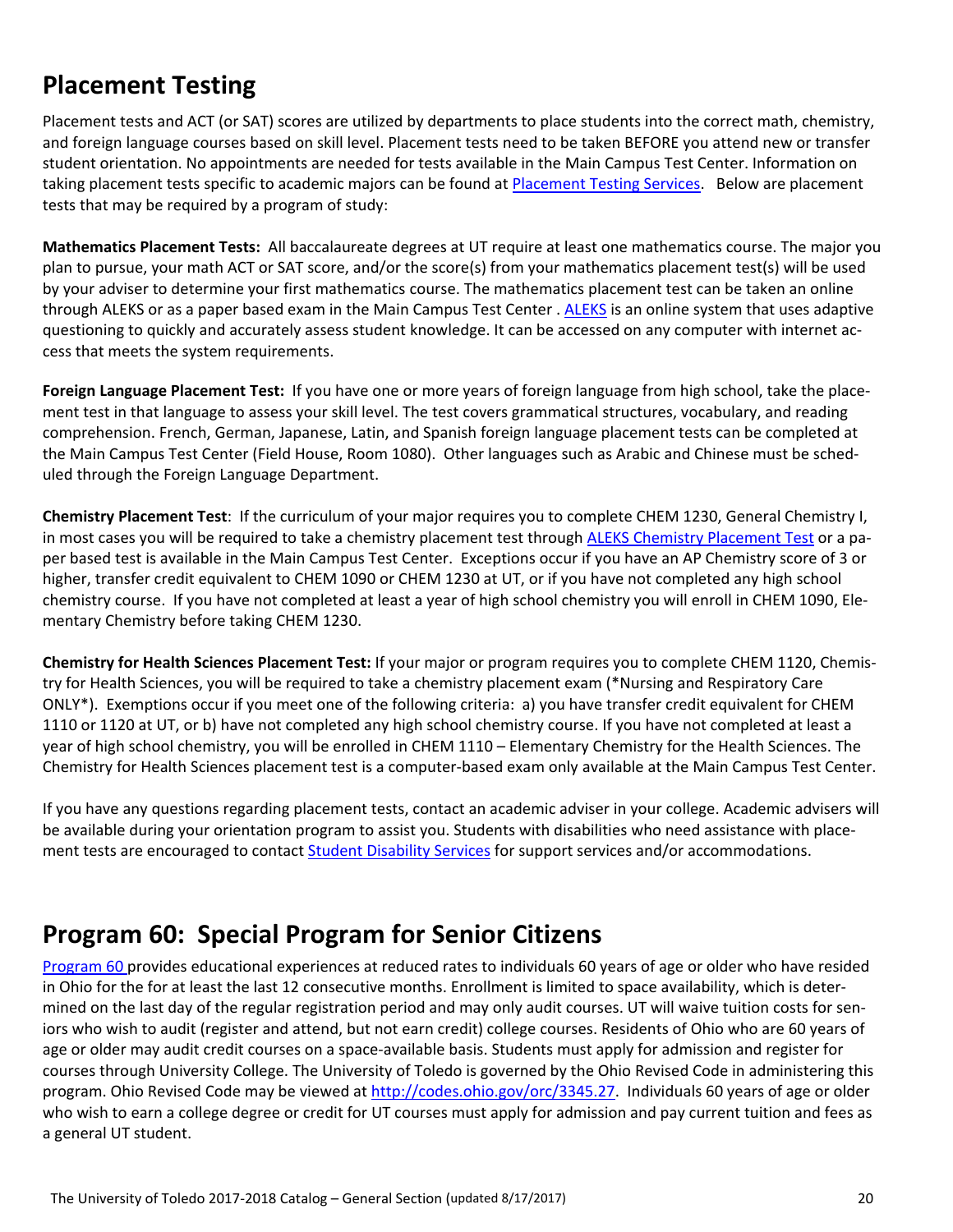# **Ohio Statewide Transfer Policy**

The Official Catalog Statement on the Ohio Articulation and Transfer Policy is (at the time of catalog printing) under revi‐ sion. Therefore, changes to this section will be made available on the Web at *http://catalog.utoledo.edu/* once The Uni‐ versity of Toledo receives the updated and approved catalog statement from The Ohio Board of Regents.

# **Transferology**

Transferology is a statewide Web‐based higher education transfer information system. Transferology shows how courses taken at one institution transfer and apply to degree programs at another institution, providing information about degree requirements at colleges and universities across the state. To access, log onto *www.transferology.com.*

Transferology is the first stop for students who are looking to transfer to UT. Students can enter their previous and cur‐ rent course work into a free user account then see which courses at UT they have earned credit. Remember if a course is not in Transferology this does not mean it does not transfer. It means we just need to review it for a transfer equivalency. This extra step ensures that the student gets the best evaluation for the transfer work.

## **Transfer Module**

The Ohio Board of Regents, following the directive of the Ohio General Assembly, developed a statewide policy to facili‐ tate students' ability to transfer credits from one Ohio public college or university to another in order to avoid duplication of course requirements. Since independent colleges and universities in Ohio may or may not be participating in the transfer policy, students interested in transferring to independent institutions are encouraged to check with the college or university of their choice regarding transfer agreements.

The Ohio Board of Regents' Transfer and Articulation Policy established the transfer module, which is a subset or entire set of a college or university's general education program. The transfer module consists of 36 to 40 semester hours (or 54 to 60 quarter hours) of courses in the following areas: English, mathematics, arts and humanities, social and behavioral sciences, natural and physical sciences, and interdisciplinary study.

A transfer module completed at one college or university will automatically meet the requirements of the transfer mod‐ ule at another college or university once the student is admitted. Students may be required, however, to meet addi‐ tional general education requirements at the institution to which they transfer.

Since many degree programs require specific courses that may be taken as a part of the general education or transfer module program at an institution, students are encouraged to meet with an academic adviser at the institution to which they plan to transfer early in their academic career. Advisers should be consulted regarding the transfer module and general education courses and any specific program requirements that can be completed before transfer.

# **Acceptance of Transfer Credit**

- 1. Students who have completed an associate's degree from a state‐assisted Ohio institution with a cumulative GPA of 2.0 or better will receive transfer credit for all college‐level courses that they have passed (D‐ or better).
- 2. . Students who have not earned an associate's degree will receive transfer credit for all college level courses taken prior to the Fall semester of 2005 in which a grade of C or better was earned. Starting with courses taken in Fall 2005 students will receive credit for all college level courses in which a grade of D‐ or better was earned. Grades of F are transferred, however, no credit hours are awarded.

Admission to a given institution, however, does not guarantee that a transfer student automatically will be admitted to all majors, minors or fields of concentration at the institution. Once admitted, transfer students shall be subject to the same regulations governing applicability of catalog requirements as all other students. Further, transfer student shall be accorded the same class standing and other privileges as all other students on the basis of the number of credits earned. All residency requirements must be completed successfully at the receiving institution prior to the granting of a degree.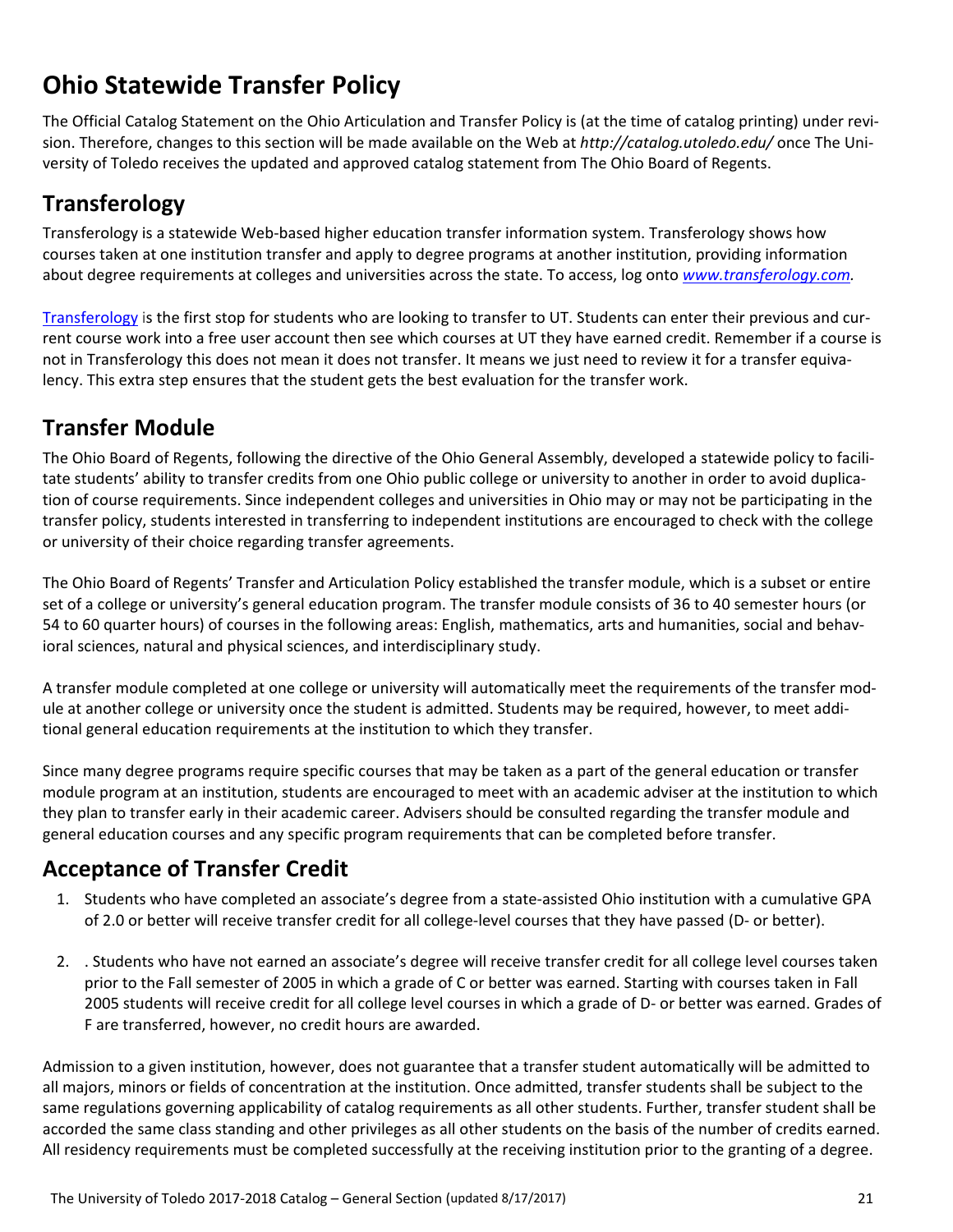## **Responsibilities of Students**

In order to facilitate transfer with maximum applicability of transfer credit, prospective transfer students should plan a course of study that will meet the requirements of a degree program at the receiving institution. Specifically, students should identify early in their collegiate studies an institution and major to which they desire to transfer. Further, students should determine if there are language requirements or any special course requirements that can be met during the freshman or sophomore year. This will enable students to plan and pursue a course of study that will articulate with the receiving institution's major. Students are encouraged to seek further information regarding transfer from both their adviser and the college or university to which they plan to transfer.

## **The University of Toledo's Transfer Credit Appeal Process**

If a transfer student believes there is an error in his or her Transfer Credit Evaluation (TCE), or has questions regarding the evaluation or application of transfer credit toward degree requirements, he or she should first contact the Transfer Center in the Registrar Office. The filled out **Transfer Credit Appeal Form** and course syllabi can be emailed to Transfer@utoledo.edu or dropped off at the Office of the Registrar in Rocket Hall, room 1100, to the attention of the Director of Transfer Credit Evaluation.

A student disagreeing with the application of transfer credit has the right to appeal the decision by following the procedure below.

Appeals must be received by the last day of the semester following the original transfer credit evaluation.

The appeal process is as follows:

- 1. The student contacts the departmental chair and provides a written appeal. The departmental chair has 7 days from receipt of the appeal to respond in writing to the student.
- 2. If the issue is not resolved to the student's satisfaction at step 1, the student contacts the dean of his or her UT college and provides a copy of the appeal and the department decision. A final college decision rests with the office of the dean. The dean has 7 days from receipt of the appeal to respond in writing to the student.
- 3. If the issue is not resolved to the student's satisfaction after steps 1 and 2, the student submits a copy of the appeal, as well as the college decision, to the provost. The Provost's Office will provide an institution-wide perspective. The provost has 7 days from receipt of the appeal to respond writing to the student. If the request is denied, the written correspondence to the student will outline the process for appealing to the state‐level articulation and transfer appeals review committee of the Ohio Board of Regents.

### **Ohio Transfer Module Courses**

The following list represents The University of Toledo Ohio Transfer Module courses. The transfer module, as directed by the Ohio Board of Regents, includes courses in the following areas: English, mathematics, arts and humanities, social and behavioral sciences, natural and physical sciences, and interdisciplinary studies.

Note: Completion of The University of Toledo transfer module requires course work above that which fulfills the general education core curriculum. Students should consult their academic adviser for further information.

### **Ohio Transfer Module**

(https://www.ohiohighered.org/transfer/transfermodule/modules, click on University of Toledo)

A Transfer Module is a subset or a complete set (in some cases, the institution's Transfer Module may satisfy the entire set of general education requirements) of a college's or university's general education requirements that represents a body of knowledge and academic skills common across Ohio colleges and universities, containing 36‐ 40 semester hours of courses in the fields of (1) English; (2) mathematics; (3) arts/humanities; (4) social and behavioral sciences; (5) natural sciences; and (6) interdisciplinary coursework (optional).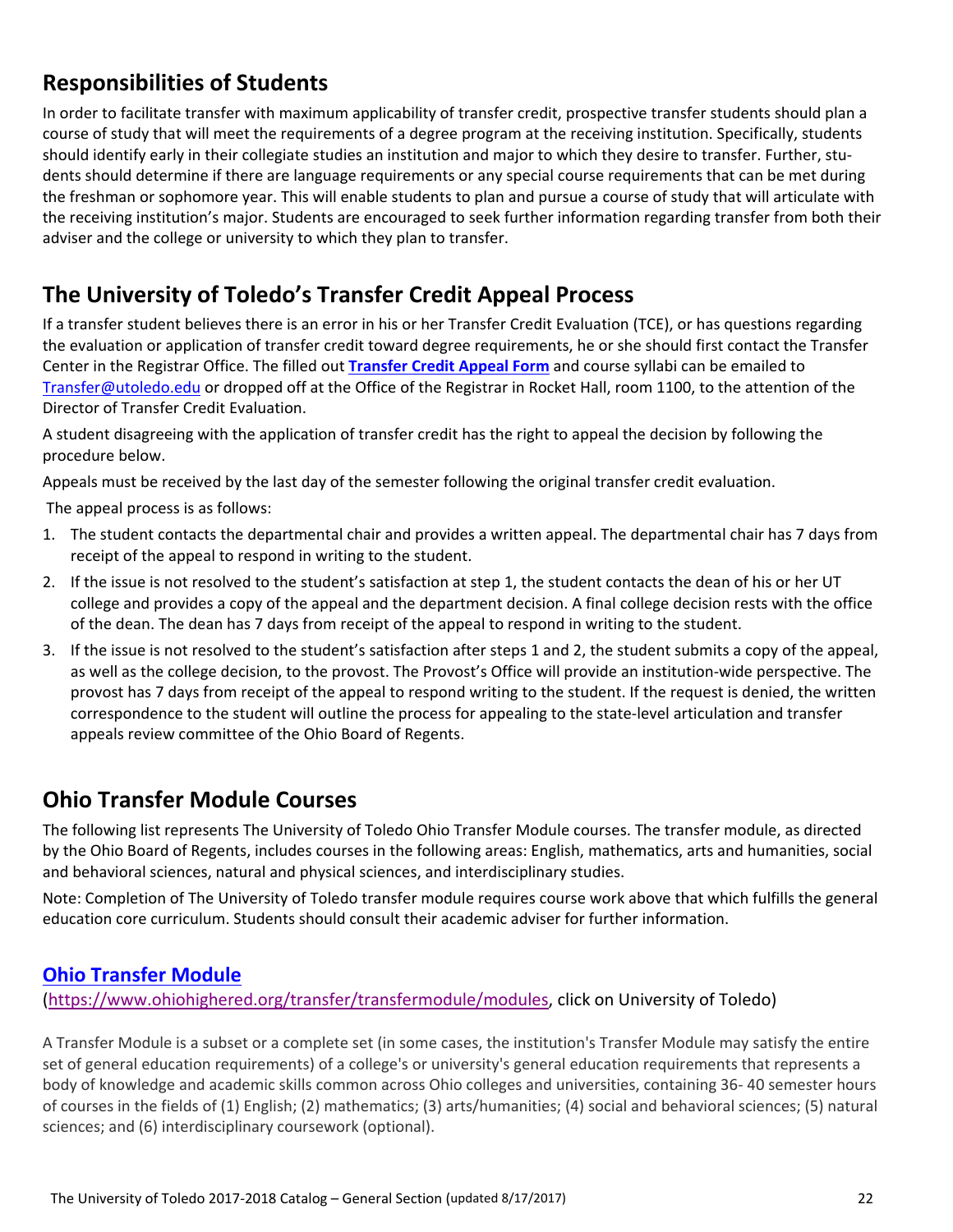### **Course Reporting System** (https://reports‐cems.transfercredit.ohio.gov/ap/6?13069133303922::NO:6)

The Ohio Transfer Module (OTM) Approved Courses Reporting System will help you identify Transfer Module approved courses that are guaranteed to transfer and apply toward related general education subject areas at Ohio's public col‐ leges and universities.

You can search by the OTM Subject Area that transfers as a general credit and/or by individual English and Math courses under the Learning Outcome (LO)-Based OTM Subject Area that transfers as a direct equivalent. Check out the Ohio Transfer Module (OTM) main page to learn more about the Ohio Transfer Module.

### **Determining Ohio Residency** (http://codes.ohio.gov/orc/3333.31)

Status as a resident of Ohio shall be defined by the chancellor of the Ohio board of regents by rule promulgated pursu‐ ant to Chapter 119. of the Revised Code. No adjudication as to the status of any person under such rule, however, shall be required to be made pursuant to Chapter 119. of the Revised Code.

### **Michigan Reciprocity Agreement**

Michigan and Ohio have entered into an agreement whereby The University of Toledo agrees to accept, at resident tui‐ tion rates, any resident of Monroe County (Michigan). Any student so admitted must meet all regular admission require‐ ments of The University of Toledo, including those for the specific program for which admission was sought. Following the initial determination of residency status, any changes must be requested through formal application with the residency committee at least one month (30 days) prior to the beginning of the term for which the reclassification is requested. Eastern Michigan University agrees to accept Ohio residents at resident tuition rates.

### **Fees and Financial Aid**

A complete schedule of student fees is provided in "The University of Toledo Finance Brochure," which is published an‐ nually by the Bursar's Office or may be found on the Web at http://www.utoledo.edu/offices/treasurer/finance\_brochures.html.

The University of Toledo has a wide variety of financial aid programs available to qualifying students. Information re‐ garding federal, state and institutional aid through the Office of Student Financial Aid (OSFA) may be obtained through the University's Web site: *http://www.financialaid.utoledo.edu.* The OSFA also annually publishes information that pro‐ vides complete information on the types of financial aid available, the application process, satisfactory academic pro‐ gress, and other pertinent issues. You also may contact the OSFA for additional information regarding scholarships avail‐ able at The University of Toledo. All students must be U.S. citizens or eligible noncitizens of the U.S. as defined by the U.S. Department of Education and must be enrolled in a program leading to a degree or certificate in order to qualify for federal and state aid programs.

## **Earning Alternative College Credit**

### **Advanced Placement (AP)**

High school students who enroll in college-level courses and who demonstrate superior achievement in the appropriate Advanced Placement examinations offered by the College Entrance Examination Board may submit results of their ex‐ aminations to the Offices of Admissions as part of their application for admission. These examinations are offered in May, and the candidate may, if desired, choose to take them by consulting with the secondary school college counselor or principal.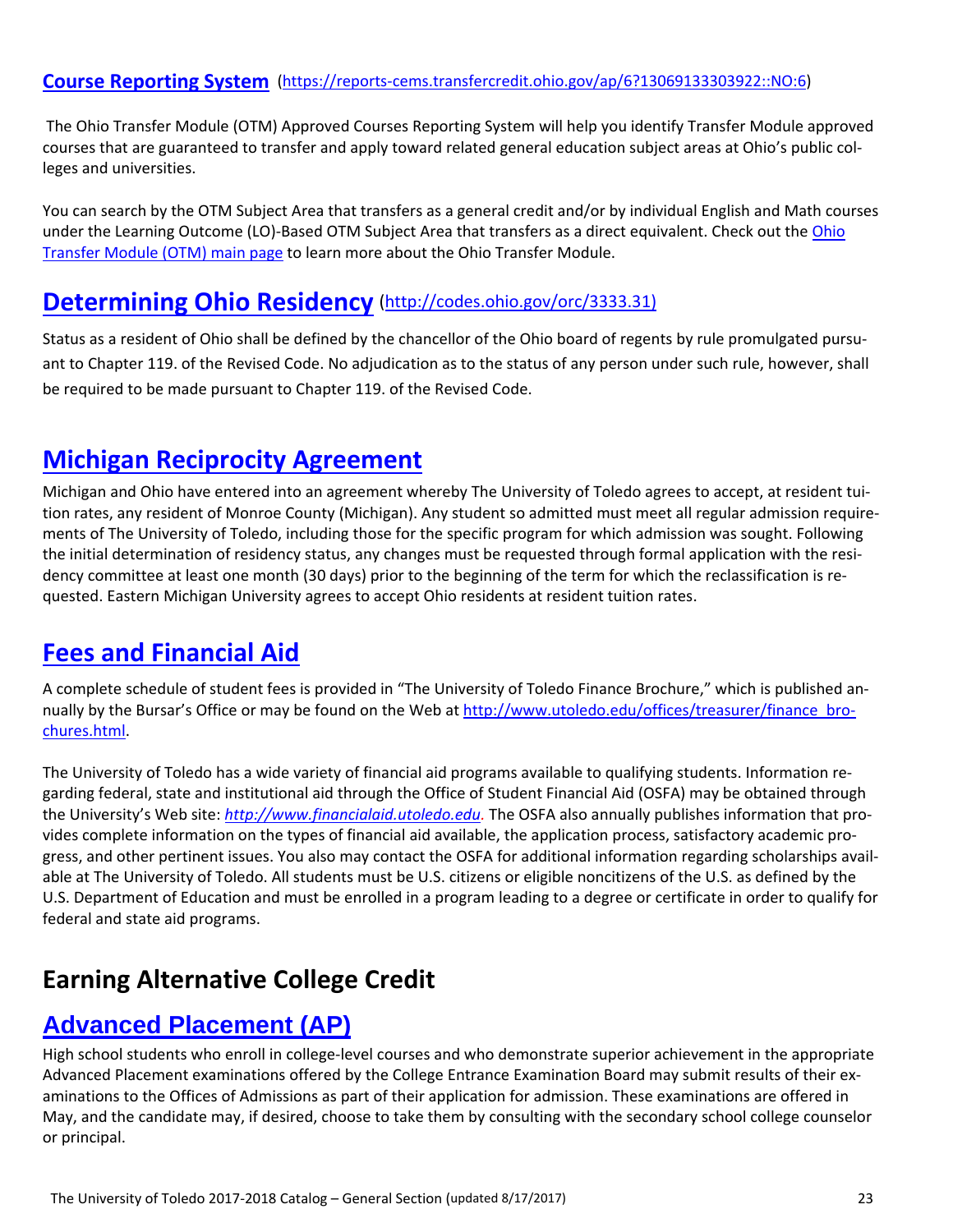On recommendation of the departments concerned, full college credit may be granted for such work or certain prereq‐ uisite courses may be waived to permit the student to enroll in more advanced courses. Entering students who receive enough credit to qualify as sophomores will be ranked as sophomores. Please contact the appropriate department for further information.

Advanced placement credit may be granted by the following subject departments: art, art history, biology, chemistry, computer science, economics, English, foreign languages, history, mathematics, music, physics, political science and psy‐ chology.

# **College Level Examination Program (CLEP)**

A student may earn college credit by taking the College Level Examination Program (CLEP) tests, offered at the Scott Park Testing Center, Room 1200, if college credit has not been earned in the area in which credit is sought and the student is not currently enrolled in a course in that area. Students should consult the college in which they are enrolled to determine the specific credit limitations. Students should take the CLEP examinations before entrance or transfer. Although it is recommended that these exams be taken prior to enrolling in classes at The University of Toledo, students may, with an adviser's permission, take the exam within their program of study.

### **Duplicate Credit in CLEP and AP**

Within existing college and University limitations, when a student presents CLEP and Advanced Placement scores in the same area, credit will be given for the CLEP or AP, whichever is the higher number of credit hours. In no case will CLEP and AP credits be added or combined. The individual department may decide which course credit is to be given if alternate course credit is possible.

### **International Baccalaureate**

The University of Toledo will award credit for a minimum score of 4 on the higher level examination of the International Baccalaureate (IB).

An incoming freshmen student who wants his/her IB examination test scores equated for course credit at the University is responsible for having his/her official IB scores submitted directly to the University. The University expects the student to submit IB examination scores at least one month prior to matriculation in order to facilitate a timely assessment of the scores. IB examination test scores should be submitted to the Office of Undergraduate Admissions at the University.

Upon receipt, the student's IB test scores will be evaluated in accord with the University's transfer policies and transfer credit evaluation procedures for the catalog year in which the student matriculates. The student's test scores and choice of major determines the application of the credits awarded from the IB examinations.

The UT course equivalency for each course within each subject group will be established by faculty within the department most closely aligned with the subject content and learning outcomes of the IB diploma course (s).

A student who earns credit in a course that is equivalent to an IB examination will not be given credit for the IB examina‐ tion credit. A student may not apply for IB credit after they matriculate. IB credit will not be assigned to the record ret‐ roactively.

The Provost and Vice President for Academic Affairs or designee will review the awarding of credit through the Interna‐ tional Baccalaureate Diploma program annually each May in accordance with the state's policies on transfer and articulation.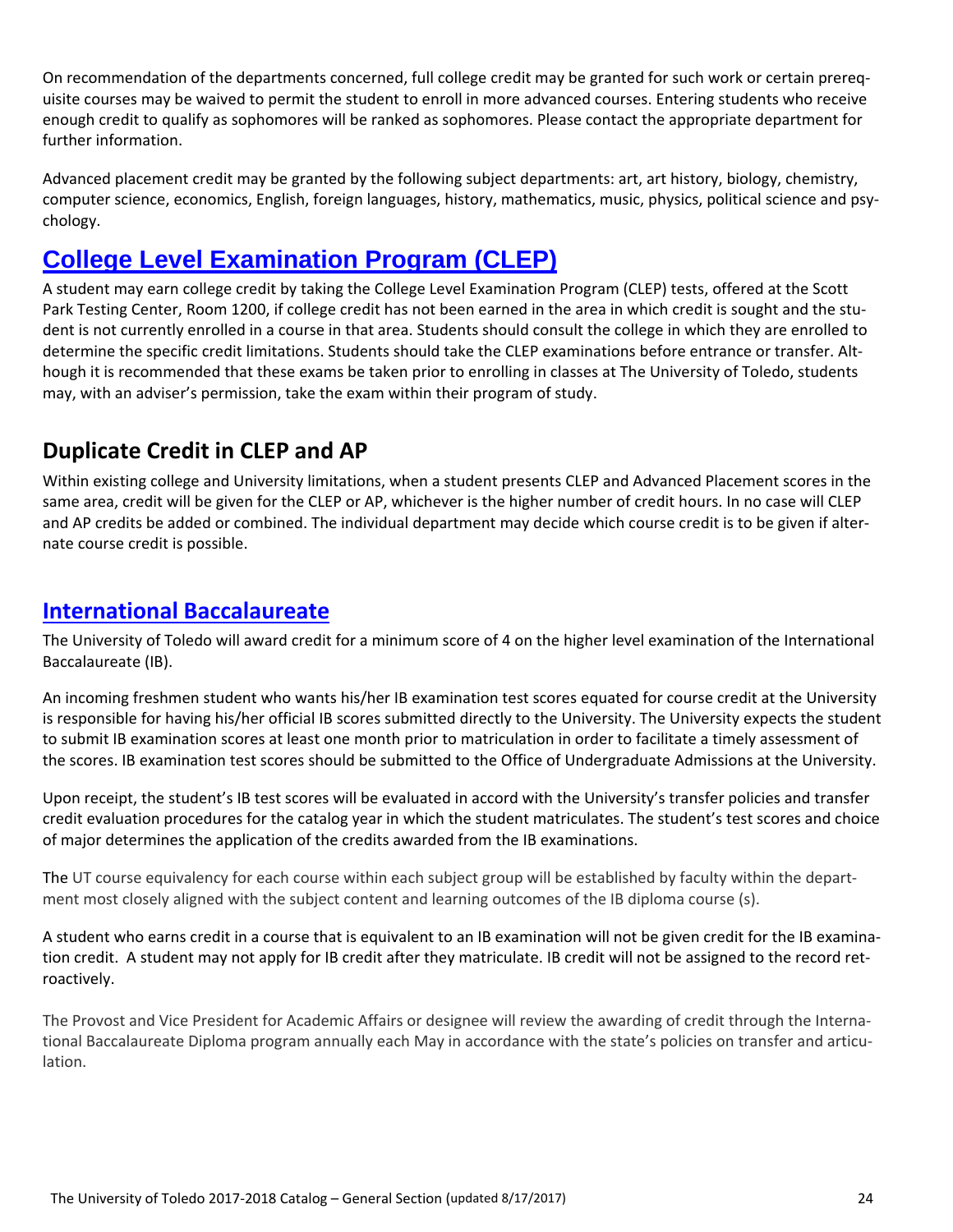# **Prior Learning Assessment**

Some colleges and departments grant credit for certain courses in which the student had previous work or life experi‐ ences, and can demonstrate their knowledge by having this prior work assessed through Credit by Exam or Portfolio De‐ velopment. A maximum of 30 credit hours may be obtained through portfolio and/or credit by exam toward a baccalaureate degree and 15 total hours toward an associate degree. Credits earned through any prior learning method do not fulfill college residency requirements. A student must earn a grade of C or better to have credit recorded. Students must be enrolled during the term in which the credit is to be recorded. The Prior Learning Assessment program follows a course-match model with a fee of \$100 per course for either method. The method for credit is determined by the faculty of the course for which credit is sought. Additional resources and information are available at http://www.utoledo.edu/uc/pla/. Also see 3364‐71‐17 Credit for Prior Learning Policy.

# University Undergraduate Core Curriculum

The University of Toledo (UT) Core Curriculum consists of 36 - 42 credit hours of coursework that provides the educational foundation for all undergraduate degree programs. The UT Core exposes students to a range of disciplines that gives breadth to the learning experience, prepares students for advanced coursework in their degree programs, and de‐ velops students as lifelong learners who will thrive in and contribute significantly to a constantly changing global com‐ munity.

The UT Core Curriculum gives students critical reasoning skills to explore complex questions, grasp the essence of social, scientific and ethical problems, and arrive at nuanced perspectives. It hones the ability of students to communicate ar‐ tistically, orally and in writing. It allows students to recognize their place in history and culture, and to appreciate their connection to others in a multicultural world. It prepares students to be thoughtful, engaged citizens in a participatory democracy. It requires students to explore the whole range of the liberal arts, both for the intrinsic value of doing so and in preparation for study in their degree programs. It provides students with insight into the social and behavioral sciences; familiarity with the history, aesthetics, and criticism of all aspects of human culture, including the fine arts; and experience in the scientific, philosophical and mathematical processes required to examine theoretical and natural phe‐ nomena.

### **Core Curriculum Learning Outcomes:**

Assessment of the core curriculum is organized into five student learning outcomes. Below are the outcome definitions.

- Communication: UT students must demonstrate abilities to communicate meaningfully, persuasively, and crea‐ tively with different audiences through written, oral, numeric, graphic and visual modes.
- Personal, Social, and Global Responsibility: UT students must demonstrate understanding of and critical engagement in ethical, cultural, and political discourse and capacity to work productively as a community member com‐ mitted to the value of diversity, difference, and the imperatives of justice.
- Critical Thinking and Integrative Learning: UT students must be able to integrate reasoning, questioning, and anal‐ ysis across traditional boundaries of viewpoint, practice, and discipline.
- Scientific and Quantitative Reasoning and Literacy: UT students must demonstrate the capacity to apply mathematical reasoning and scientific inquiry to diverse problems.
- Information Literacy: UT students must demonstrate the ability to find, organize, critically assess, and effectively use information to engage in advanced work in a challenging field of study. Students should demonstrate respon‐ sible, legal, creative, and ethical use of information.

The *core* curricular components through which these learning outcomes are met are as follows: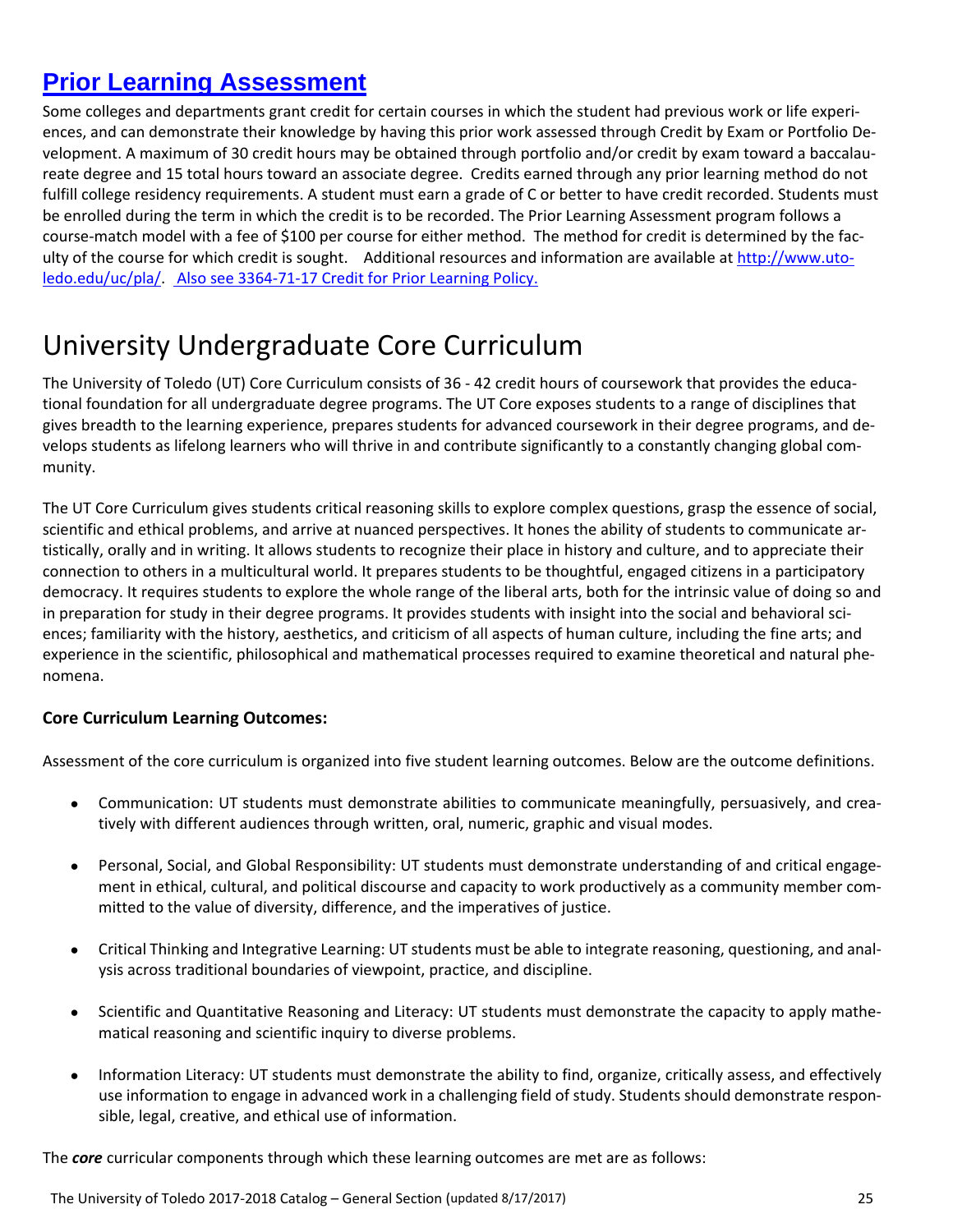#### **I. Skill areas** (9 Semester Hours)

A. English Composition courses (minimum 6 hours) emphasize expository prose writing. Creative writing and speech courses will not fulfill this requirement but may be found in II Distributive, A. Arts and Humanities.

B. Mathematics courses (minimum 3 hours) provide an analytical foundation for quantitative problem solving that build on and extend beyond three years of college preparatory math.

**II. Distributive areas** (18 or more Semester Hours ‐ to include at least two courses totaling 6 hours in each of the follow‐ ing three areas. Students must choose two courses from different disciplines.)

A. Arts & Humanities courses (minimum 6 hours). Arts courses should introduce students to the basic principles, history, concepts and criticism of the fine arts or performing arts. Humanities courses should provide historical, literary and phil‐ osophical perspectives of our world. Both Arts and Humanities courses may also introduce skills and techniques to com‐ municate perspectives artistically, orally and/or in writing.

B. Social Science courses (minimum 6 hours) integrate factual, institutional, methodological and basic theoretical is‐ sues involved in the study of society or human behavior. Social science courses should emphasize methods of thinking and approaches to solving social and economic problems rather than merely reviewing factual material specific to that field.

C. Natural Science courses (minimum 6 hours) expose students to the process of scientific inquiry and encourage devel‐ opment of a scientific perspective. Natural science courses should not merely provide facts, but also an understanding of the basic issues, methodologies and theories in the major disciplinary areas. At least 1 hour of coursework in this category must include a hands‐on laboratory component.

#### **III. Electives**

Students must take 9 additional hours of courses from I. Skills, B. Math or II. Distributive described above. Students should work with their adviser to select the appropriate courses to take, as many degree programs have specific core course requirements.

#### **IV. Multicultural Courses**

Students must take one course from each of the following categories:

A. Diversity of U.S. Culture courses (minimum 3 hours) examine the economic, political, philosophical, social or artistic life of distinct cultural communities within the United States. Communities may include, but are not limited to, communities based on race, ethnicity, class, gender, sexual orientation, beliefs, and disability.

B. Non‐U.S. Culture courses (minimum 3 hours) examine the economic, political, philosophical, social or artistic life of communities outside the United States. ‐

Students may satisfy both of the multicultural requirements with courses that simultaneously fulfill a second area of the core curriculum. One Multicultural course may be a course that also meets one of the requirements in *II. Distributive Area*, and the other may be a course that also meets one of the requirements in *III. Electives*, as stated above.

The result is a Core Curriculum with 36 to 42 credit hours of coursework. Students should work with their adviser to select the appropriate courses to take in the core. It is important to note that many programs require their students to take specific core courses which are foundational to that course of study.

Students must earn a 2.0 GPA or higher across courses used to satisfy their core curriculum requirements.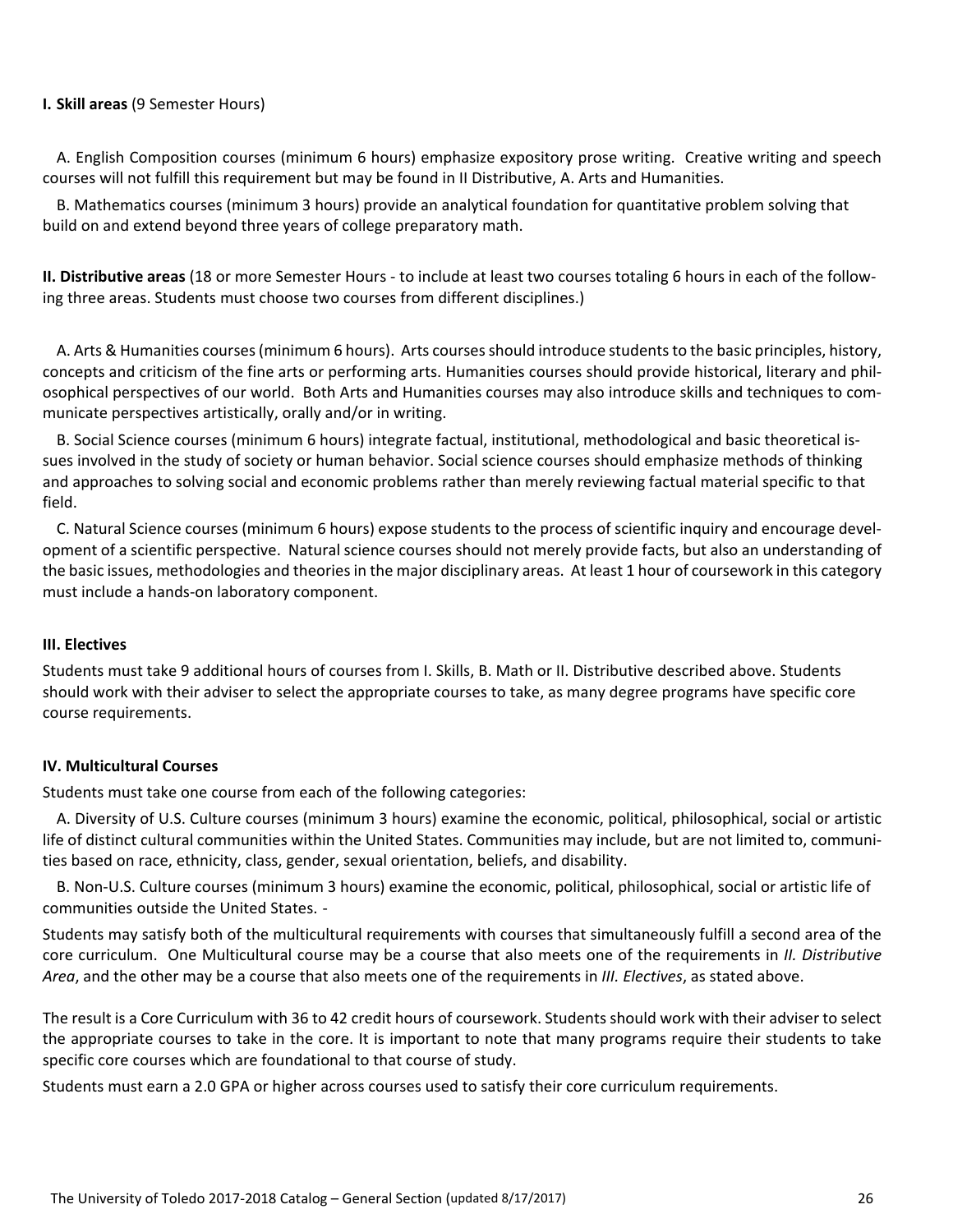### **Core Curriculum**

| Category            | Area                                            | <b>Credits</b> | <b>Notes</b>                                                                                                                                                    |
|---------------------|-------------------------------------------------|----------------|-----------------------------------------------------------------------------------------------------------------------------------------------------------------|
| <b>Skills</b>       | English Comp I                                  | 3              |                                                                                                                                                                 |
| <b>Skills</b>       | English Comp II                                 | 3              |                                                                                                                                                                 |
| <b>Skills</b>       | Math                                            | 3              |                                                                                                                                                                 |
| Distributive        | Arts and Humanities (2 disciplines)             | 6              | One Multicultural course may also                                                                                                                               |
| <b>Distributive</b> | Social Sciences (2 disciplines)                 | 6              | count here                                                                                                                                                      |
| Distributive        | Natural Sciences (2 disciplines)                | 6              | A 1 credit lab or a course with a lab<br>component is required                                                                                                  |
| Elective            | Electives from Math or Distributive<br>category | 9              | One Multicultural course may also<br>count here                                                                                                                 |
| Multicul-<br>tural  | Diversity of US                                 | $3*$           |                                                                                                                                                                 |
| Multicul-<br>tural  | Non-US Diversity                                | $3*$           |                                                                                                                                                                 |
| <b>TOTAL</b>        |                                                 | $36* - 42$     | *If one or both multicultural courses<br>count in a second area, the total num-<br>ber of required courses reduces ac-<br>cordingly, but never below 36 credits |

#### **Ohio Transfer Module**

All course categories in the UT Core contain courses that are part of the University of Toledo's Ohio Transfer Module (OTM). Students who are considering transferring to another Ohio institution of higher education should select courses that are marked as part of UT's OTM to guarantee transferability. Non-OTM courses are not guaranteed to transfer into another institution's general education category. To facilitate transfer to other Ohio institutions of higher education, all OTM courses in these categories are clearly identified as OTM courses.

### **Core Curriculum Courses**

### I. Skill Areas

*A. English Composition* (select composition I and **one** course from the composition II list)

| <b>Composition I</b>                        |     |
|---------------------------------------------|-----|
|                                             |     |
| <b>Composition II</b>                       |     |
| +ENGL 1130 College Composition II:          |     |
|                                             | OTM |
|                                             | отм |
|                                             | 0TM |
| HON 1010 Ideas, Innovation, & Society I  3  |     |
| +HON 1020 Ideas, Innovation, & Society II 3 |     |

*B. Mathematics*(select **one** course from the following):

| MATH 1180 Reasoning with Mathematics  3               | 0TM |
|-------------------------------------------------------|-----|
| MATH 1200 Mathematical Modeling and Problem Solving 4 |     |
| +MATH 1210 Mathematics for Education Majors I 3       |     |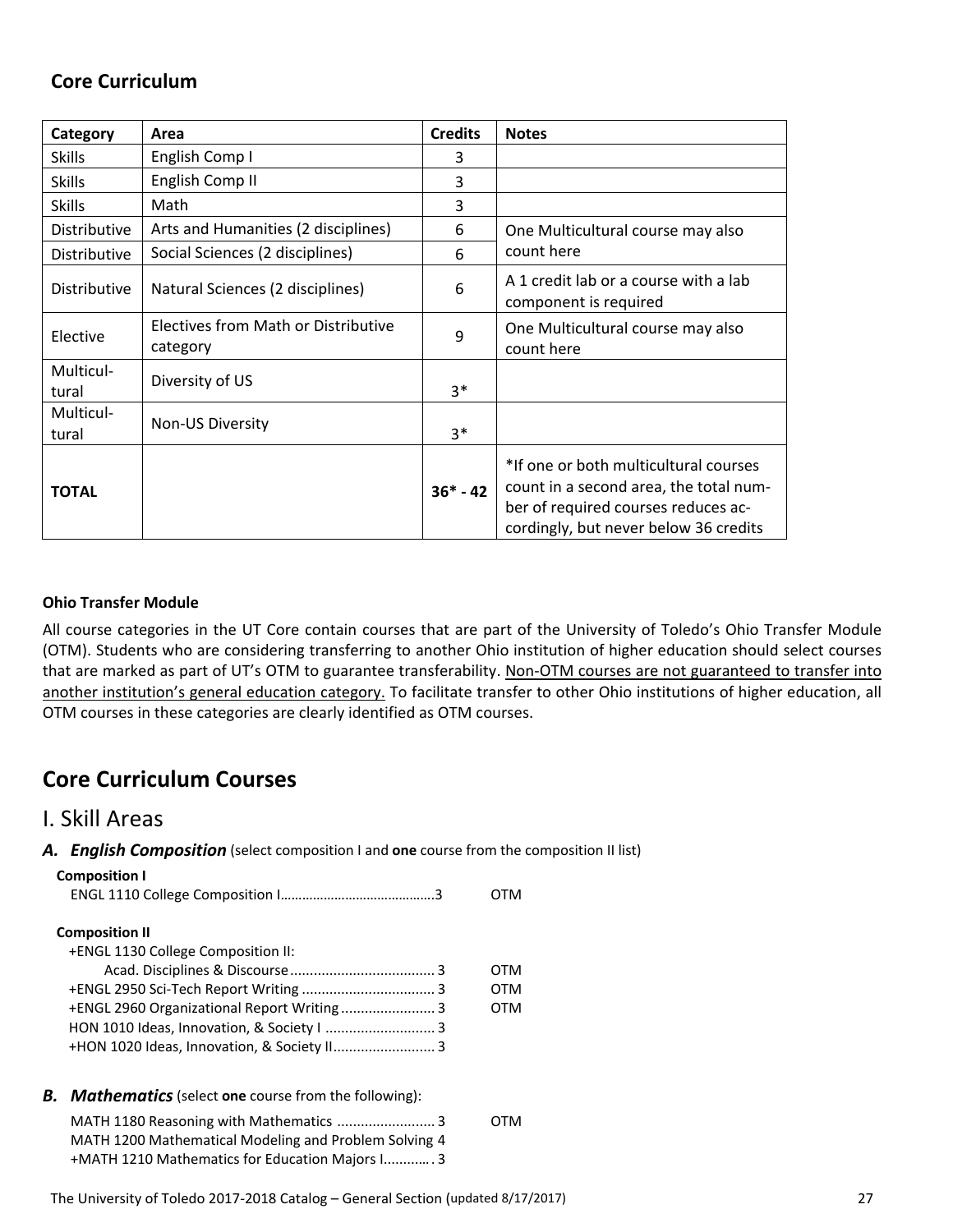| +MATH 1220 Mathematics for Elementary Education II 3 | OTM        |
|------------------------------------------------------|------------|
|                                                      | OTM        |
|                                                      | OTM        |
| +MATH 1340 College Algebra & Trigonometry .5         | OTM        |
| +MATH 1730 Calculus with Applications to             |            |
|                                                      | OTM        |
| +MATH 1750 Mathematics for the Life Sciences I  4    | OTM        |
| +MATH 1760 Mathematics for the Life Sciences II  3   | OTM        |
| +MATH 1830 Calculus I for Mathematicians,            |            |
|                                                      | OTM        |
| +Math 1840 Calculus II for Mathematicians,           |            |
|                                                      | OTM        |
|                                                      | OTM        |
| +MATH 1860 Single Variable Calculus II 4             | OTM        |
|                                                      | OTM        |
| +MATH 2450 Calculus for Engineering Technology I  4  | <b>OTM</b> |
| +MATH 2460 Calculus for Engineering Technology II  4 | OTM        |
|                                                      | OTM        |

+Students must complete a placement test or satisfy prerequisites in order to enroll in one of these courses.

### II. Distributive Areas

### *A. Arts and Humanities*

Such a course is likely to reside in the arts, classics, literature, history, language, religion or philosophy. Arts and Humani‐ ties courses should be broad-based; narrowly focused courses will generally not fulfill this requirement. In order to qualify for the core curriculum, a course must fulfill at least one, and should strive for a preponderance, of the five criteria below:

- a. Provide an introduction to a particular arts or humanities discipline;
- b. Provide historical perspectives of our world;
- c. Provide an overview of philosophical systems that compete for our attention;
- d. Provide a broad understanding of literary or cultural currents of the past and/or the present; and,
- e. Present cross-cultural perspectives.

After completing the arts and humanities core curriculum, a student should be able to:

- 1. *Communicate effectively*: All core curriculum programs include a component for writing; many also include a compo‐ nent for oral communication or presentation
- 2. *Evaluate arguments in a logical fashion*: Competence in analysis and logical argument are explicit learning goals for most core curriculum programs, although these skills go by a variety of names (e.g., critical thinking, analysis, logical thinking, etc.)
- 3. Employ the methods of inquiry characteristic of natural sciences, social sciences, and the arts and humanities: The tools for solving problems vary across disciplines; the core curriculum introduces students to methods of inquiry in several fields of study and thereby prepares students to integrate information from different disciplines
- 4. *Acquire an understanding of our global and diverse culture and society*
- 5. *Engage in our democratic society*: One of the overarching goals of the core curriculum is to prepare students to be active and informed citizens, the development of a disposition to participate in and contribute to our democracy is full of equal importance to the goal of having the skills to do so intelligently.

(Select two courses; minimum of six hours total from the following; no more than one course from any discipline):

| Art |  |
|-----|--|
|     |  |
|     |  |
|     |  |
|     |  |

The University of Toledo 2017‐2018 Catalog – General Section (updated 8/17/2017) 28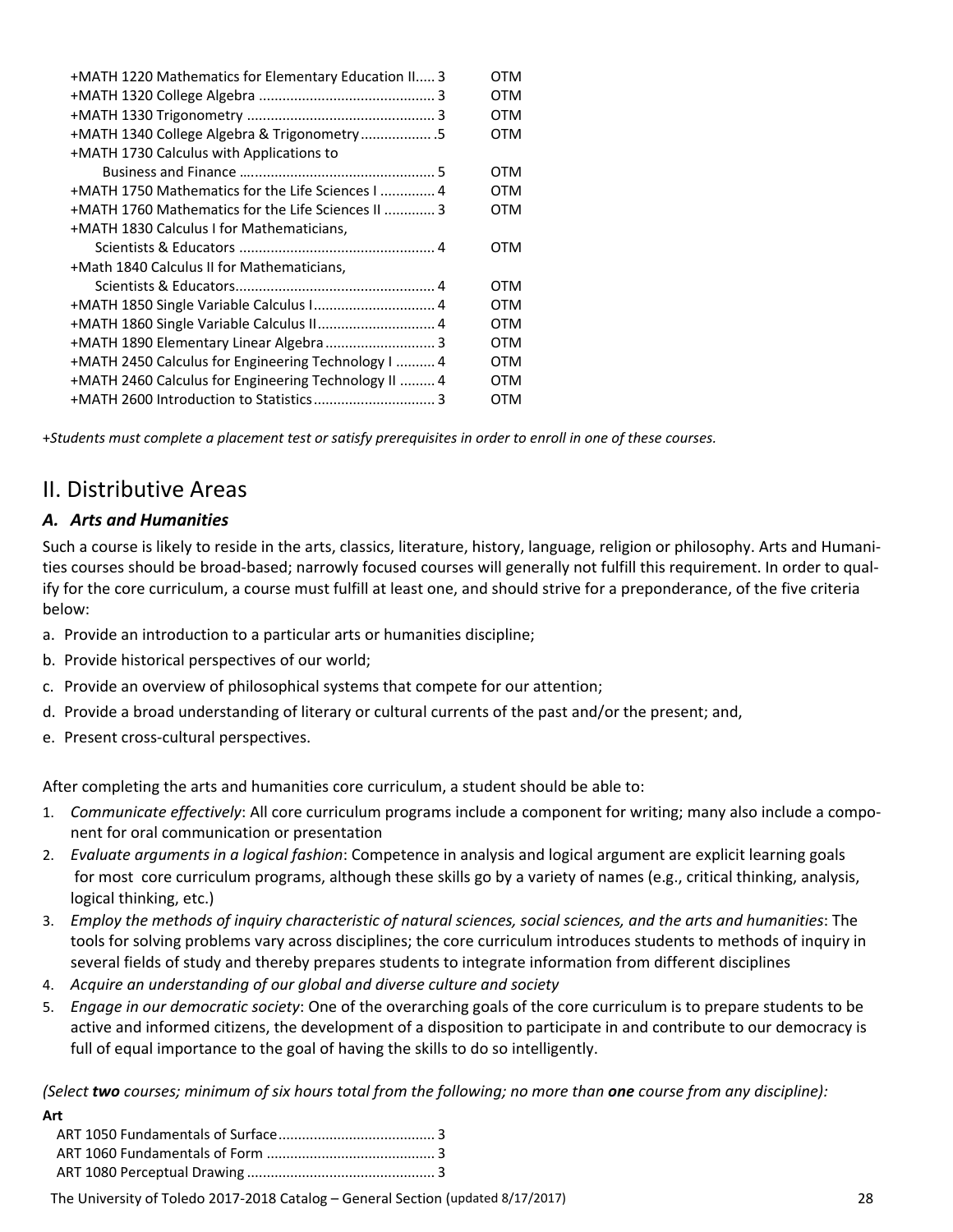|                                                     | <b>OTM</b> |  |
|-----------------------------------------------------|------------|--|
| <b>Art History</b>                                  |            |  |
| ART 1030 Multi-Cultural Art Appreciation:           |            |  |
|                                                     |            |  |
|                                                     | OTM        |  |
|                                                     |            |  |
|                                                     |            |  |
| Communication                                       |            |  |
| COMM 1010 Communication Principles and Practices  3 |            |  |
| COMM 2000 Mass Communication and Society  3         |            |  |
| COMM 2840 Interpersonal Communication  3            |            |  |
| Film/Video                                          |            |  |
|                                                     | OTM        |  |
| <b>Foreign Language and Culture</b>                 |            |  |
| NUARBC 1080 Culture and Commerce in the             |            |  |
|                                                     |            |  |
| NUARBC 1090 Culture of the Arabic-Speaking World 3  |            |  |
|                                                     |            |  |
|                                                     |            |  |
|                                                     |            |  |
|                                                     |            |  |
|                                                     |            |  |
|                                                     |            |  |
| FREN 1080 Culture and Commerce in the               |            |  |
|                                                     |            |  |
|                                                     |            |  |
| FREN 1090 French & Francophone Culture in the       |            |  |
|                                                     |            |  |
|                                                     |            |  |
|                                                     |            |  |
|                                                     |            |  |
|                                                     |            |  |
| GERM 1090 Introduction to Modern German Culture  3  |            |  |
|                                                     |            |  |
|                                                     |            |  |
|                                                     |            |  |
| NUJAPN 1080 Japanese Culture and Commerce 3         |            |  |
| NUJAPN 1090 Introduction to Japanese Culture 3      |            |  |
|                                                     |            |  |
|                                                     |            |  |
|                                                     |            |  |
|                                                     |            |  |
|                                                     |            |  |
|                                                     |            |  |
| SPAN 1080 Culture & Commerce in the                 |            |  |
|                                                     |            |  |
|                                                     |            |  |
|                                                     |            |  |
|                                                     |            |  |
| SPAN 1500 Review of Elementary Spanish  4           |            |  |
|                                                     |            |  |
|                                                     |            |  |
| <b>History</b>                                      |            |  |
|                                                     | OTM        |  |
|                                                     | OTM        |  |
|                                                     | <b>OTM</b> |  |
|                                                     | <b>OTM</b> |  |
|                                                     | <b>OTM</b> |  |
|                                                     | OTM        |  |
|                                                     |            |  |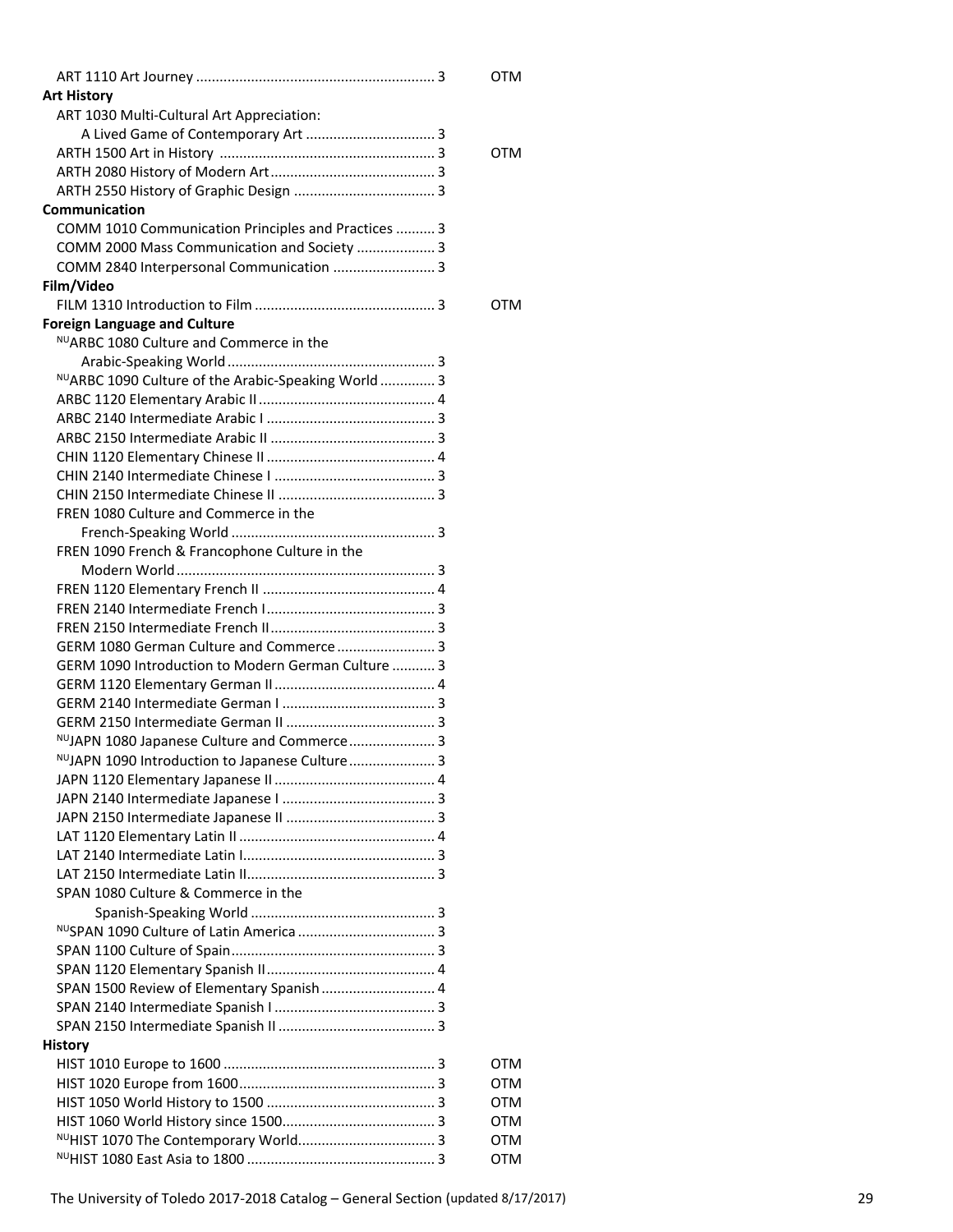|                                                                 | <b>OTM</b> |
|-----------------------------------------------------------------|------------|
|                                                                 | <b>OTM</b> |
| NUHIST 1110/AFST 1110 African Civilizations 3                   | <b>OTM</b> |
|                                                                 | <b>OTM</b> |
| HIST 1130 Introduction to Historical Thinking 3                 |            |
|                                                                 | OTM        |
|                                                                 | <b>OTM</b> |
|                                                                 | <b>OTM</b> |
|                                                                 | OTM        |
|                                                                 | <b>OTM</b> |
| <b>Humanities</b>                                               |            |
|                                                                 |            |
|                                                                 |            |
| PJS 2000 Nonviolence and Conflict Transformation:               |            |
|                                                                 |            |
| UC 1130 Information Literacy for College Research 3             |            |
| Literature                                                      |            |
|                                                                 | <b>OTM</b> |
|                                                                 | <b>OTM</b> |
|                                                                 |            |
| <sup>US</sup> ENGL 2770 American Minority Writers  3            |            |
|                                                                 |            |
| <sup>US</sup> HON 2020 Multicultural Literatures:               |            |
|                                                                 | OTM        |
| NUHON 2030 Multicultural Literatures:                           |            |
|                                                                 | OTM        |
| Music                                                           |            |
| MUS 2200 Music Theory for the Non-Major 3                       |            |
|                                                                 | OTM        |
|                                                                 | <b>OTM</b> |
|                                                                 |            |
| <sup>US</sup> MUS 2250 Musical Diversity in the United States 3 | <b>OTM</b> |
| NUMUS 2420 Cultures and Music of Non-Western Styles 3           | <b>OTM</b> |
| Philosophy                                                      |            |
|                                                                 | <b>OTM</b> |
|                                                                 | <b>OTM</b> |
|                                                                 | <b>OTM</b> |
| PHIL 2400 Contemporary Moral Problems  3                        | OTM        |
| Religion                                                        |            |
|                                                                 | OTM        |
|                                                                 | OTM        |
| NUREL 2300 Understanding the Monotheistic Religions 3           | OTM        |
|                                                                 | OTM        |
| REL 2330 New Testament History and Ideas 3                      | <b>OTM</b> |
| <b>Theatre</b>                                                  |            |
|                                                                 | <b>OTM</b> |

<sup>NU</sup> Indicates a course that is also a Non-U.S. Culture Multicultural Course US Indicates a course that is also a Diversity of U.S. Culture Multicultural Course

#### *B. Social Sciences*

Courses intended to fulfill the social science area should be broad, survey‐type courses that emphasize methods of thinking and approaches to problems rather than merely material specific to that field. A core curriculum course in social science should integrate factual, institutional, methodological and basic theoretical issues involved in the study of society or human behavior. The course should emphasize critical thinking across a broad range of social and behavioral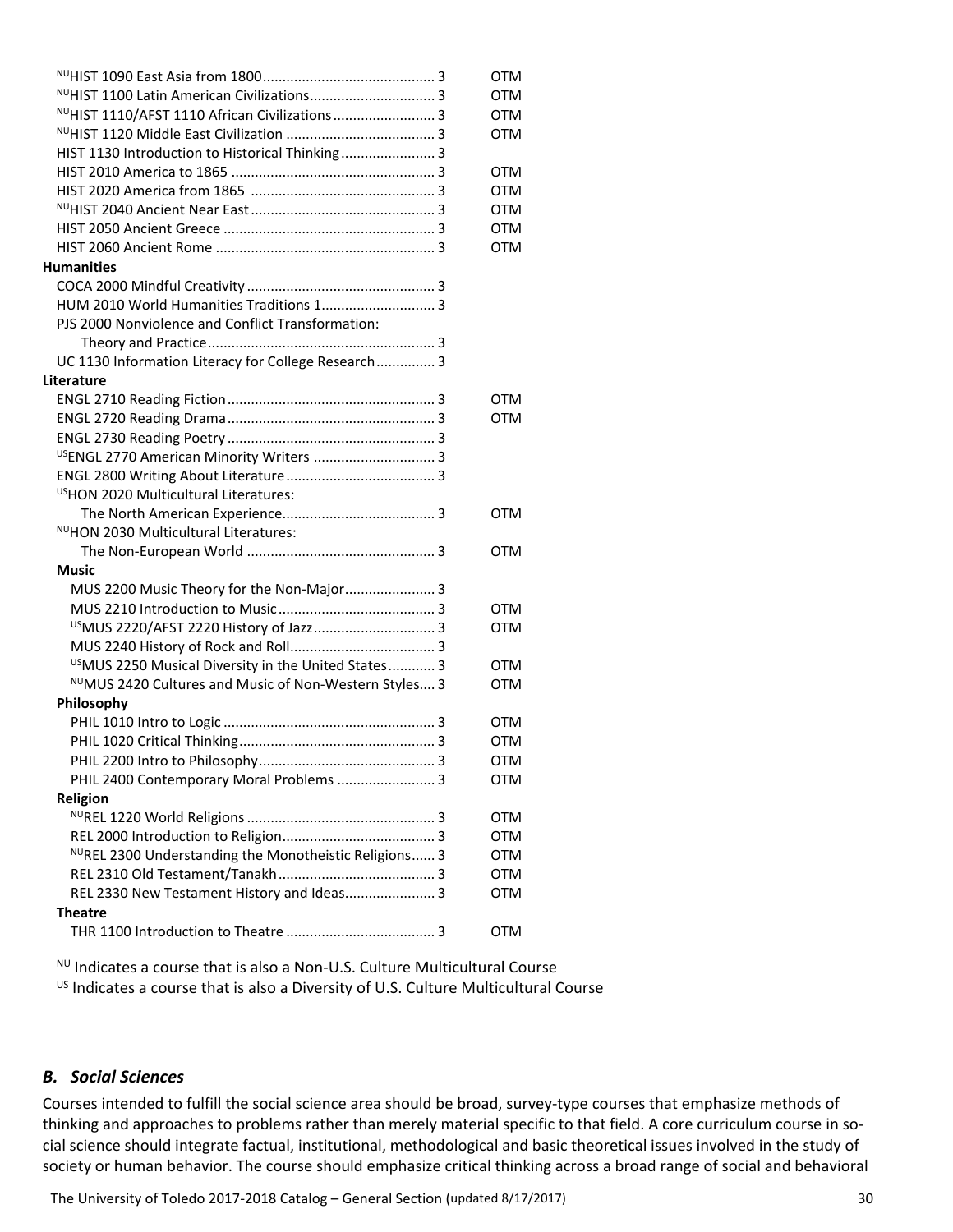topics. Ideally, such a course will be interdisciplinary – for example, an economics course might deal not only with principles of economics, but also with politics, psychology, geography, anthropology and/or sociology. Generally, such courses may not be suitable for prospective majors.

In order to qualify for the core curriculum in social science, a course need not contain all of the elements, but should strive for a preponderance, of the following criteria:

- a. Provide an introduction to social science theory and/or methodology;
- b. Reveal, describe, analyze and critically evaluate the connections between and among human beings and their place in the world, whether ethical, cultural, physical, or social;
- c. Demonstrate knowledge of the diversity of social, economic and political institutions and processes, and their interrelationship within the United States and/or world;
- d. Provide orientations toward collective behavior;
- e. Present cross‐cultural orientations;
- f. Provide multivariable explanations of social issues;
- g. Provide macro (institutional/societal) and micro (individual and small group) approaches; and,
- h. Provide frameworks or settings for applied learning, knowledge or skills.

In addition, a student who completes the core curriculum in social sciences should be able to:

- a. Communicate effectively: All core curriculum programs include a component for writing; many also include a component for oral communication or presentation
- b. Evaluate arguments in a logical fashion: Competence in analysis and logical argument are explicit learning goals for most core curriculum programs, although these skills go by a variety of names (e.g., critical thinking, analysis, logical thinking, etc.)
- c. Employ the methods of inquiry characteristic of natural sciences, social sciences, and the arts and humanities: The tools for solving problems vary across disciplines; the core curriculum introduces students to methods of inquiry in several fields of study and thereby prepares students to integrate information from different disciplines
- d. Acquire an understanding of our global and diverse culture and society
- e. Engage in our democratic society: One of the overarching goals of general the core curriculum is to prepare students to be active and informed citizens, the development of a disposition to participate in and contribute to our democracy is full of equal importance to the goal of having the skills to do so intelligently.

(Select two courses; minimum of six hours total from the following; no more than one course from any discipline):

#### **Anthropology**

|                                                 | OTM |
|-------------------------------------------------|-----|
|                                                 | OTM |
| NUANTH 2100 Human Society Through Film  3       |     |
|                                                 |     |
|                                                 | OTM |
| NUANTH 2800/LST 2800 Cultural Anthropology  3   | OTM |
| USANTH 2900/SOC 2900 African American Culture 3 | OTM |
| <b>Economics</b>                                |     |
|                                                 | OTM |
| ECON 1150 Principles of Macroeconomics 3        | OTM |
| ECON 1200 Principles of Microeconomics 3        | OTM |
| <b>Education</b>                                |     |
|                                                 |     |
| Geography                                       |     |
|                                                 | OTM |
|                                                 | отм |
|                                                 |     |

The University of Toledo 2017‐2018 Catalog – General Section (updated 8/17/2017) 31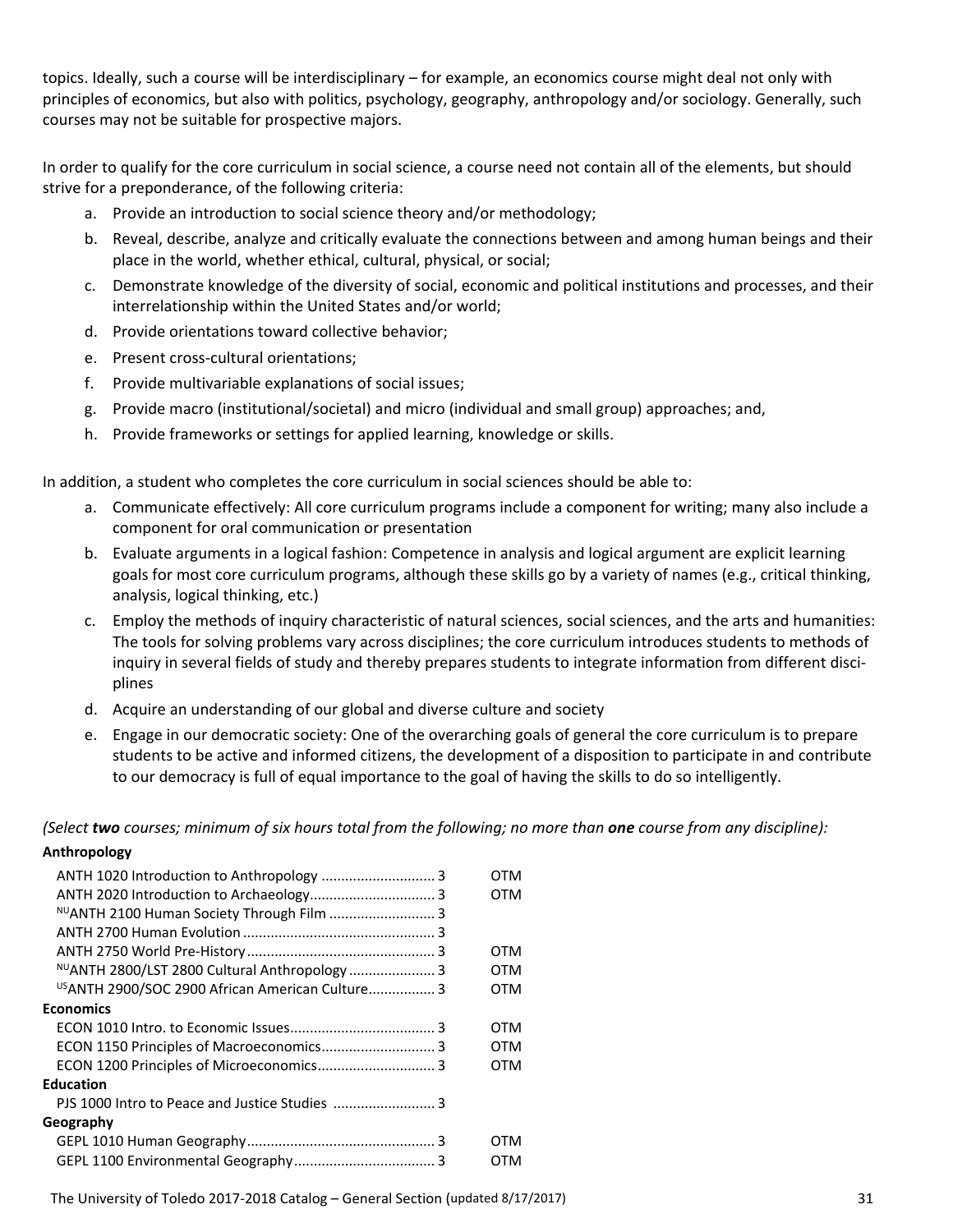| <b>Political Science</b>                                          |     |
|-------------------------------------------------------------------|-----|
|                                                                   | OTM |
| <b>Psychology</b>                                                 |     |
|                                                                   | OTM |
| Sociology                                                         |     |
|                                                                   | OTM |
|                                                                   |     |
|                                                                   |     |
| <sup>US</sup> SOC 2640/LST 2640/WGST 2640 Race, Class & Gender  3 | OTM |
|                                                                   |     |
| USSOC 2900/AFST 2900 African American Culture 3                   | OTM |
| NUWGST 2400/SOC 2500 Women's Roles:                               |     |
|                                                                   | отм |
| <b>Social Work</b>                                                |     |
|                                                                   |     |

 $NU$  Indicates a course that is also a Non-U.S. Culture Multicultural Course US Indicates a course that is also a Diversity of U.S. Culture Multicultural Course

### *C. Natural Sciences*

A course intended to fulfill the natural sciences area should expose students to the process of scientific inquiry and en‐ courage development of a perspective of science in the world. Such a course should not merely provide facts, but an understanding of the basic issues, methodologies and theories that drive inquiry in the major disciplinary areas of the sciences.

Courses would normally be drawn from the biological sciences, environmental sciences, geology, chemistry, physics and astronomy. Emphasis should be placed on reasoning skills rather than recall of scientific content or a high level of skill in mathematics or reading.

In order to qualify for the core curriculum in natural sciences, a course need not contain all of the elements, but should strive for a preponderance, of the following criteria:

- a. Provide an understanding of the nature of science in general and of major scientific concepts;
- b. Provide analysis and evaluation of scientific information;
- c. Provide discipline specific principles and information;
- d. Present applications and demonstrate the value of the discipline to society in general; and,
- e. Introduce scientific reasoning skills.

In addition, a student who completes the core curriculum in natural sciences should be able to:

- a. *Communicate effectively*: All core curriculum programs include a component for writing; many also include a compo‐ nent for oral communication or presentation
- b. *Evaluate arguments in a logical fashion*: Competence in analysis and logical argument are explicit learning goals for most core curriculum programs, although these skills go by a variety of names (e.g., critical thinking, analysis, logical thinking, etc.)
- c. Employ the methods of inquiry characteristic of natural sciences, social sciences, and the arts and humanities: The tools for solving problems vary across disciplines; the core curriculum introduces students to methods of inquiry in several fields of study and thereby prepares students to integrate information from different disciplines
- d. *Acquire an understanding of our global and diverse culture and society*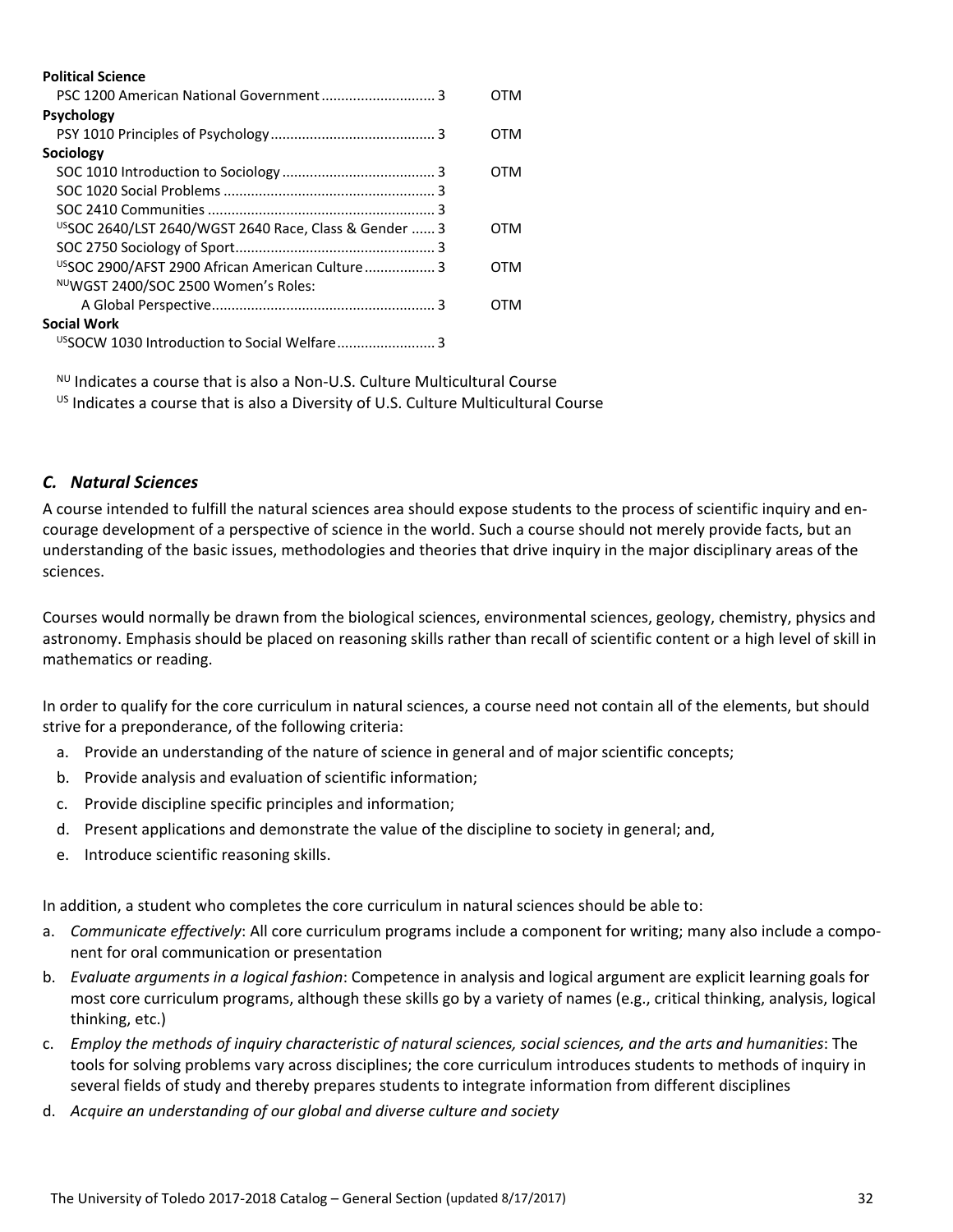e. *Engage in our democratic society*: One of the overarching goals of the core curriculum is to prepare students to be active and informed citizens, the development of a disposition to participate in and contribute to our democracy is full of equal importance to the goal of having the skills to do so intelligently.

(Select two courses; minimum of six hours total from the following including one laboratory; no more than one course *from any discipline):* 

#### **Anatomy/Physiology**

| KINE 1460 Fundamentals of Anatomy and Physiology Lab  1 |            |
|---------------------------------------------------------|------------|
| KINE 1560 Fundamentals of Anatomy and Physiology  3     |            |
| KINE 2460 Human Anatomy and Physiology I Lab 1          |            |
|                                                         |            |
|                                                         |            |
|                                                         | OTM        |
| Astronomy                                               |            |
|                                                         | OTM        |
|                                                         | <b>OTM</b> |
| ASTR 2020 Stars, Galaxies and the Universe  3           | <b>OTM</b> |
| ASTR 2050 Elementary Astronomy Lab  1                   | OTM        |
| <b>Biology</b>                                          |            |
|                                                         | OTM        |
|                                                         |            |
|                                                         |            |
| +BIOL 2150 Fundamentals of Life Sciences I 4            | <b>OTM</b> |
| BIOL 2160 Fundamentals of Life Sciences I Lab  1        | OTM        |
| +BIOL 2170 Fundamentals of Life Sciences II 4           | <b>OTM</b> |
| BIOL 2180 Fundamentals of Life Sciences II Lab  1       | OTM        |
| Chemistry                                               |            |
|                                                         | OTM        |
| +CHEM 1120 Chemistry for Health Sciences  3             | <b>OTM</b> |
| CHEM 1150 Chemistry and Society Lab  1                  | <b>OTM</b> |
|                                                         | <b>OTM</b> |
|                                                         | <b>OTM</b> |
|                                                         | <b>OTM</b> |
| +CHEM 1290 General Chemistry Lab II 1                   | <b>OTM</b> |
| <b>Ecology (Environmental Biology)</b>                  |            |
| EEES 1130 Down to Earth: Environmental Science 3        | <b>OTM</b> |
| EEES 1140 Environmental Problems Lab  1                 |            |
|                                                         |            |
|                                                         |            |
| EEES 1180 Marine Biology Coral Reef Lab  1              |            |
|                                                         | OTM        |
|                                                         |            |
| Geology                                                 |            |
|                                                         | OTM        |
|                                                         | <b>OTM</b> |
|                                                         |            |
| EEES 1050 Geological Hazards and the Environment 3      |            |
| <b>Physical Science</b>                                 |            |
|                                                         | OTM        |
|                                                         | <b>OTM</b> |
|                                                         |            |
|                                                         |            |
|                                                         | <b>OTM</b> |
|                                                         |            |
|                                                         | <b>OTM</b> |
|                                                         |            |
|                                                         | <b>OTM</b> |
|                                                         |            |

The University of Toledo 2017-2018 Catalog – General Section (updated 8/17/2017) 33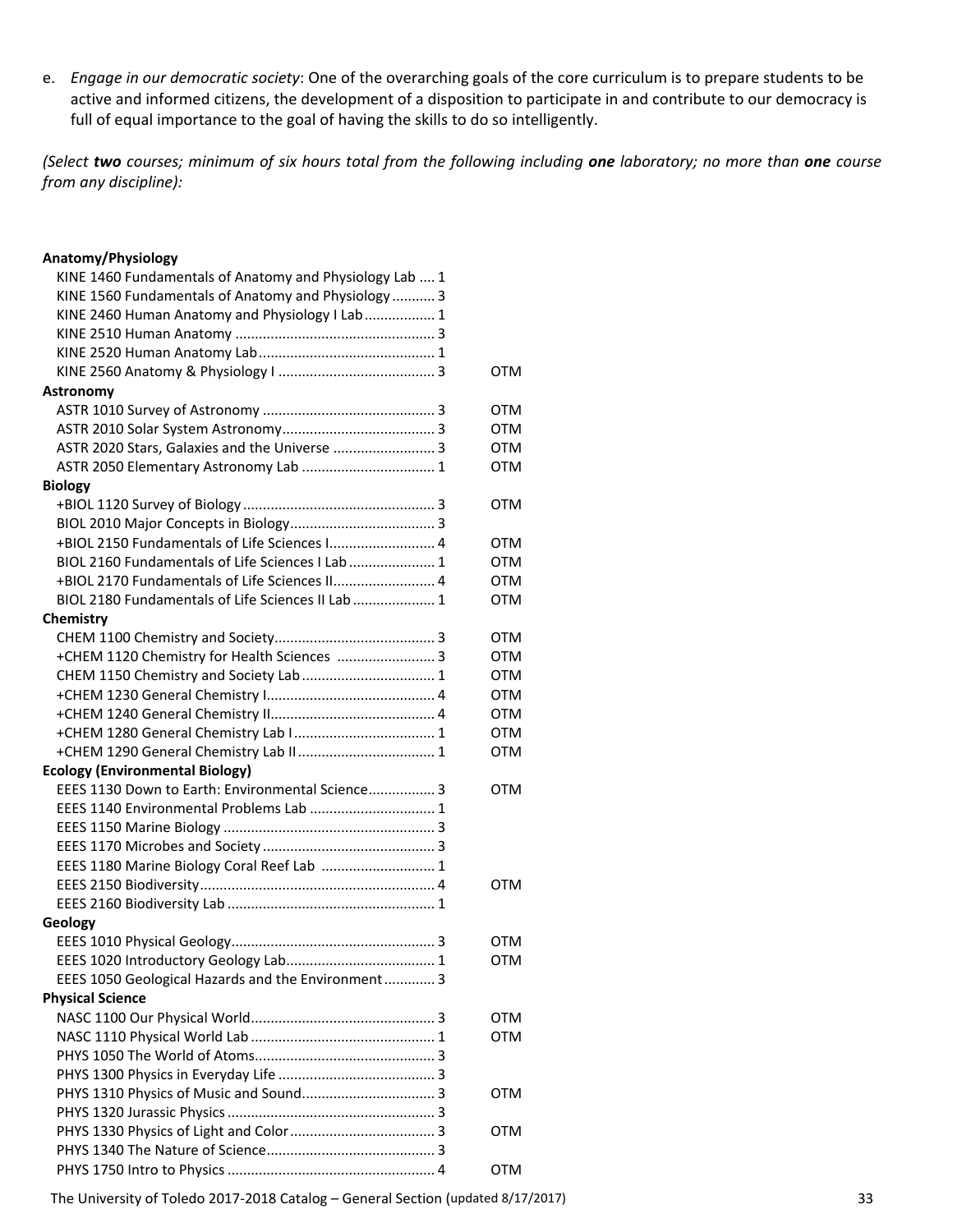|  | <b>OTM</b> |
|--|------------|
|  | <b>OTM</b> |
|  | <b>OTM</b> |
|  | <b>OTM</b> |
|  | <b>OTM</b> |
|  | OTM        |

+Students must complete a placement test or satisfy prerequisites in order to enroll in one of these courses.

### III. Electives

Students must take 9 additional hours from any of the above categories: I.B Math, II.A Arts and Humanities, II.B Social Sciences or II.C Natural Sciences.

### IV*.*Multicultural Areas

This requirement aims to foster an understanding of and respect for different cultures and peoples, both within and out‐ side the United States, through the study of their beliefs, customs, histories, values and interrelationships.

(Select one course from Diversity of U.S. Culture and one course from non-U.S. Culture for a total of six hours. Students may satisfy both of the multicultural requirements with courses that simultaneously fulfill one course in II Distributive *(II.A Arts and Humanities or II.B Social Sciences) and one course in III Electives):*

#### **A. Diversity of U.S. Culture**

A Diversity of U.S. Culture course includes, but is not restricted to, an examination of the economic, political, philosophical, social or artistic life of distinct cultural communities in the United States. Cultural communities may include but are not limited to communities based on race, ethnicity, class, gender, sexual orientation, beliefs and disability.

A student who completes the diversity of U.S. culture requirement should be able to:

- Explain the cultural relationships between dominant and non‐dominant cultures within the U.S;
- Describe how diverse cultural communities contribute to the development of U.S. culture; and,
- Compare complex social structures within diverse U.S. cultural communities.

*At minimum, select one course of at least three hours from the following):*

| AED 3130 Multicultural Approaches for Art Appreciation 3     |     |
|--------------------------------------------------------------|-----|
| AFST 1100 Introduction to Africana Studies 3                 |     |
| AFST 2100 Foundations of Black Intellectual History 3        |     |
| AFST 3600 Entrepreneurship and the Black Community3          |     |
| AFST 3900 Perspectives on African American Education  3      |     |
| <sup>SOC</sup> ANTH 2900/SOC 2900 African American Culture 3 | отм |
|                                                              |     |
| ANTH 4860 The Irish-American Experience 3                    |     |
| ARTH 3820/WGST 3020 Visual Construction of Gender3           |     |
| BMGT 2700 Managing Diversity in the Workplace 3              |     |
| <b>BMGT 2750 Cultural Communications in the Workplace3</b>   |     |
|                                                              |     |
| DST 2020 Disability in the United States 3                   |     |
| ECON 3050/LST 3050/WGST 3650 Economics of Gender  3          |     |
| ECON 3490/AFST 3490 Economic History of the                  |     |
|                                                              |     |
| <sup>HUM</sup> ENGL 2770 American Minority Writers 3         |     |
| ENGL 3750/WGST 3750 Women and Literature 3                   |     |
| ENGL 4650/AFST 4650 African-American Writers                 |     |
|                                                              |     |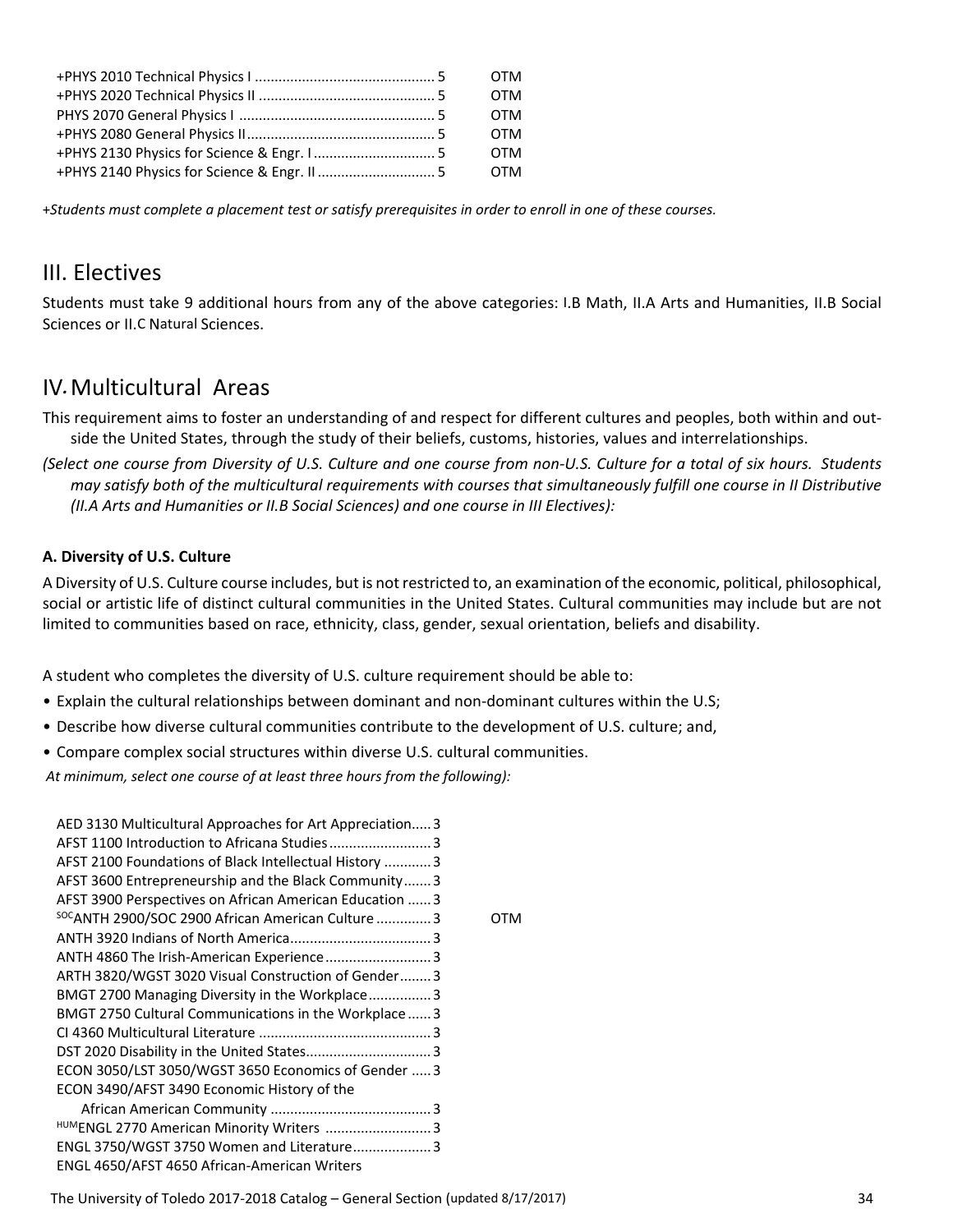| ENGL 4660/AFST 4660 African-American Literature          |     |  |
|----------------------------------------------------------|-----|--|
|                                                          |     |  |
| ENGL 4690 Native American Literature and Culture  3      |     |  |
|                                                          |     |  |
|                                                          |     |  |
|                                                          |     |  |
| HIST 3250/AFST 3250 African-American History to 1865 3   |     |  |
| HIST 3260/AFST 3260 African-American History from 1865.3 |     |  |
|                                                          |     |  |
| HIST 3480 American Labor and Working-Class History I  3  |     |  |
| HIST 3600/WGST 4510 Women in American History  3         |     |  |
|                                                          |     |  |
| HIST 4430/AFST 4430 Slavery in America 3                 |     |  |
| HIST 4450 United States and Latin America  3             |     |  |
| HUMHON 2020 Multicultural Literatures:                   |     |  |
|                                                          | OTM |  |
|                                                          | OTM |  |
| HUMMUS 2250 Musical Diversity in the United States 3     | OTM |  |
| PHIL 3540/WGST 3550 Feminism & Philosophy 3              |     |  |
| PSC 2210/WGST 2610 Women in American Politics3           |     |  |

PSC 4540 Race & Public Policy ............................................... 3 PSC 4590 Law, Policy and Politics of Sexuality.......................3 PSY 3730 Stereotyping, Prejudice & Discrimination..............3

SOCSOCW 1030 Introduction to Social Welfare .........................3 TSOC 2000 Diversity in Contemporary Society......................3

 Sex & Differences ........................................................... 3 WGST 2020 Girlhood and Adolescence ................................3 WGST 2880 Contemporary U.S. Queer Cultures ...................3 WGST 3030 Woman and the Body ....................................... 3 WGST 4880 Queer Theory (WAC).......................................... 3

WGST 2010 Introduction to Gender Studies: Gender,

socsoc 2640/LST 2640/WGST 2640 Race, Class & Gender....3 OTM

soc Also fulfills a Social Science requirement

HUMAlso fulfills an Arts and Humanities requirement

#### **B. Non‐U.S. Culture**

A Non-U.S. Culture course includes, but is not restricted to, an examination of the economic, political, philosophical, social or artistic life of communities outside the United States that did not contribute to the dominant culture in the United States.

A student who completes the non‐U.S. culture requirement should be able to:

- Demonstrate awareness of cultural communities outside the United States;
- Demonstrate knowledge of responsible citizenship in a global society;
- Explain the cultural relationships between dominant and non‐dominant populations outside the United States;
- Compare complex social structures within diverse cultural communities outside the United States; and,
- Recognize contemporary global issues facing a non‐U.S. culture.

*(At minimum, select one course of at least three hours from the following):*

| AFST 1200 Introduction to the African Experience3         |     |
|-----------------------------------------------------------|-----|
| AFST 2200 Foundations of Culture in the African Diaspora3 |     |
|                                                           |     |
| <sup>SOC</sup> ANTH 2800/LST 2800 Cultural Anthropology 3 | OTM |

The University of Toledo 2017‐2018 Catalog – General Section (updated 8/17/2017) 35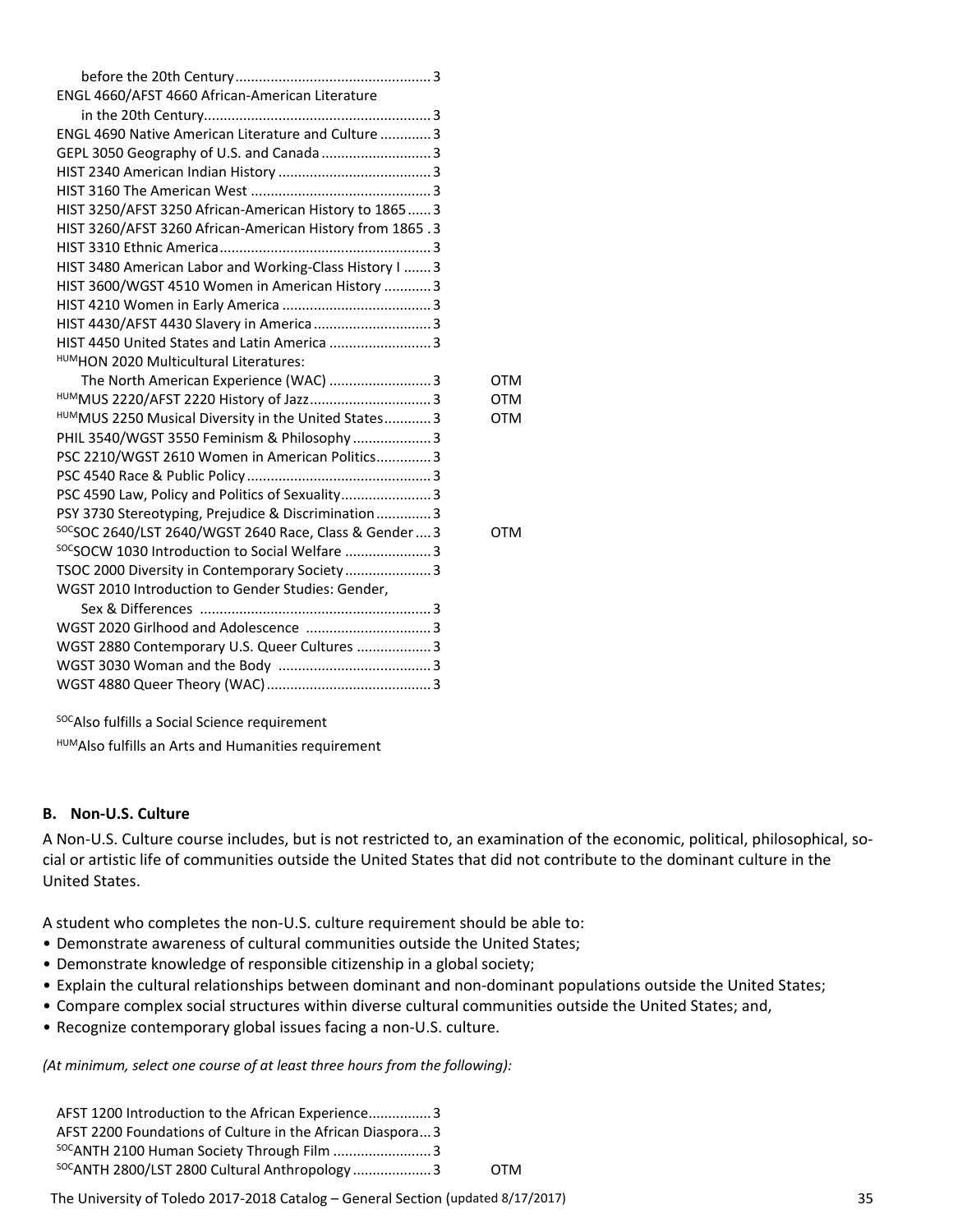| ANTH 3500 Cultural Diversity in Business 3             |            |
|--------------------------------------------------------|------------|
| ANTH 3850 Peoples of the World:                        |            |
|                                                        |            |
| ANTH 3940 Peoples of Subsaharan Africa  3              |            |
|                                                        |            |
|                                                        |            |
| ANTH 4820/LST 4820 Anthropology of Religion  3         |            |
| HUM ARBC 1080 Culture and Commerce in the              |            |
|                                                        |            |
| HUMARBC 1090 Culture of the Arabic-Speaking World 3    |            |
|                                                        |            |
|                                                        |            |
|                                                        |            |
|                                                        |            |
|                                                        |            |
| ECON 3500 Comparative Economic Systems 3               |            |
| ENGL 3770 World Literatures and Cultures 3             |            |
| ENGL 4730 World Cinemas and Cultures 3                 |            |
|                                                        |            |
|                                                        |            |
| FLAN 3440 Intercultural Communications:                |            |
|                                                        |            |
| FREN 3400 Cross-Cultural Understanding  3              |            |
| GEPL 2030/LST 2030 Cultural Geography 3                |            |
|                                                        |            |
| GEPL 3220/AFST 3220 Geography of Africa 3              |            |
|                                                        |            |
| GEPL 4310 Geography of Gypsies (Romanies)              |            |
|                                                        |            |
|                                                        |            |
| HUMHIST 1070 The Contemporary World  3                 | <b>OTM</b> |
|                                                        | <b>OTM</b> |
|                                                        | <b>OTM</b> |
| HUMHIST 1100 Latin American Civilizations  3           | <b>OTM</b> |
| HUMHIST 1110/AFST 1110 African Civilization  3         | <b>OTM</b> |
|                                                        | OTM        |
| HUMHIST 2040 Ancient Near Fast.                        | <b>OTM</b> |
|                                                        |            |
|                                                        |            |
|                                                        |            |
|                                                        |            |
|                                                        |            |
|                                                        |            |
|                                                        |            |
| HIST 3540 History of the Mid. East from 600 to 1500  3 |            |
| HIST 3550 History of the Middle East Since 1500 3      |            |
|                                                        |            |
|                                                        |            |
|                                                        |            |
|                                                        |            |
|                                                        |            |
|                                                        |            |
| HUMHON 2030 Multicultural Literatures:                 |            |
|                                                        | OTM        |
| IBUS 3150 Cultural Differences for Business  3         |            |
| HUMJAPN 1080 Japanese Culture and Commerce 3           |            |
| HUMJAPN 1090 Introduction to Japanese Culture 3        |            |
| HUMMUS 2420 Cultures and Music of Non-Western Styles 3 | OTM        |
|                                                        |            |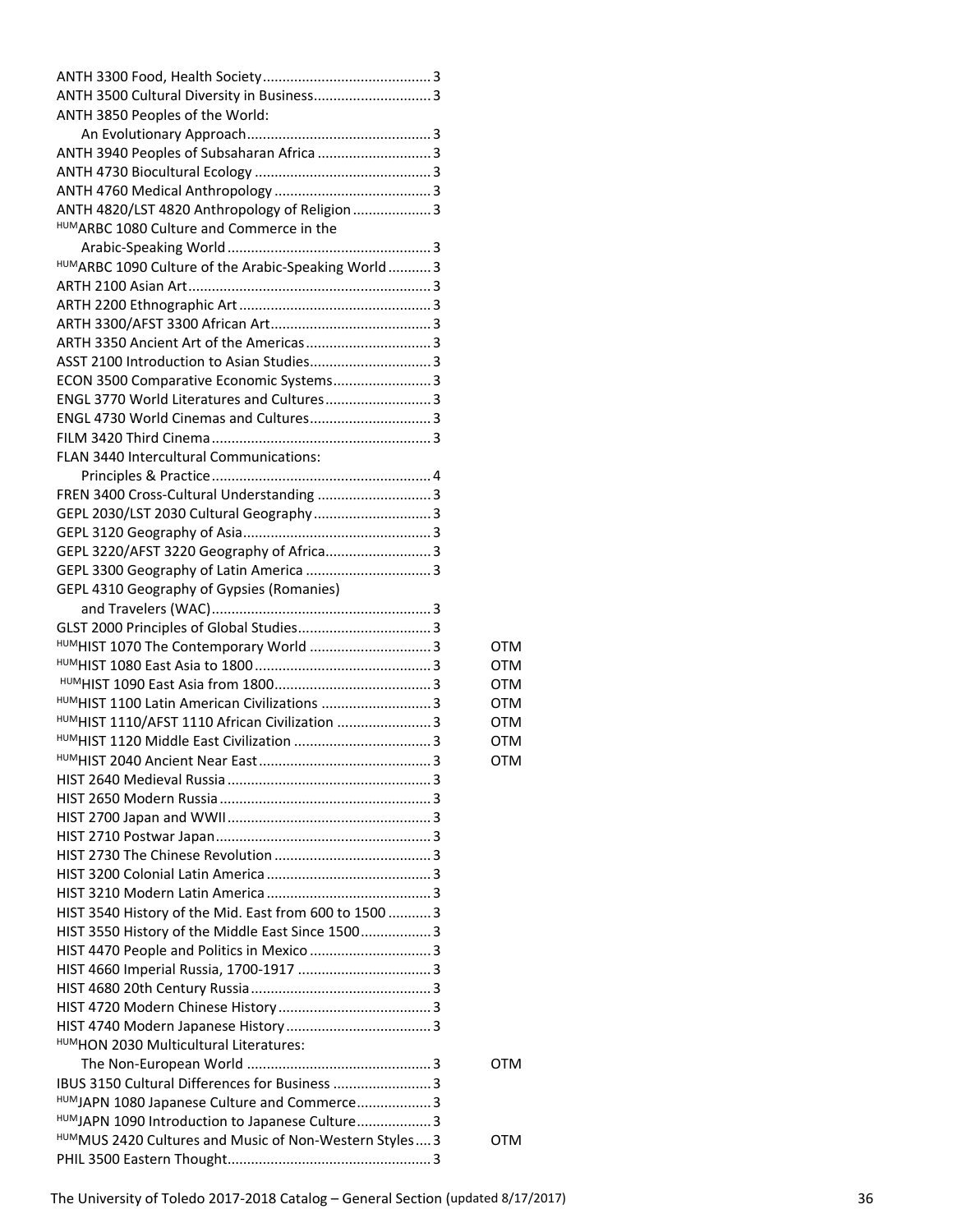|                                                           | отм        |
|-----------------------------------------------------------|------------|
| HUMREL 2300 Understanding the Monotheistic Religions  3   | отм        |
|                                                           |            |
|                                                           |            |
|                                                           |            |
|                                                           |            |
| <sup>SOC</sup> SOC 2500/WGST 2400 Women's Roles:          |            |
|                                                           | <b>OTM</b> |
| SOC 4800/AFST 4800 Social Change in Developing Nations3   |            |
|                                                           |            |
|                                                           |            |
| WGST 4190/SOC 4810 Gender in Cross-Cultural Perspective 3 |            |
|                                                           |            |

soc Also fulfills a Social Science requirement HUMAlso fulfills an Arts and Humanities requirement

# **General Academic Policies**

The policies listed below are general policies for the University. Students should consult their advisers for college**specific academic policies.**

### **Full‐Time Status**

A student must carry a minimum of 12 semester hours each term to be considered a full‐time student. Students should carry an average of 15 to 16 hours of course work each semester to complete bachelor's degree requirements in the usual eight semesters of full-time study (four semesters of full-time study in an associate's degree program).

### **Class Rank**

Class rank is based upon the number of semester hours completed and is determined as follows:

| Freshman  | 0-29.9 hours  |
|-----------|---------------|
| Sophomore | 30-59.9 hours |
| Junior    | 60-89.9 hours |
| Senior    | $90+$ hours   |

## **Course Numbering System**

University course numbers follow this system:

#### **Undergraduate**

| 0500-0990 | Non-degree credit                     |
|-----------|---------------------------------------|
| 1000-1990 | Primarily for freshmen and sophomores |
| 2000-2990 | Sophomores, juniors and seniors       |
| 3000-3990 | Juniors and seniors                   |
| 4000-4990 | Advanced undergraduates               |

### **Graduate**

| 5000-5990 | Master's level          |
|-----------|-------------------------|
| 6000-6990 | Advanced master's level |
| 7000-7990 | Doctoral level          |
| 8000-8990 | Advanced doctoral level |
| 9000-9990 | College of Law          |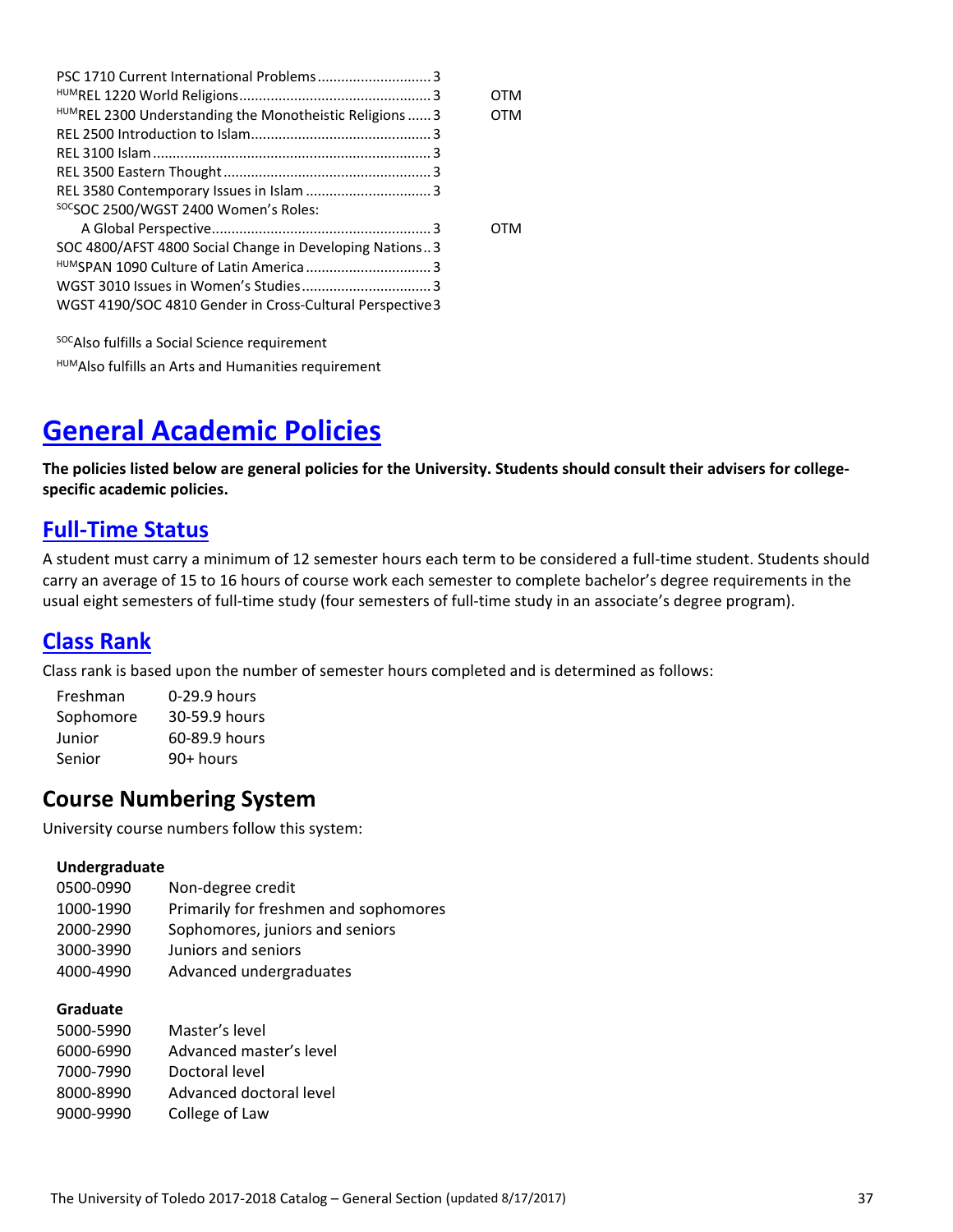## **Credit for Repeated Courses**

Credit for any repeated course will apply only once toward degree requirements. Grades for all attempts at the course will appear on the student's official academic record (official transcript) and will count toward the GPA, unless the grade has been deleted. See the policy on GPA Recalculation for Repeated Courses.

### **Undergraduate Academic Policies**

‐71‐01\_Academic Standing ‐71‐02\_Enrollment status: full time, part time, and audit ‐71‐03\_Class Rank ‐71‐04 Academic dishonesty ‐71‐05 Academic Grievance ‐71‐06 Academic forgiveness ‐71‐07 Repeating a course and calculating GPA ‐71‐08 Adding and/or dropping a Course ‐71‐09 Dual Degrees ‐71‐10 Residency requirement for a degree ‐71‐11 Grades and grading ‐71‐12 Priority registration ‐71‐13 Graduation with honors distinction; Dean's list; President's list ‐71‐14 Missed class policy ‐71‐15 Confidentiality of student records (FERPA) ‐71‐16 Administrative adjustment for extenuating circumstances ‐71‐17 Credit for prior learning ‐71‐18 Veteran and service members support and assistance ‐71‐19 Posthumous degree awards ‐71‐20 International baccalaureate diploma

# **Registration Policies**

### **Adding a Class or Registering Late**

A student may add a course or register late within the first five calendar days of a new semester, excluding summer, with no signature required as long as a seat is available. Students wishing to add a class between the sixth and 15th calendar days inclusively of a new term may be able to do so with an approved signature. A late registration fee is assessed for initial registrations on or after the first day of the semester. After the 15th day, students wishing to add a course may petition to do so with the Request for Non-Funded Late Registration form. This will require signatures from the instructor of the course, the Dean or designee from the student's College Office, as well as approval from the appropriate Provost.

### **Dropping a Class**

During the first 15 calendar days of the term (prorated for summer and special sessions), a student may drop from a class with no record on the student's transcript. A student may drop a course or courses electronically through the fifteenth calendar day of the term.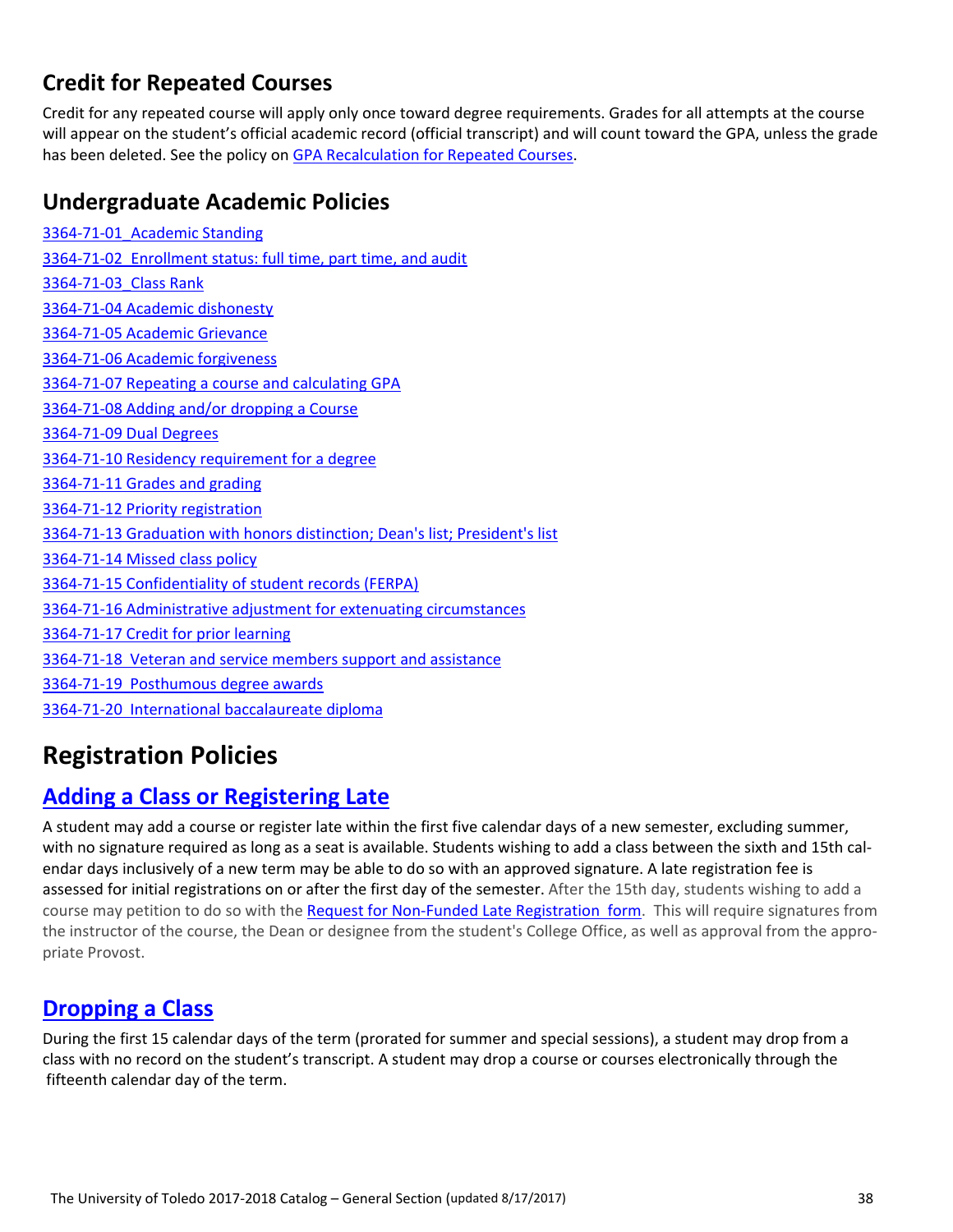## **Withdrawing from a Class**

A student withdrawal (W) occurs when a student gives formal notice of his/her intent to withdraw from class(es) at the University. After the add/drop period and before the end of the tenth week of class, withdrawals can be processed online through the myUT portal (provided there are no holds), and can also be processed at Rocket Solution Central (RSC) located in Rocket Hall, Room 1200 regardless of whether or not there are holds. Failure to drop or withdrawal from a course for which a student has stopped attending may result in a grade of "F". Specific drop and withdrawal dates for a term are listed on the University's academic calendar or by contacting Rocket Solution Central (RSC) 419.530.8700. The instructor's permission is not required to withdraw from class(es). The student will be given a grade of W on his or her transcript, indicating a withdrawal from class. Withdrawal deadlines for summer term sessions and special sessions that do not meet at the standard start/stop dates of the term will be proportional to those for regularly scheduled terms. The student should check with Rocket Solution Central (RSC) to determine the withdrawal deadlines for summer terms and special sessions.

In the event that a student becomes critically ill or injured during the course of the semester, the student should contact the Registrar's Office for information on the Medical Drop/Withdrawal process. There are deadlines associated with this process so contact to the Registrar's Office should be made as soon as possible.

#### WARNING:

Withdrawing from a course(s) will result in a grade of "W", which will appear on your official transcripts. Once a withdrawal is processed, it cannot be rescinded. Based on the date of withdrawal, fees may or may not be adjusted. Since withdrawn courses reduce your enrolled hours, withdrawing from courses may have an adverse effect on financial aid benefits, scholarships, loan deferments, athletic eligibility, health insurance, veteran's benefits, degree requirements, or other areas. If you are uncertain what effect withdrawing from the course(s) would have, it is recommended that you contact the appropriate department for guidance.

### **Withdrawal Policies of Colleges**

Colleges may limit the total number of withdrawals a student may accumulate. Consult the appropriate college section of this catalog.

### **Academic Course Overload**

A student who wants to enroll for more than 21 semester hours in a semester or 16 total hours during the summer must have a signature from the college dean. An undergraduate student who attempts 21 semester credit hours in fall and/or spring (18 semester hours for graduate students) is considered to be on Academic Overload. In order to register for additional hours, above those set limits, students should contact their college office. If approved, the college office will notify the Registrar's Office and your maximum hours will be increased, allowing you to add additional courses.

### **Refund Policy**

Policies related to refund of fees for changes of schedule are presented in the University's Schedule of Classes for the semester or "The University of Toledo Finance Brochure." The date used to determine eligibility for refund shall be the date the drop transaction is processed. Failure to attend class, giving notice to an instructor, stopping payment on a check that was used to pay fees, or similar unofficial notice to any University office shall not be considered official notice.

The University's refund policy includes provisions to conform to the Higher Education Amendments of 1998 and the "Return of Title IV Funds" regulations published on Nov. 1, 1999.

### **Registration/Scheduling**

Information related to scheduling/registration procedures is described on the Office of the Registrar's Web site at http://www.utoledo.edu/offices/registrar/. Students with disabilities may have priority registration through the Student Disability Services.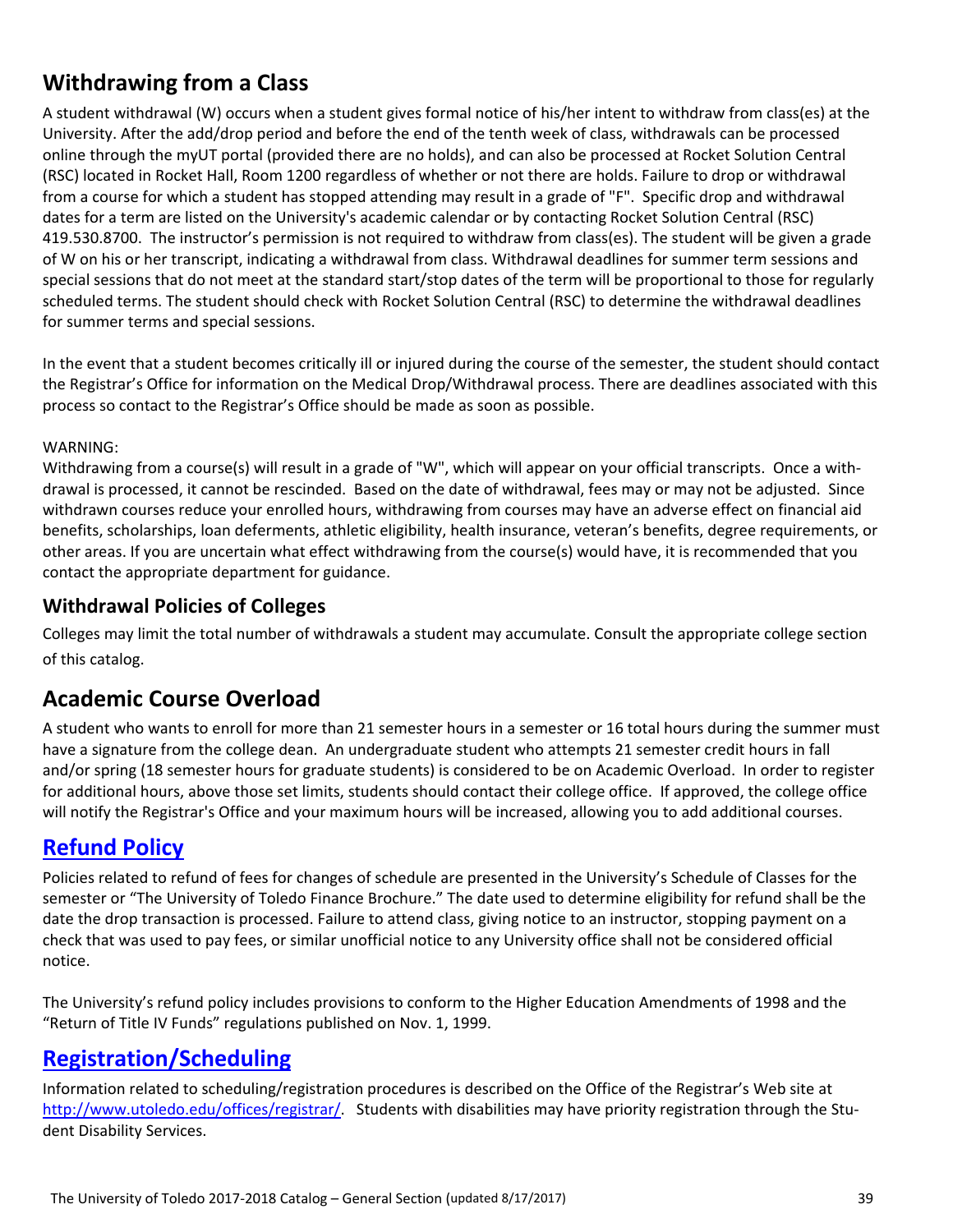### **Grading Policies**

## **Grades and Quality Points**

#### **GRADE STANDARD SEMESTER HOUR**

# **QUALITY POINTS FOR EACH**

|                                                           | 4.00   |
|-----------------------------------------------------------|--------|
| A-  Achievement of slightly less than outstanding quality | 3.67   |
| B+  Achievement of slightly better than high quality      | 3.33   |
|                                                           | 3.00   |
| B-  Achievement of slightly less than high quality        | 2.67   |
| C+  Work of slightly better than average quality          | 2.33   |
|                                                           | 2.00   |
| C-  Work of slightly less than average quality            | 1.67   |
| D+  Work well below the average quality                   | 1.33   |
|                                                           | 1.00   |
|                                                           | 0.67   |
| PS Pass (selected courses only); equivalent of            |        |
|                                                           | ∗      |
| S Satisfactory (credit earned; graduate and               |        |
|                                                           | $\ast$ |
|                                                           | 0.00   |
|                                                           | *      |
|                                                           | *      |
|                                                           | ∗      |
| U  Unsatisfactory (no credit; hours calculated            |        |
|                                                           |        |
|                                                           | 0.00   |
| NCNo Credit (selected courses only) equivalent            |        |
|                                                           | ∗      |
| * No effect on grade point average                        |        |

## **The Grade of Incomplete (IN)**

The grade of IN is assigned only in extraordinary cases when unexpected conditions prevent the student from completing the requirements of the course within the term of enrollment. The student must complete the required work before the end of the following semester in which the grade is received (excluding summers); otherwise the grade will be converted to a grade of F by the Office of the Registrar. The student may initiate a request for an additional semester to complete the work for the grade (excluding summers). The extension is granted upon the approval of the faculty mem‐ ber and the associate dean of the college offering the course. The incomplete grade will not be considered in computing the student's grade point average.

## **The Grade of Progress in Review (PR)**

For master's and doctoral theses and dissertations, for undergraduate individual‐study courses, and for special projects at the undergraduate and graduate levels that may not be completed at the end of a particular grading period, the grade of PR may be given to denote work in progress. It will not be considered in computing the grade point average. Except in certain cases involving continuing graduate students graduating with a master's degree, the grade of PR must be re‐ moved from the student's record before the student may graduate.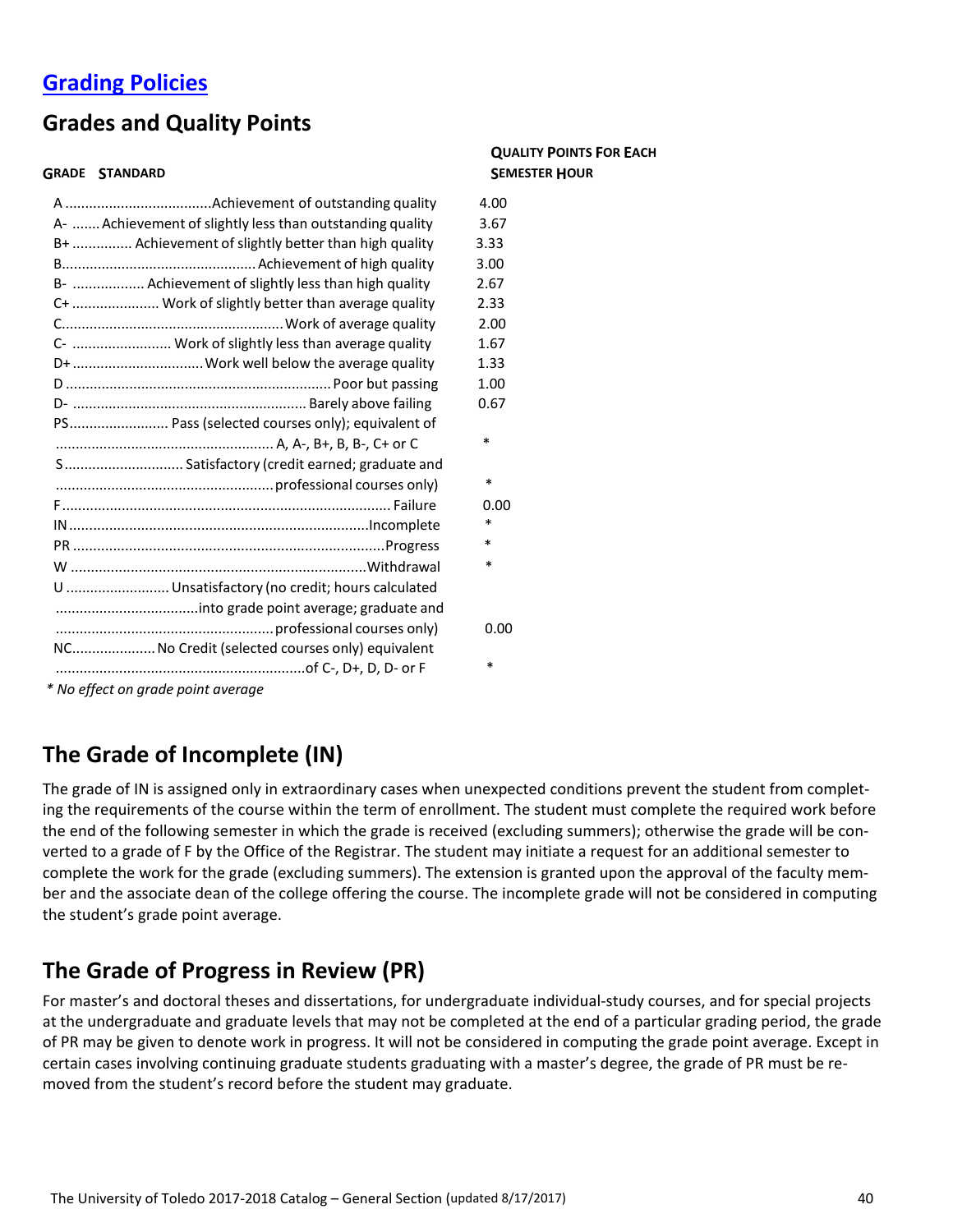# **The Audit Grade Option (AU)**

The notation AU appears on the student's record when he or she enrolls in a course for audit. AU is not a grade and no credit is granted. An auditor is not required to complete assignments or tests, nor is the instructor required to grade any of the student's work in the course. The student must declare this option by the 15th calendar day of the term. A student auditing a course pays the same as for a course being taken for credit. Financial aid does not pay for audited courses.

# **Pass/No Credit (PS/NC) Grade Option**

Students may elect to enroll in certain undergraduate courses for Pass/No Credit rather than an A‐F grade. Students must complete a petition to take a class Pass/No Credit and obtain the approval of their college before the end of the 15th calendar day of the term. Grades of C or better will be changed to PS, and grades of C‐, D+, D, D‐ and F will be changed to NC. The grades of PS and NC do not affect the grade point average. Students should consult their college regarding any limitations that may exist for this option.

### **Grade Changes**

- A. IN or PR to a letter grade: After work is completed, the instructor will complete a change of grade form and forward it to the Office of the Registrar.
- B. All letter grade to letter grade changes must be forwarded to the college office for final approval. They are then sub‐ mitted to the Office of the Registrar.

### **GPA Recalculation Policy for Repeated Courses**

Under certain conditions, students who have retaken a course and earned a higher grade may petition to have the first grade excluded from their grade point average. If the petition is approved, the Office of the Registrar will be notified, and the student's transcript will show the notation "Repeat (Excluded from GPA)" next to the original course and the notation "R" next to the retaken course.

Credit for any repeated course will apply only once toward degree requirements. Grades for all attempts at the course will appear on the student's official academic record (official transcript) regardless of whether or not the grade has been deleted. All grades, including those for repeated courses, will be included in the determination of eligibility for honors, fellowships, or other distinctions accruing on the basis of GPA. A copy of the approved petition will become part of the student's permanent record file.

A student may petition to have a grade excluded from GPA computation under the following conditions:

- 1. The repeated course must be completed prior to the granting of the first bachelor's degree, and the grade deletion petition must be submitted no later than one semester after graduation.
- 2. Before petitioning, a student must have retaken the same course (or the renumbered substitute for that course) in the same department at The University of Toledo and earned a higher grade in the course retaken.
- 3. No more than a total of 12 semester hours or the equivalent of 16 quarter hours of course work may be deleted from the student's transcript. A college may adopt a more stringent requirement.
- 4. This policy applies only to the first recorded grade in a course that a student has repeated.
- 5. Subject to the limitations described above, applications will be approved unless the instructor attests that the original grade was given for academic dishonesty.

This policy will apply to all students admitted fall 1997 or later. It does not apply to graduate and post‐baccalaureate professional studies.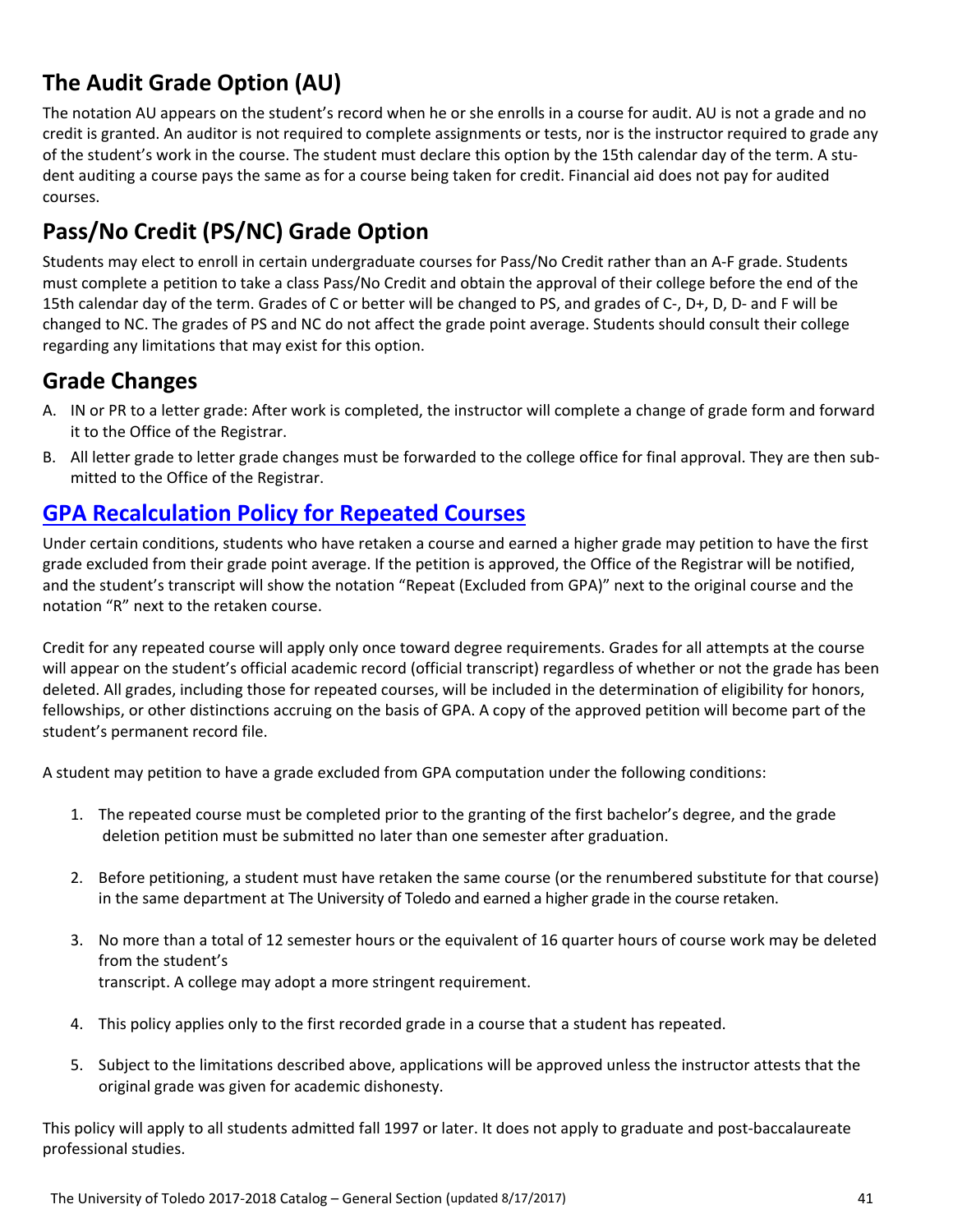### **Grade Point Average (GPA)**

A student's cumulative grade point average is computed by dividing the total number of quality hours into the total number of quality points earned including F grades for all repeated courses that have not been approved for deletion on the basis of petition by the student. To obtain a degree or certificate in an undergraduate program, the student must have the proper number of credit hours in the courses required for the degree and a cumulative grade point average of at least 2.0. Grade point average requirements may be higher in certain colleges and in certain majors; this information is available in the individual college listings.

### **Higher Education Grade Point Average**

A student's higher education (overall) grade point average includes all course work taken at all institutions of higher education, including UT (unadjusted by Grade Deletions or the Academic Forgiveness Policy). The higher education GPA will be used for purposes of determining eligibility for University, collegiate, departmental or professional honors and other recognition based upon the student's undergraduate academic career and record of academic performance.

### **Academic Forgiveness Policy**

Under certain conditions, an undergraduate student who re‐enrolls in The University of Toledo after an absence from the University (or any academic institution of higher education) is permitted the opportunity to have his/her academic standing calculated from the point of readmission. Once the student has demonstrated the ability to sustain a satisfac‐ tory level of academic performance, all grades of C‐, D+, D, D‐, F, E, P and WF are forfeited. Grades of A, A‐, B+, B, B‐, C+, C and PS only will be counted for credit. The following students are eligible to petition for the Academic Forgiveness Pol‐ icy:

- 1. Former students who have not been enrolled at UT or any other accredited academic institution of higher learning for a period of at least two calendar years, during which time the student has a documented enlistment in the U.S. Armed Forces.
- or
- 2.Former students who have not been enrolled at UT or any other accredited academic institution of higher learning for a period of at least three calendar years.

Students who would be eligible for academic forgiveness will follow the established procedures for readmission. Upon completion of 24 semester hours of graded academic course work in a bachelor's degree program, or 16 semester hours of graded academic course work in an associate's degree program and a minimum time of two semesters as well as a minimum grade point average of 2.5 in courses since readmission, the student may elect to apply for academic forgiveness by submitting a written petition to the dean of the college.

If the dean grants academic forgiveness:

- 1.The previous grade point average is deleted.
- 2. Credits from all courses taken during the previous enrollment at UT with a grade of C‐ or lower are removed (although the grades are retained on the academic transcript with the notation "Academic Forgiveness Policy").
- 3.Credits for all courses taken during the previous enrollment at UT with a grade of C or better as well as PS only will be counted for credit.

4.All calculations of quality hours, quality points and cumulative GPA will be adjusted.

The Academic Forgiveness Policy applies to all grades, including pass and fail, earned during the previous enrollment period at UT. If a student received a grade of C-, D+, D or D- during the previous enrollment period for a course that is required in the degree program that the student is pursuing, the student must either retake the course or the dean of the college must approve a suitable substitution.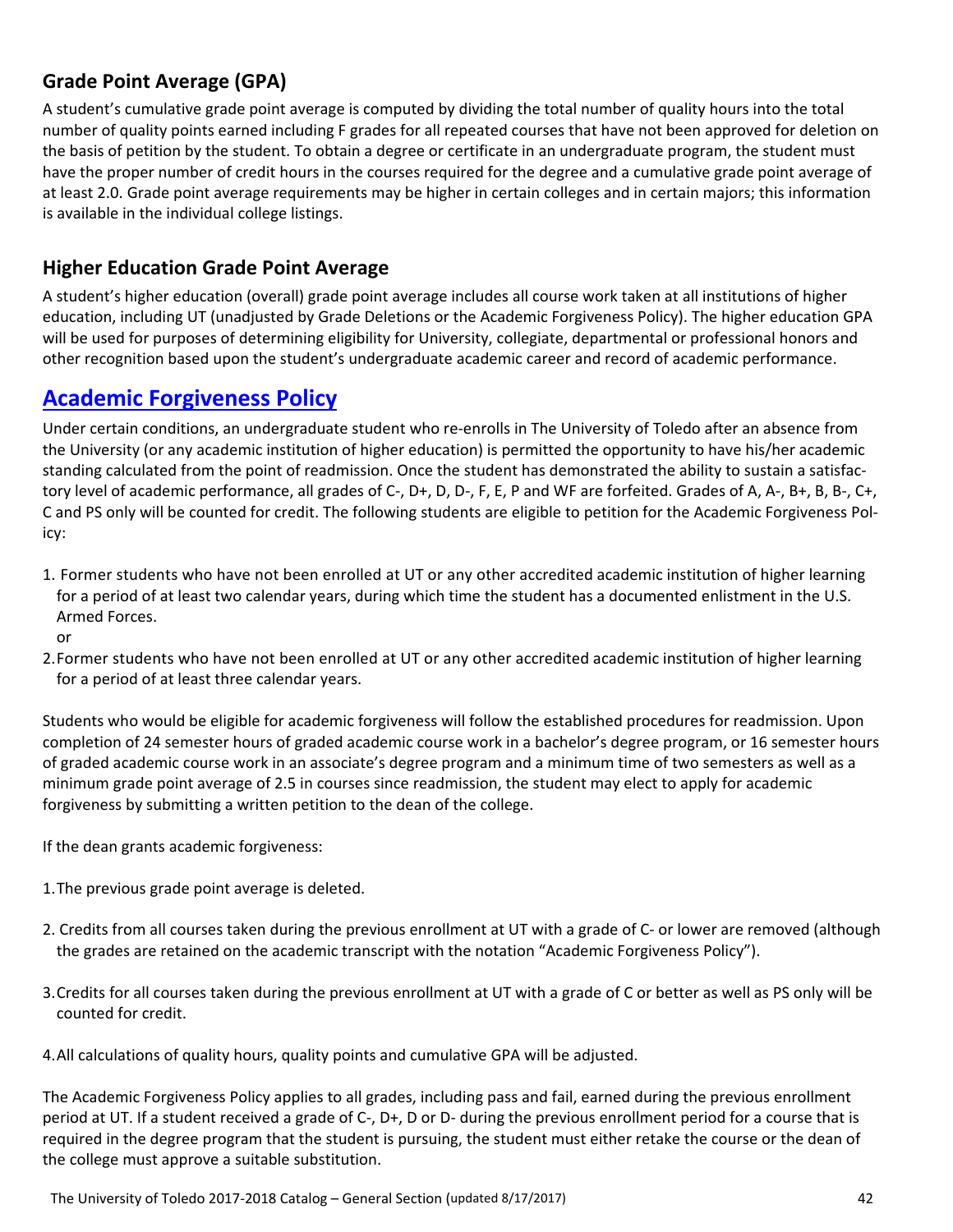Under provisions of the Academic Forgiveness Policy, a student must be re‐enrolled at UT for a minimum of 32 semester hours before graduation.

Grades from all courses ever taken at UT and the resulting GPA (unadjusted by the Academic Forgiveness Policy) will be used for purposes of determining eligibility for University, collegial, departmental or professional honors or other recognition.

A student may petition for the application of the Academic Forgiveness Policy to his or her record only one time in his or her career at UT. This policy is only available for undergraduate course work taken at UT and only for undergraduate students earning a first undergraduate degree. Students may not petition for GPA recalculation under the University's GPA Recalculation Policy after they have used the Academic Forgiveness Policy. Note: This policy does not apply to grad‐ uate studies.

### **Administrative Adjustment for Extenuating Circumstances**

The purpose of the policy is to provide students who experience unavoidable, extenuating circumstances or catastrophic illness the opportunity to petition the university for an administrative adjustment. This policy is for extenuating circumstances and does not supersede the missed class policy.

Extenuating circumstances are defined as situations that significantly interfere with the student's academic work and/or ability to attend classes that arise during the semester, and are beyond the student's control. Serious injuries or illnesses, death of an immediate family member, or a military call to active duty are examples of circumstances that might be regarded as extenuating.

This policy applies to all undergraduate students. Each college may publish detailed implementation strategies specific to that college.

### Regardless of the circumstances, a student withdrawal from most or all classes may affect the student's financial aid **and/or satisfactory academic progress.**

An official withdrawal results in a grade of "W" recorded on the student's transcript for courses in session on the date of withdrawal. No credit is earned. The student's grade‐point average is not affected.

The date used to determine eligibility for financial adjustments shall be the date the student stopped attending as veri‐ fied by the instructors as a result of the extenuating circumstances. The financial adjustments are based on the policies of The University of Toledo. It is the student's responsibility to read and understand the policies on student fees and accounts as published and posted at http://www.utoledo.edu/offices/treasurer/finance\_brochures.html and important registration dates for each semester as published and posted at http://www.utoledo.edu/offices/registrar/registration.html.

This comprehensive policy will cover petitions based on both academic and medical circumstances. Financial adjustments may be granted in certain situations.

(1) Academic adjustment refers to discretionary drop/withdrawal/schedule adjustments due to extenuating circum‐ stances. A course "drop" will only be considered in the first 15 calendar days of the term pro-rated for summer and parts of term less than full term. After the fifteenth calendar day (pro-rated for summer and parts of term less than full term), a withdrawal may be processed.

(2) Medical adjustment refers to medical circumstances that interfere with the student's ability to participate in aca‐ demic activities. A medical adjustment approval can be made for all or some of the courses in the term for which the adjustment is requested. Medical requests must indicate when and how the student's condition prevented class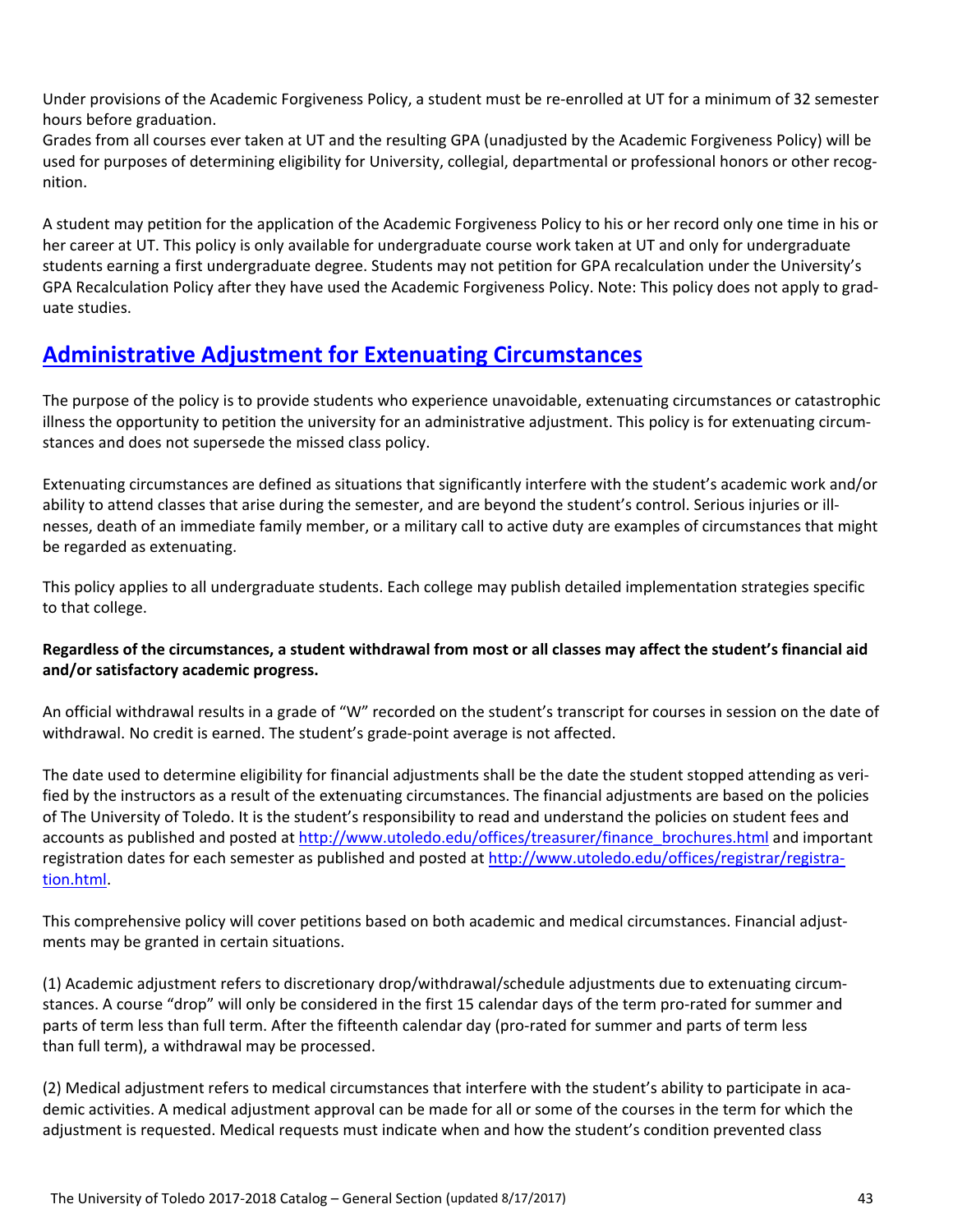attendance and include documentation from a licensed healthcare provider. It is important to note that if a medical ad‐ justment is approved, a medical registration hold is placed on the student's record by the registrar's office, and the student will be blocked from all future registration until the hold is removed. The removal of the medical hold will only be processed after the student's documented healthcare provider supplies verification that the student's condition is re‐ solved with a minimum of a good prognosis to return to the University. In addition to a medical hold, any other registration holds must be resolved through the appropriate offices prior to registering for subsequent terms. If the student is registered for future terms, those courses will be dropped by the registrar's office.

The Petition for Administrative Adjustment is found on the Web at http://www.utoledo.edu/offices/registrar/forms.html in the registrar's office.

Students must complete the petition for administrative adjustment and attach their written statement and supporting documentation or the petition will be denied. A student must submit all the appropriate documents/forms to the registrar's office within twelve calendar months of the last day of classes for the term for which the adjustment is requested. Student responsibilities:

(1) Consider alternatives to an administrative adjustment (i.e., schedule adjustment, incomplete grade, support ser‐ vices, GPA Recalculation Policy for Repeated Courses: http://www.utoledo.edu/offices/registrar/student\_rec‐ ords/gpa\_recalculation.html

(a) Students with a diagnosis/disability requiring accommodations are encouraged to notify Student Disability Services at 419.530.4981 or http://www.utoledo.edu/offices/student‐disability‐services/

(2) Consult with instructors, academic advisor, and/or the financial aid office to explore your options and the conse‐ quences of an approved or denied Petition for Administrative Adjustment.

(a) Financial aid recipients who subsequently withdraw or change enrollment status may jeopardize their finan‐ cial aid depending on the withdrawal date and the type of aid. An approved adjustment can result in federal grants and/or loans being returned to the Department of Education. A reduction of the load obligation could cause a balance due on the University of Toledo student account.

(b) Fee adjustments to parking, meal plan, residence life, or health insurance must be made by student‐initiated contact with the appropriate office.

(3) Complete the Petition for Administrative Adjustment – including all of the following:

(a) A written "reason/explanation" statement detailing the extenuating circumstances, how the unavoidable circumstances interfered with academic progress, the action that is being requested, and the reason why the petition for an administrative adjustment should be granted.

(b) Indicate the term for the request including the dates of attendance and/or the last date attended. Medical requests must also list the date of the onset of the illness, when and how the impairment interfered with academic progress, the date(s) professional care was obtained for the medical request and the date(s) of hospitali‐ zation (if appropriate).

(c) Attach supporting documentation and/or verification documents on official letterhead pertaining to the ex‐ tenuating circumstances. Students petitioning for Medical requests must contact the registrar's office (regis‐ trar@utoledo.edu or 419.530.4845) for an initial consult and to obtain additional application materials to be included with the Petition for Administrative Adjustment including a signed "Physicians' Verification of Medical Circumstances" form.

3364‐71‐16 Administrative Adjustment for Extenuating Circumstances 4

(d) Sign and date the petition.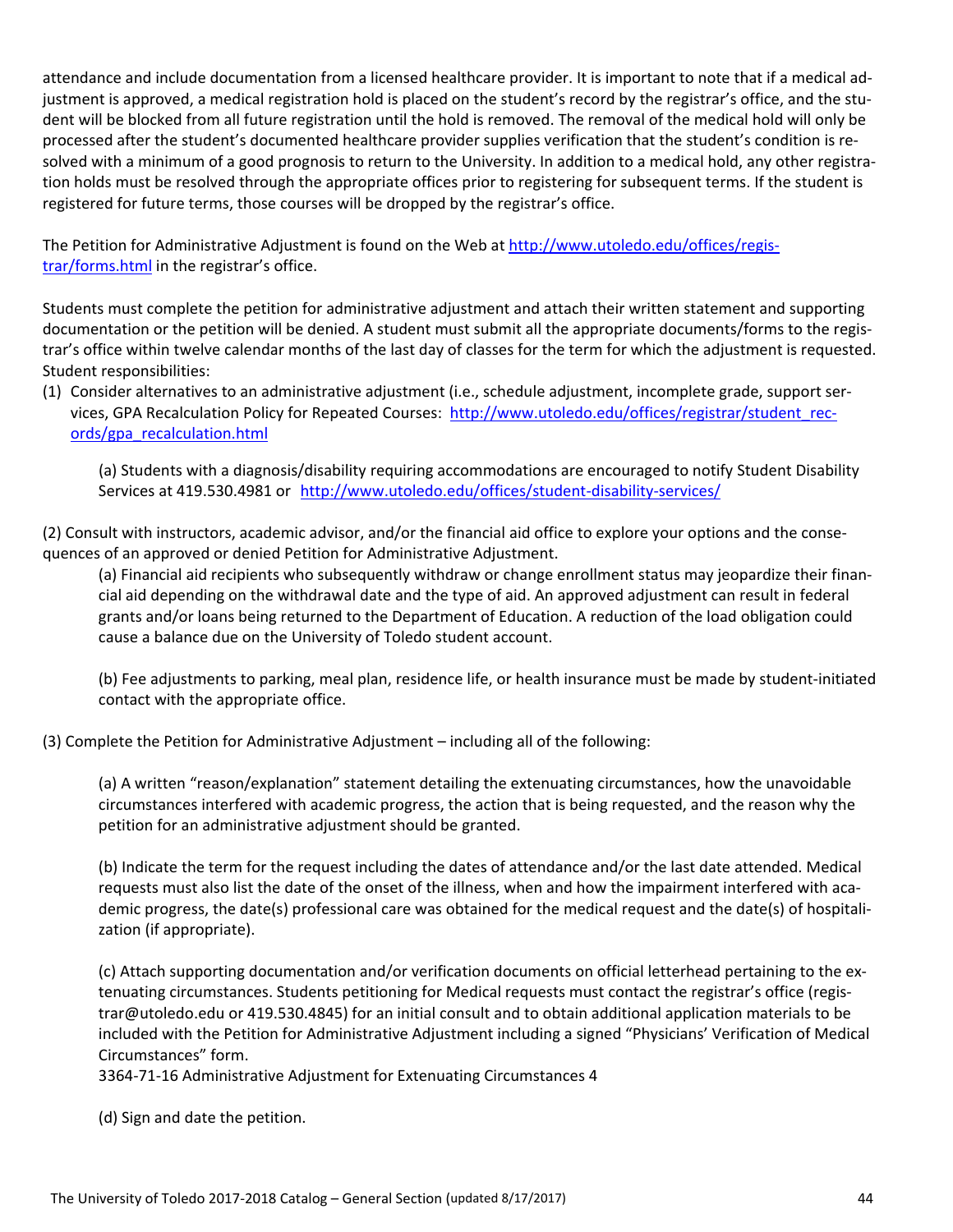(e) Submit the completed petition to the registrar's office within twelve calendar months of the last day of clas‐ ses for the term for which the adjustment is requested. Petitions for administrative adjustment will not be ac‐ cepted during final exam week or later.

(4) Students will be notified in writing of the decision of the request for an adjustment.

Do not assume the petition for extenuating circumstances has automatically been approved. Students should monitor their student account for fee adjustments at http://myut.utoledo.edu/

(5) In the event of a denied petition for an administrative adjustment, the student has the right to appeal, with the final authority being the Administrative Adjustment Review Committee. Appeals are limited to those situations where addi‐ tional relevant information is provided by the student that was not included in the original Petition for Administrative Adjustment. Appeals must be submitted to the registrar's office in written format within 30 calendar days of the denial letter. Petitions submitted late are not appealable decisions.

### **Petition for Administrative Adjustment**

In certain extenuating circumstances that occur outside the normal policies and deadlines of the University, discretionary drop/withdrawal/schedule adjustments may be granted. A student must petition the Office of the Registrar within one year of the term for which the adjustment is requested and must provide a written statement explaining why an administrative adjustment is requested. This written statement must include dates, details, any financial request, documentation supporting the explanation, and a completed Course Request Form or Withdrawal Form as appropriate. Students with medical requests to drop classes for personal illness or injury should contact the Student Medical Center at 419.530.3493.

The Petition for Administrative Adjustment can be found on the Web at *http://www.utoledo.edu/offices/regis‐ trar/pdfs/Administrative%20Adjustment%20Form%202015.pdf* or in the Office of the Registrar.

### **Academic Probation**

- 1. A student whose cumulative GPA is less than 2.0 is automatically placed on probation until a 2.0 cumulative GPA is achieved. In the College of Engineering, a student earning a 1.5 average in any semester regardless of his or her cumulative grade point average will be placed on probation. Please refer to the College of Pharmacy section in the cat‐ alog for specific policies regarding academic probation.
- 2. As long as a student remains on academic probation, enrollment restrictions may be imposed by the student's college.

### **Academic Suspension**

Students may be suspended from the University if they fail to maintain the required cumulative GPA. A student under academic suspension may not enroll in classes at UT for a period of at least one semester. Students should refer to the statements of colleges and centers for information regarding their specific policies and grade point averages. A cumula‐ tive GPA on attempting specific levels of course work defined in items 1‐6 below leads to suspension.

- 1. Less than 1.0 after attempting 10‐19 semester hours
- 2. Less than 1.5 after attempting 20‐29 semester hours
- 3. Less than 1.7 after attempting 30‐39 semester hours
- 4. Less than 1.8 after attempting 40‐49 semester hours
- 5. Less than 1.9 after attempting 50‐59 semester hours
- 6. Less than 2.0 after attempting 60 semester hours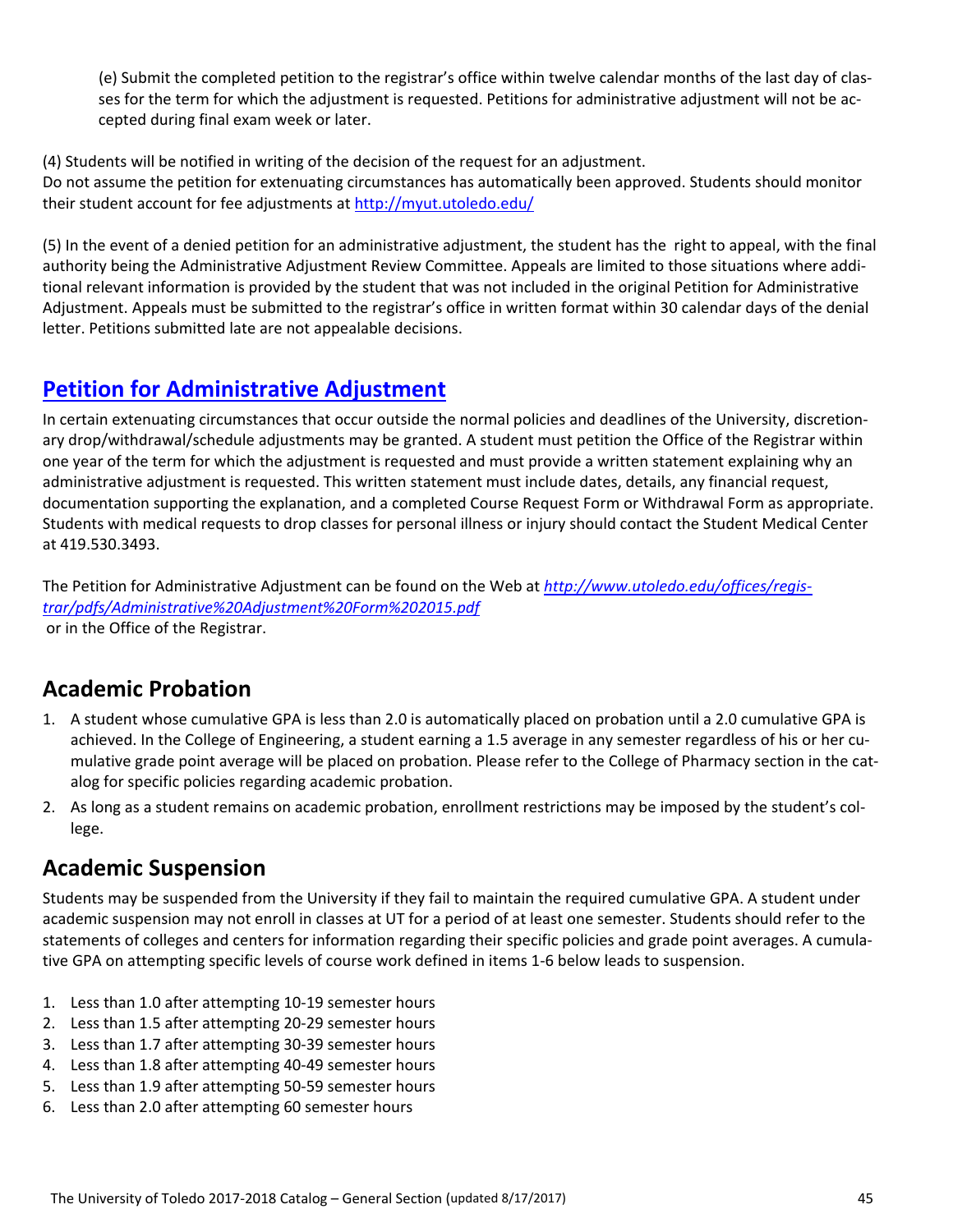Each college and the Student Success Center will set its own conditions for readmission. After accumulating 60 credit hours without suspension, a student may be suspended if the student falls below a cumulative GPA of 2.0 for two consecutive semesters.

Consult the probation and suspension policies for each college for more specific information. The Graduate School and the Colleges of Engineering and Pharmacy have separate and distinct policies from the other colleges.

### **Policy Statement on Academic Dishonesty**

Academic dishonesty will not be tolerated. Among the aims of education are the acquisition of knowledge and develop‐ ment of the skills necessary for success in any profession. Students are responsible for knowing what constitutes academic dishonesty. If students are uncertain about what constitutes plagiarism or cheating, they should seek the instructor's advice. Examples of academic dishonesty include, but are not limited to:

- 1. Plagiarizing or representing the words, ideas or information of another person as one's own and not offering proper documentation;
- 2. Giving or receiving, prior to an examination, any unauthorized information concerning the content of that examination;
- 3. Referring to or displaying any unauthorized materials inside or outside of the examination room during the course of an examination;
- 4. Communicating during an examination in any manner with any unauthorized person concerning the examination or any part of it;
- 5. Giving or receiving substantive aid during the course of an examination;
- 6. Commencing an examination before the stipulated time or continuing to work on an examination after the an‐ nounced conclusion of the examination period;
- 7. Taking, converting, concealing, defacing, damaging or destroying any property related to the preparation or comple‐ tion of assignments, research or examination;
- 8. Submitting the same written work to fulfill the requirements for more than one course.

While academic integrity is particularly the responsibility of the student, the faculty members also have a responsibility. Assignments and tests should be constructed and proctored so as to discourage academic dishonesty. Faculty members are expected to inform their students explicitly as to what materials and procedures are authorized for use in the preparation of assignments or in examinations (e.g., the use of calculator, computer, text materials, etc.). Should cases of academic dishonesty be found among students, the instructor may choose to counsel the student, or the following sanc‐ tions may be imposed:

- 1. The student may be assigned an F for the work in question.
- 2. The student may be assigned an F for the course. In this case, the instructor should inform the dean and the student of this action. The dean will make certain that the student receives the F grade and is not permitted to withdraw from the course.
- 3. The student may be placed on probation or suspended for some definite period of time, dismissed or expelled by the dean if either the seriousness of the offense or a record of repeated offenses warrants it. A notation that such a sanction has been imposed will be made part of the student's permanent record. It is expected that the dean will consult with the instructor and the student in making such a judgment, and that the dean will notify the student of the sanction imposed and of the appeals procedure.

A student found to be academically dishonest by a faculty member may appeal according to The University of Toledo Academic Grievance Procedure, which follows.

### **Academic Grievance Procedure**

The University of Toledo recognizes a student's right to due process. The University understands the need to assure that student grievances about faculty actions are evaluated fairly and equitably and, for this purpose, UT has an established academic grievance policy and procedures for undergraduate and graduate students.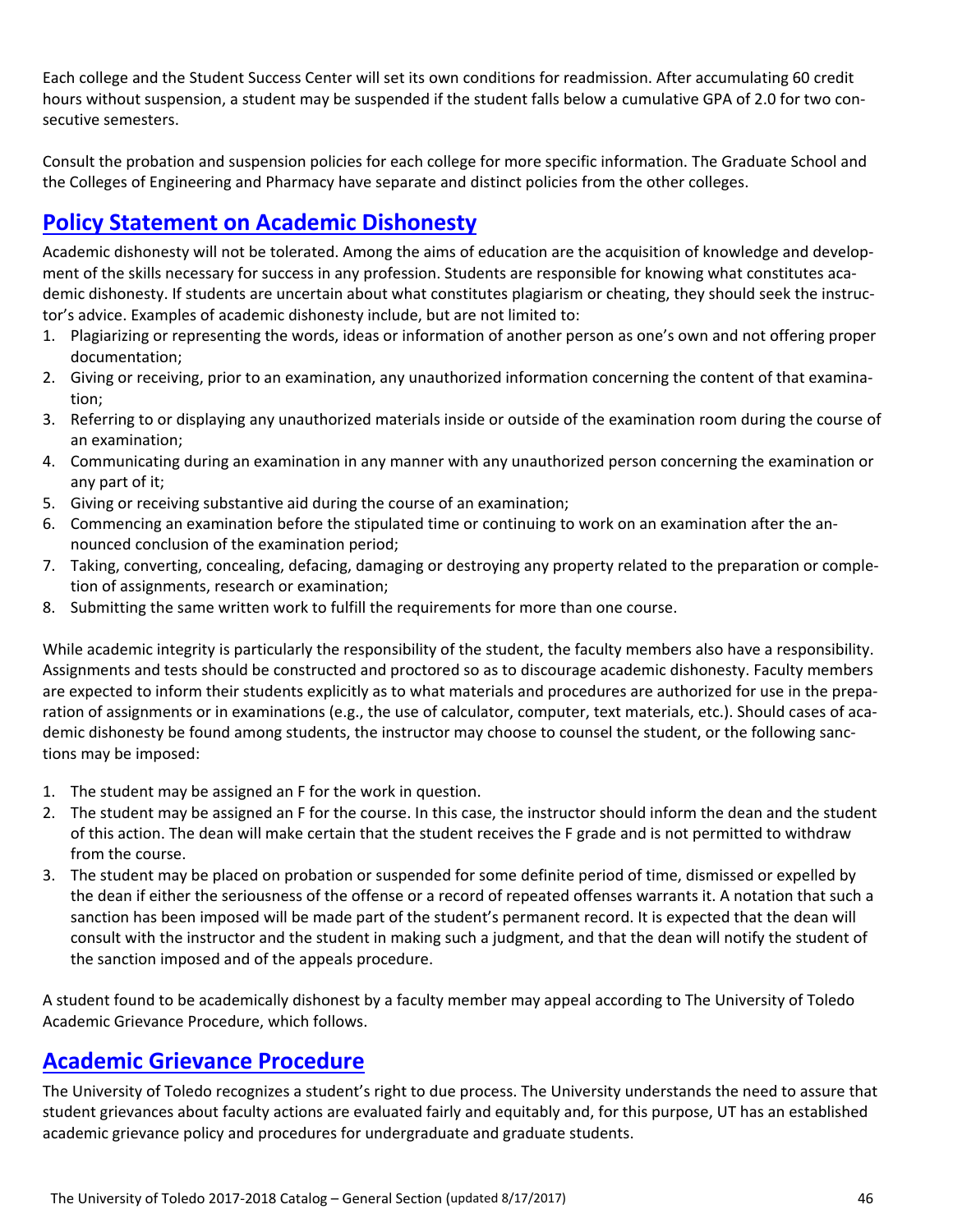# **Honors**

### **Graduation with Honors**

Baccalaureate students graduate with scholastic distinction on the basis of the higher education (overall) grade point averages. The higher education grade point average includes all course work taken at all institutions of higher education, including the UT GPA (unadjusted by Grade Deletions or the Academic Forgiveness Policy). These averages and the cita‐ tion they merit on the student's degree are as follows: 3.3, cum laude; 3.6, magna cum laude; 3.9, summa cum laude. Students must have taken 80 percent of their course work on the regular grading system, minus any credits earned in courses where the student has no choice in receiving a P/NC grade, to qualify for honors.

Students graduating with an associate's degree will receive a scholastic distinction of "high scholarship" if their overall GPA is a 3.3 or higher.

Transfer students should note that The University of Toledo will include all course work taken at all institutions of higher education in the calculation to determine if a student will graduate with honors. All college course work taken is computed in determining eligibility for graduation with honors, although no student will be awarded a level of honors above that indicated by The University of Toledo cumulative GPA.

Note: The University of Toledo requires a minimum of 30 semester hours of standard letter‐graded courses from UT in order to qualify for graduation with honors.

### President's List

Each semester, except summer, full‐time students (12 or more quality hours, graded A through F) earning a 4.0 GPA are selected for recognition by being named to the President's List. Because of the co-op programs, full-time students in the College of Engineering will be eligible for the President's List during the summer term.

### Dean's List

Each semester, except summer, full-time students (12 or more quality hours, graded A through F) earning a 3.5 or above GPA are selected for recognition by being named to the Dean's List. Because of the co-op programs, full-time students in the College of Engineering will be eligible for the Dean's List during the summer term.

### Dean's Recognition List

The Dean's Recognition List is used to recognize part‐time students for academic excellence. This recognition will occur in the summer for the previous academic year's performance. For this distinction a student must:

- 1. Be enrolled for both semesters of an academic year and complete a total of nine to 22 hours graded A through F between the two semesters;
- 2. Be a part-time student for the academic year; and
- 3. Earn a cumulative GPA of 3.5 or better for each semester.

*Please refer to the individual college sections for more specific information on scholastic distinction.*

# Student Support Services

### **Center for Experiential Learning and Career Services**

Location: Student Union Room 1533 Phone: 419.530.4341 Email: celcs@utoledo.edu Web site: www.utoledo.edu/success/celcs

The Center for Experiential Learning and Career Services (CELCS) provides comprehensive career planning services for all UT students and alumni in order to clarify and implement their academic and career goals.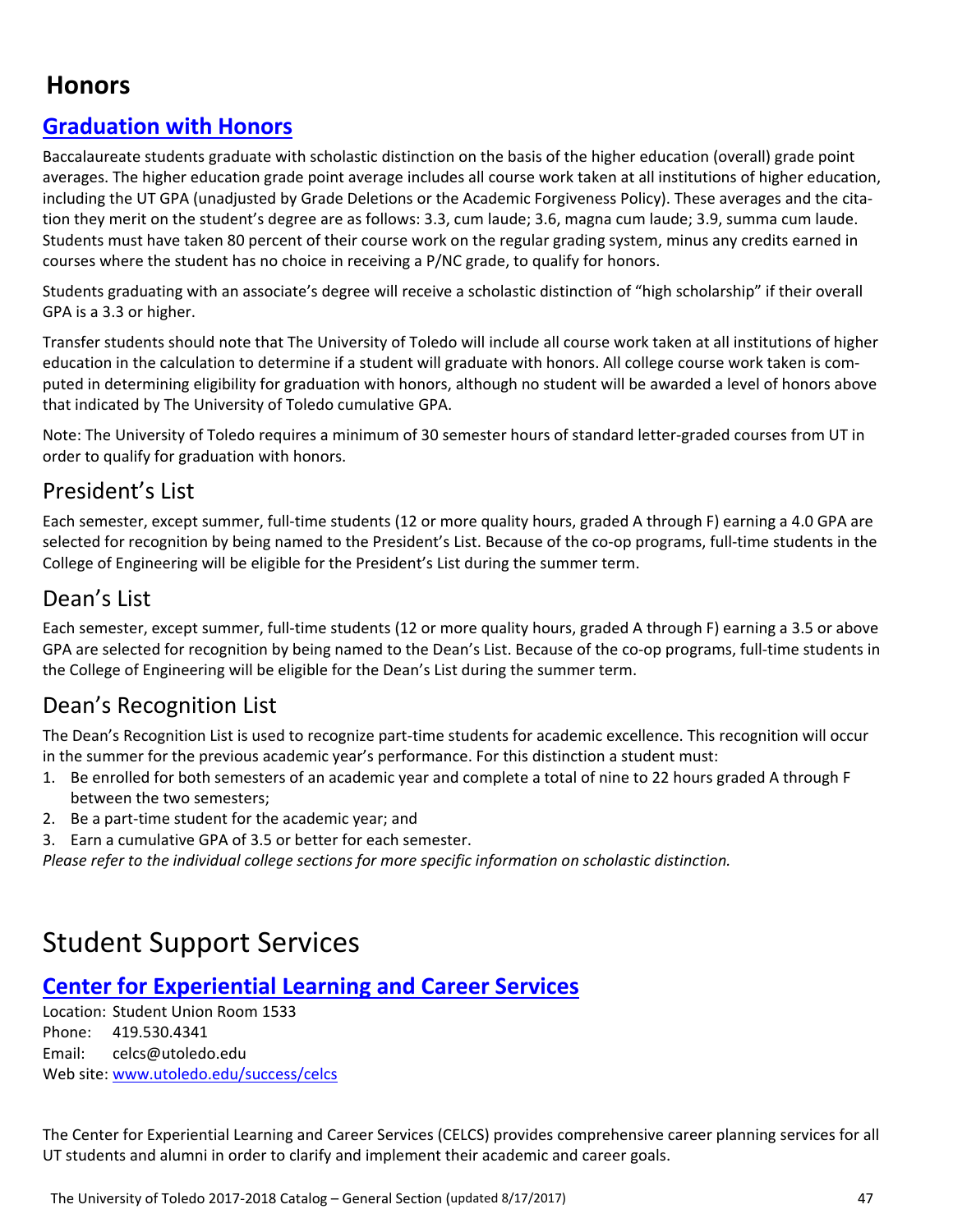- CELCS professional staff can assist with career exploration and selection of a major
- CELCS offers scheduled and walk-in appointments, addressing professional development needs including: re– sume, CV, and cover letter writing assistance; mock interviews; professional dress and etiquette; social media presence and job search strategies. CECLS staff can also customize presentation addressing those topics for classrooms, student organizations and UT departments.
- On campus student employment is administered out of the CELCS office including the posting of on campus positions and the processing of student employment documentation.
- CELCS works with employers to secure part-time, full-time and experiential learning opportunities. Rocket Jobs is the online employment database where students/alumni can review and apply for positions. CELCS also hosts multiple employer networking and recruitment events throughout the year.

It is recommended that students connect with CELCS in their first year; begin looking into internship opportunities in their second year; attend job readiness workshops and work at internships during their junior year; and schedule on-campus interviewing sessions in their senior year. It is beneficial for students to attend job fairs and other employer networking events throughout their academic career to learn about career opportunities within their major. Students are also encouraged to utilize Ohio Means Jobs.

### **University Counseling Center**

Locations: Rocket Hall Room 1810 Phone: 419.530.2426 Web site: *www.utoledo.edu/studentaffairs/counseling/*

The University Counseling Center provides individual, couples, family, and group counseling and referral services to enrolled students for personal growth, increased self‐awareness, family and interpersonal issues, depression and anxiety, as well as acute problems and crises. The center offers outreach and consultation services to University students, faculty and staff. Training opportunities for doctoral‐level clinical psychology, counselor education and supervision and masters in social work graduate students are available. Services are free and counseling records are confidential.

We provide services in accordance with the codes of ethics of the helping professions and standards of the American Psychological Association, American Counseling Association and the International Association of Counseling Services, Inc. as well as to the rules and regulations of the State of Ohio.

### **Dean of Students Office**

Location: Student Union Room 2509 Phone: 419.530.8852 Email: deanofstudents@utoledo.edu Web site: *www.utoledo.edu/studentaffairs/dos/*

The mission of the Office of the Dean of Students is to ensure that students accomplish their educational and personal goals within the context of the broader academic purpose of the University. The Office of the Dean of Students promotes the development of, and enhances the educational experience for, students through intentionally designed cocurricular opportunities and through institutional policy development on students' behalf.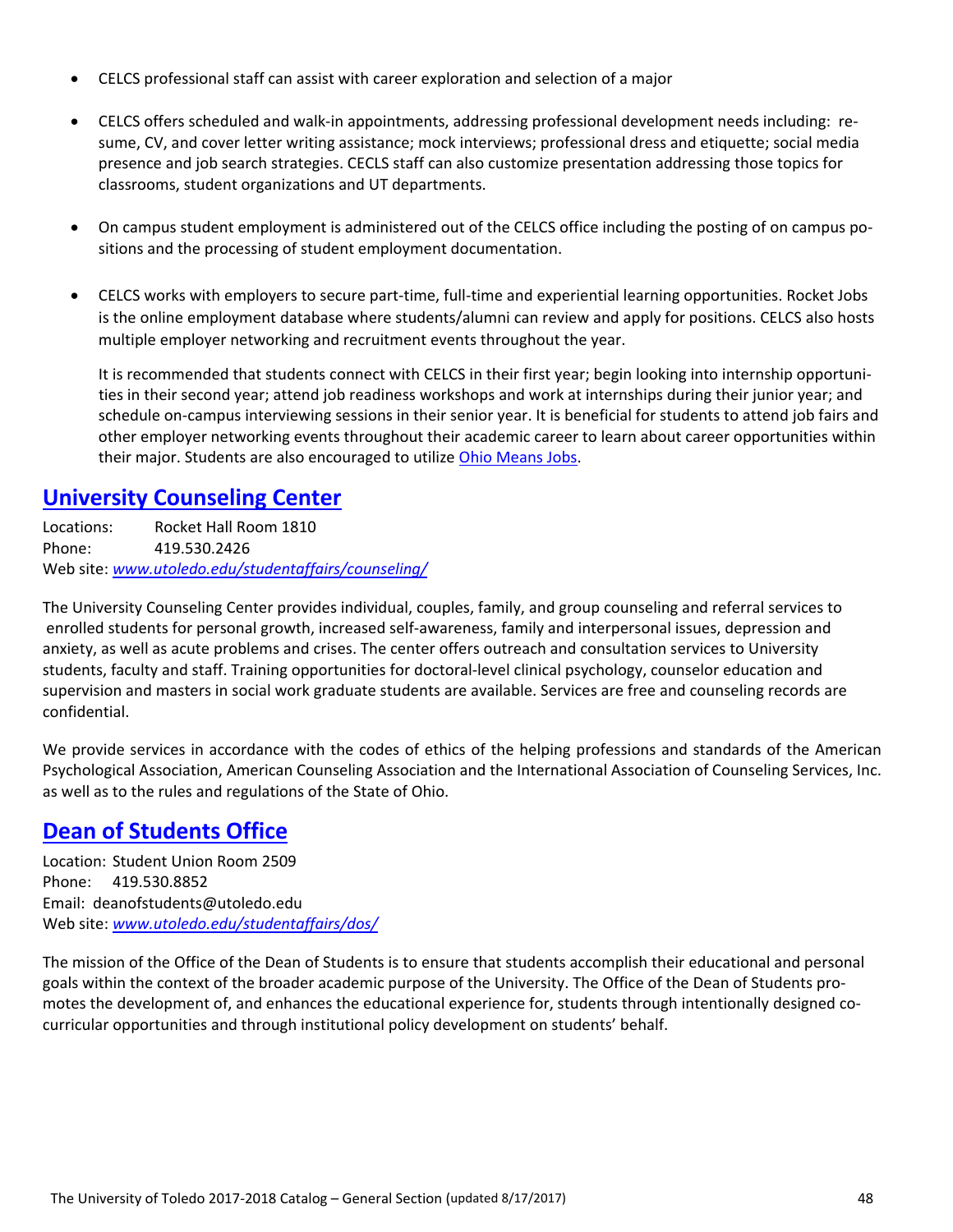### **Catharine S. Eberly Center for Women**

Location: Tucker Hall Room 0168 Phone: 419.530.8570 Web site: www.utoledo.edu/centers/eberly/index.html

The Catharine S. Eberly Center for Women, located on main campus, serves everyone within the University as well as the greater Toledo community. The Center educates, empowers and engages through a variety of free personal and profes‐ sional development classes and services. From the Lecture and Film Series and free printing in the computer lab to yoga and self-defense for women to scholarships and a lactation room, the Center offers a great variety of resources. The Eberly Center is also home to Kate's Closet, which provides professional attire to female students and community members at no cost.

### **Student Disability Services**

Location: Rocket Hall 1820 Phone: 419.530.4981 VP: 419.386.2189 TTY: 419.530.2612 Web site:*www.utoledo.edu/offices/student‐disability‐services/index.html*

Student Disability Services (SDS) works with faculty and colleges to identify and ensure the provision of reasonable aca‐ demic accommodations to otherwise qualified students who self-identify as having a disability and complete the process of registering with SDS. SDS supports students with physical, emotional/psychological, and learning disabilities in all UT colleges including undergraduate, graduate, and professional programs. SDS values human diversity and recognizes disa‐ bility as an important aspect of diversity. SDS serves as an advocate for students with disabilities while encouraging and helping students develop effective self‐advocacy skills.

### **Student Medical Services**

Location: Student Medical Center Phone: 419.530.3451 Web site: *www.utoledo.edu/healthservices/student/index.html*

The Student Medical Center is a nationally accredited health care facility staffed with Board Certified physicians and Certified nurse practitioners that offers students, faculty, and staff a variety of services, including primary and acute medical care; women's health care; psychiatric services; laboratory testing; prescription and over-the-counter medication; alcohol and substance abuse programming; sexual assault victim advocacy and educational/prevention program‐ ming; free/confidential HIV/AIDS testing; allergy injections and other immunizations; and student health insurance; and the Medical Drop/Withdrawal process. Charges are assessed for office visits, procedures, laboratory work and phar‐ macy. Third party billing is provided for those with health insurance. University Counseling Center services are available at the Student Medical Center and in the Armory.

### **Center for International Studies and Programs (CISP)**

| Location: | Snyder Memorial 1000 |
|-----------|----------------------|
| Phone:    | 419.530.5268         |
| Fax:      | 419.530.5266         |
| Email:    | CISP@utoledo.edu     |

The Center for International Studies and Programs (CISP) supports internationalization efforts at The University of Toledo by creating links among students, faculty and staff, visiting scholars, and the community that foster cross‐cultural understanding and appreciation. The Center encourages global citizenship through innovative educational, cultural and service learning programming and through student and scholar exchanges. CISP is committed to the belief that effective cross‐cultural interaction leads to global understanding and ultimately to a more rewarding human experience and to a better, more peaceful world. CISP houses the American Language Institute, the Confucius Institute, the Office of International Student and Scholar Services and the Office of Education Abroad.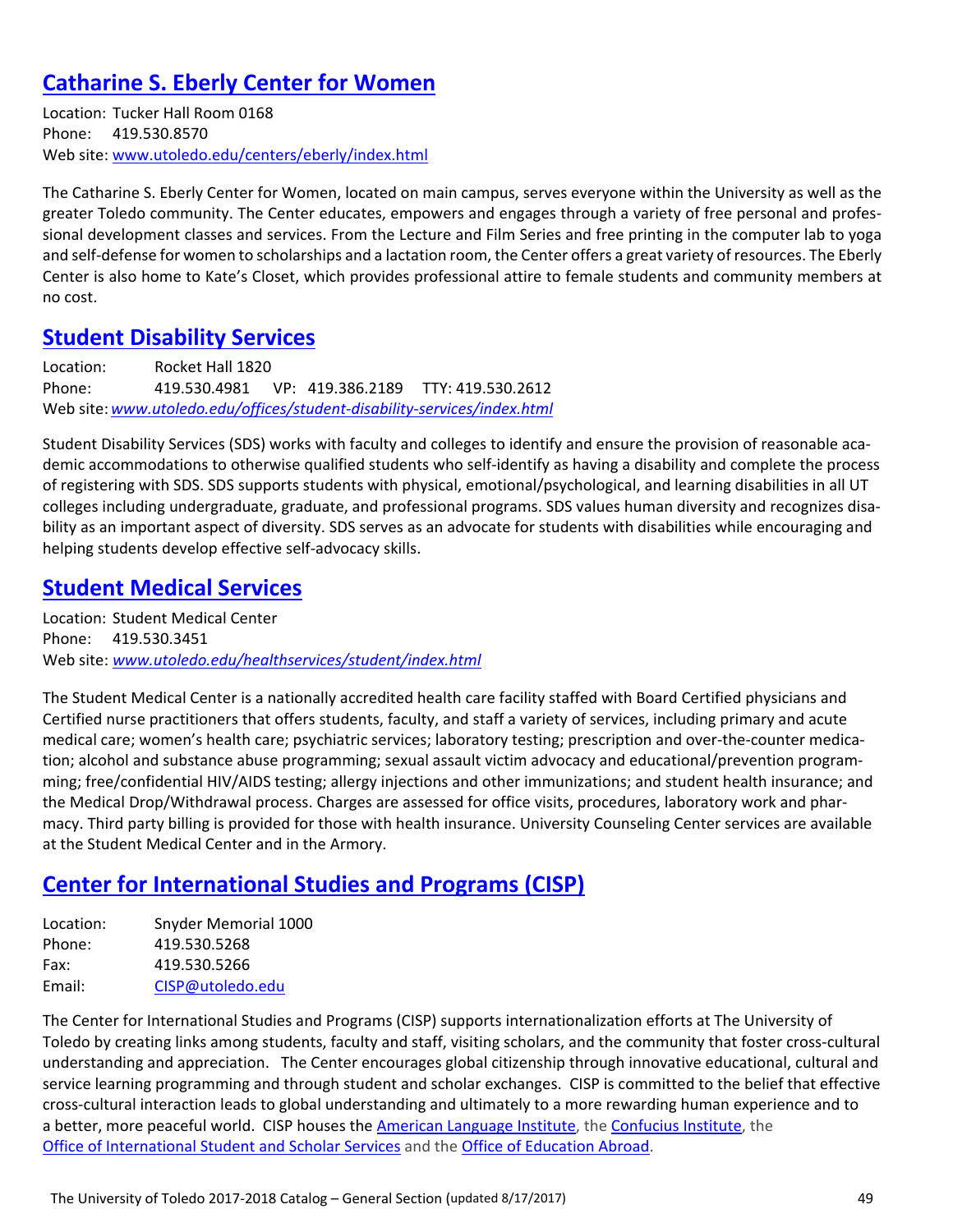# **Education Abroad Office**

The Education Abroad Office serves as a key resource at UT in regard to international education opportunities. The office collaborates with the many academic departments in creating and administering education‐abroad programs for undergraduate and graduate students, as well as in the transfer of academic credit. One of the most important responsibilities of the office, however, is to provide resources and guidance to students before, during, and after a study abroad experience. The office also arranges and conducts pre‐departure and re‐entry sessions for students. In addition, the office provides information and support to UT faculty for various international opportunities, such as short-term teaching abroad and faculty development activities. Finally, the office provides financial support to students in the form of travel grants, and administers the various U.S. Student Fulbright Awards, the National Security Education Program grants, and other special scholarships and grants.

The Education Abroad Office is located in Snyder Memorial Room 1120. For more information, call 419.530.4234 or e‐mail *eduabroad@utoledo.edu.*

### **Office of International Student and Scholar Services**

Location: Snyder Memorial Suite 1000 Phone: 419.530.4229 Web site: www.utoledo.edu/cisp/international/index.html

The Office of International Student and Scholar Services (OISS) Provides advising services with respect to immigration and visa matters, work permission, orientation, cultural adjustment and personal concerns. Staff is dedicated to assist and services to international students at The University of Toledo, helping students transition to life at UT and in the United States.

### **Academic Support Services ‐ Tutoring**

Whether you are looking to improve a course grade, freshen up on study skills, check and strengthen your understanding of a topic, review assignments, or learn new test taking strategies, the LEC tutors can assist you. Stop in and meet face-to-face with a highly trained tutor. Statistics show, the more you visit, the greater the possibility of increasing your GPA.

### **Learning Enhancement Center**

Locations: Carlson Library, 0200 (lower level) Phone: 419.530.2176 E‐mail: lec@utoledo.edu

Web site: www.utoledo.edu/success/lec/

The Learning Enhancement Center (LEC) provides free tutoring services to all UT students. The LEC's mission is to pro‐ vide UT students with accessible, professional, academic support services that enhance success and retention. The LEC provides tutoring on a walk‐in basis for undergraduate science, math, statistics and foreign language courses. UT's highly-trained tutors help students prepare for tests, understand new concepts and improve proficiency. Students may access online tutoring, where they can chat live with a tutor or post a question. An eTutor and student share a live workspace, where they communicate through various tools, including chat, voice and video, whiteboard, file sharing and application sharing. The LEC also offers Supplemental Instruction (SI) which is a series of peer‐led, weekly study sessions for students enrolled in select courses. The SI method has been proven to increase understanding of coursework and improve grades. SI is free and available to students enrolled in the course offering the program. Academic Workshops are available in a variety of topics including: Praxis test preparation, ACT preparation, study skills, time management and note-taking skills. Individualized appointments are available for students interested in maximizing their learning potential. The LEC website provides a variety of resources for academic development.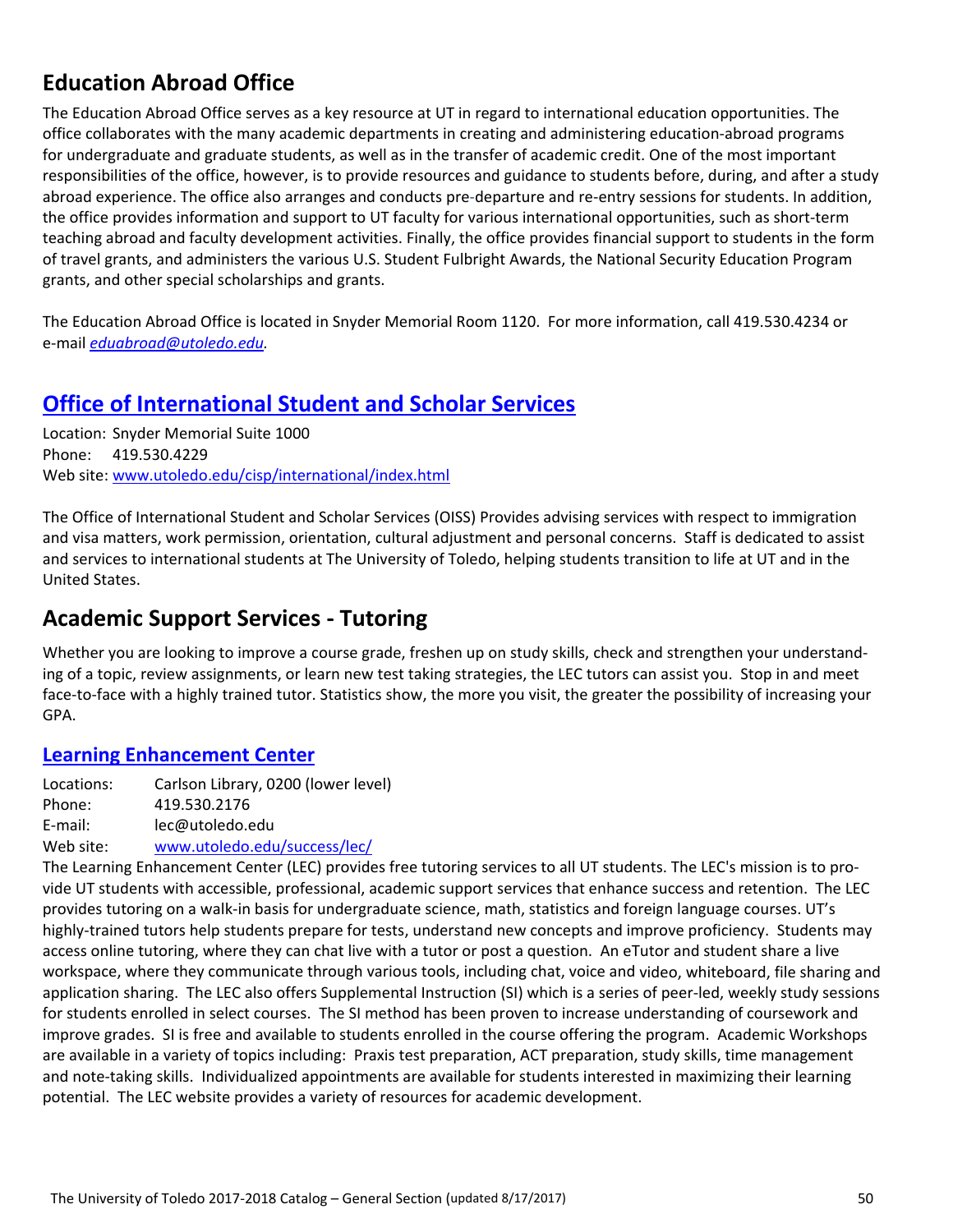### **Student‐Athlete Academic Services**

Locations: Larimer Athletic Complex, Room 2030 Phone: 419.530.3540 Web site: www.utoledo.edu/success/saas/index.html

Student Athlete Academic Services (SAAS) is a student‐centered, university resource which supports the academic enrichment and life skill development of all Rocket student‐athletes. The Department of Athletics at The University of Toledo recognizes the unique needs of student‐athletes' healthy balance of meeting athletic demands while maintaining satisfactory academic standards. SAAS provides a variety of services to assist student-athletes with their academic progress. Services include guidance with course scheduling, study table, making appointments with appropriate university offices, individual/group tutoring, and academic and career counseling. SAAS is located in Larimer Athletic Complex, the Rocket Academic Center includes staff offices, tutoring rooms, and a computer lab with desktop workstations.

### **TRIO Student Support Services**

Locations: Carlson Library, 0300 Phone: 419.530.3849 Email: triosss@utoledo.edu Web: www.utoledo.edu/success/trio/

TRIO Student Support Services is a federally funded program that provides a comprehensive range of academic and other support services to low‐income, first‐generation and disabled students who need assistance in academic and per‐ sonal development to enhance their chances of graduation. Students are accepted freshman year through senior year and remain with the program for the duration of their undergraduate studies.

TRIO Student Support Services provides the following functions:

- Identification and recruitment of enrolled students with academic need who meet federal program criteria of first‐ generation, disabled, low‐income or a combination of these;
- Student individual and group support in the form of advising, mentoring, and tutoring;
- Academic advising and monitoring in order to enhance persistence;

Career and financial aid counseling, graduate school and money management mentoring to improve economic out‐ comes beyond graduation; and

• Collaboration with University of Toledo student programs in order to enhance student experiences leading to retention and graduation.

### **Writing Center**

Location: Carlson Library, 0130 (lower level) Phone: 419.530.2176 Email: writingcenter@utoledo.edu Web: www.utoledo.edu/success/writingcenter

The Writing Center offers free writing assistance to all UT students. Our writing tutors are educated in various disciplines and can assist with a variety of assignments. They offer individual instruction to students at any stage of aca‐ demic or personal writing. Students may meet with Writing Center tutors to generate ideas, organize notes and thoughts, and receive feedback on drafts or complete papers. The following are often reviewed by our tutors: essays, research papers, creative writing, theses, dissertations, grant proposals, professional publications and scholarship/job applications. The Writing Center's website has many writing resources, including information on proper grammar, revision and editorial recommendations and various citation styles. All writing tutorials require an appointment. Appointments can be scheduled online via the Writing Center webpage.

### **Office of Multicultural Student Success**

Location: Multicultural Student Center ‐ Room 2500 Phone: 419.530.2261 Web site: http://www.utoledo.edu/studentaffairs/omss/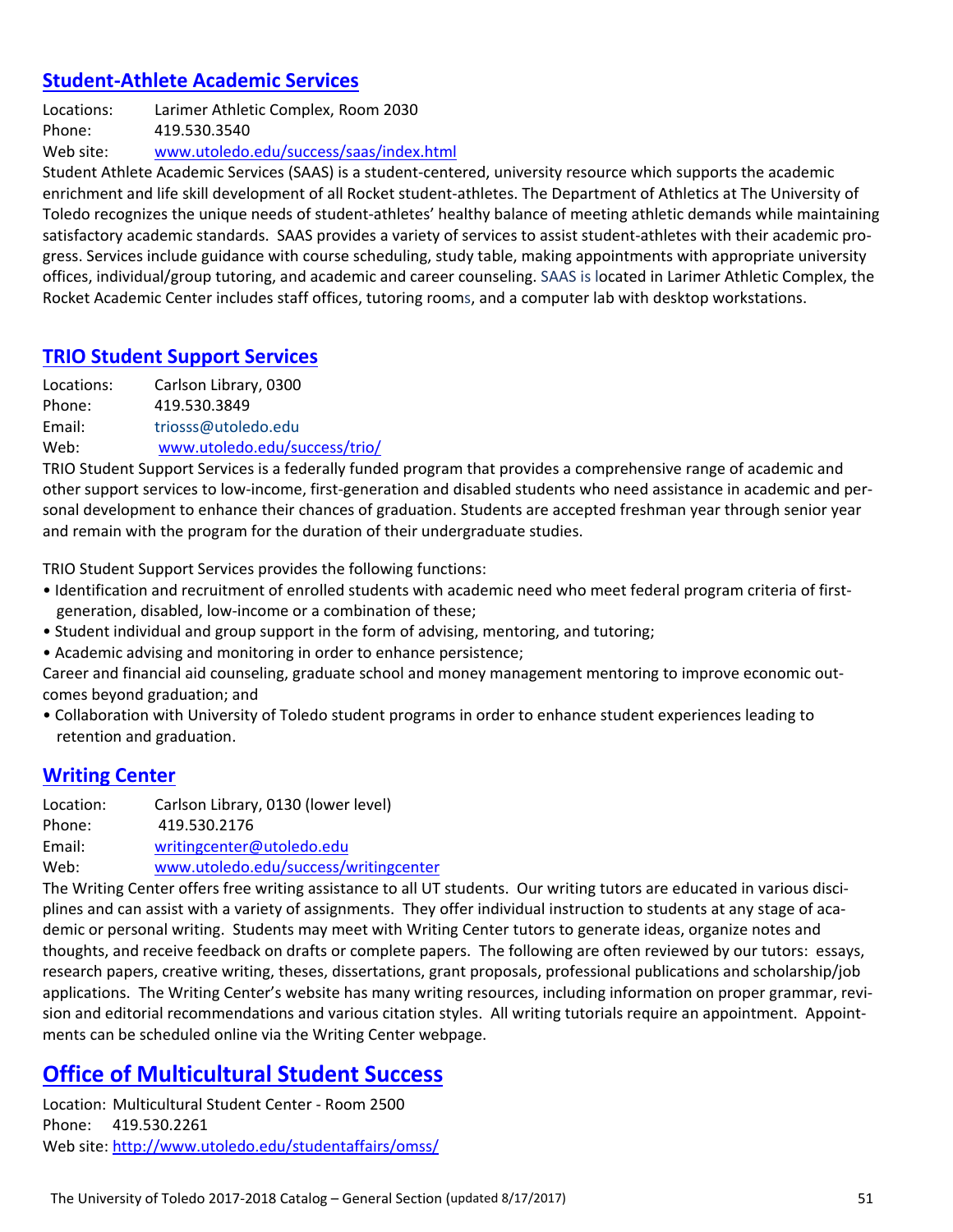The mission of the Office of Multicultural Student Success (OMSS) is to create a supportive campus environment for stu‐ dents of various cultures and diverse backgrounds. In addition, we provide opportunities and avenues for college success for underrepresented students beginning in the eighth grade and continuing on through college graduation. Through its programs and services, OMSS will enhance the recruitment and retention efforts of the Division of Student Affairs and explore the indigenous roots of African American, Asian American, and Latino American, Native American and LGBTQA (Lesbian, Gay, Bi-sexual, Transgender, Questioning, and Ally) students.

Sponsored Programs include:

- Heritage Months: Black History Month, Hispanic Heritage Month, Asian Pacific Islander History Month, Women's History Month, LGBTQA (Lesbian, Gay, Bi‐sexual, Transgender, Questioning, Ally) History Month, FilipinoAmerican Heritage Month, Native American History Month, Jewish American Heritage Month
- Multicultural Graduation Recognition Ceremonies
- Mentoring/Advising: TAWL (Geared toward minority women), Success Advising, PRIMOS (The English transla‐ tion for "cousins," is geared toward first-year Latino students), S.U.C.C.E.E.D (Students United for a Courageous, Creative, Educated & Empowered Destiny is geared toward Lesbian, Gay, Bi‐sexual, Transgender, Ques‐ tioning, and Ally students)
- M.O.R.E. (Multicultural Orientation Resources for Excellence): Early move‐in to assigned residence halls, meet multicultural student leaders, meet multicultural faculty/staff, be informed about mentorship programs, learn about resources to support students and families, opportunity to become acclimated to the campus before the semester starts

Email: omss@utoledo.edu Facebook: https://www.facebook.com/profile.php?id=100011271121674 Instagram: https://www.instagram.com/omss\_ut/ Twitter: https://twitter.com/UT\_OMSS

### **Office of Recreational Services**

Location: Student Recreation Center Phone: 419.530.3700 Web site: http://www.utoledo.edu/studentaffairs/rec/

The Office of Recreational Services, a member of the Division of Student Affairs, provides The University of Toledo com‐ munity with quality, student‐centered recreation and wellness programs and services that enrich the mind, body and spirit. The Office of Recreational Services is the premier service provider to the University of Toledo Community for healthy lifestyle options and developmental opportunities for student success. Opportunities are offered to explore one's limits, experience achievement and practice wholesome stress-management techniques. Activities regularly promote social interaction within the culturally diverse University community. Students are continually challenged to examine their values and life choices in the search to build a meaningful identity and understand themselves and others. The numerous competitive and cooperative interchanges provide an ideal climate for learning to respect the dignity and worth of the individual, as well as the importance of team development. Services provided to students through the Student Recreation Center include:

- Drop-in Recreation
- Intramurals
- Sports Clubs
- Red Cross certification classes
- Swim lessons
- **•** Group Exercise Classes
- Climb Wall
- High Ropes Course
- Summer Camp for Children 5-12
- Multiply Facilities on the Main Campus and Health Science Campus
- Student Employment Opportunities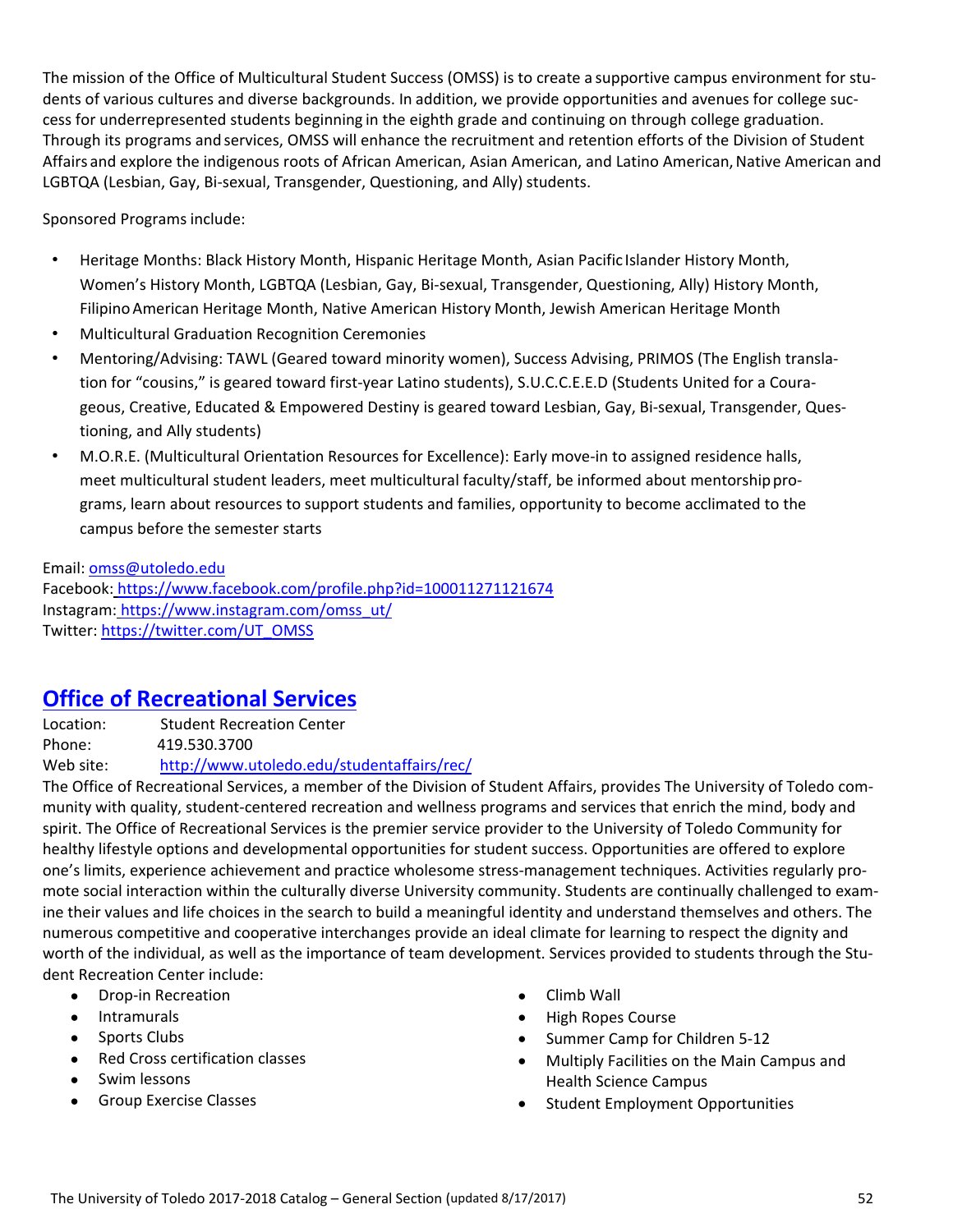### **Residence Life**

Location: Ottawa House West Phone: 419.530.2941 Web site: http://www.utoledo.edu/studentaffairs/reslife

University housing is a place to call home – a place where you can relax after a day of classes, hang out with your friends, eat a freshly cooked meal, and get involved. Arrangements include single, double, and triple occupancy rooms in suites of four to six or in traditional style residence halls. Living Learning and special interest Communities are available for those interested or majoring in the arts, business, health professions, wellness, politics, or law. Specific housing is also available for students that belong to the honors college, the Multicultural Emerging Scholars Program, as well as those looking for gender neutral or substance free living.

### **Sexual Assault Education and Prevention Program**

Location: Counseling Center, Rocket Hall 1810 Phone: 419.530.3431 Web site: https://www.utoledo.edu/studentaffairs/SAEPP/

The Sexual Assault Education and Prevention Program (SAEPP) works to create a safe campus community for everyone through educational efforts designed to reduce the incidence of sexual assault, stalking, sexual harassment and relation‐ ship violence. The SAEPP coordinator also serves as an advocate for survivors of these crimes, providing pressure‐free, confidential support and information and accompaniment through campus and community systems. If you or a friend has been victimized or if you would like more information, call the SAEPP coordinator. You also can call to get involved in SAEPP programs and outreach or to schedule a speaker for your group. Because violence can happen to anyone, SAEPP services are available to all students, male and female, in an atmosphere respectful of all cultural backgrounds and sexual orientations.

### **Office of Student Involvement & Leadership**

Location: Student Union Room 3504 Phone: 419.530.4944 Email: studentinvolvement@utoledo.edu

Website: http://www.utoledo.edu/studentaffairs/osi/

The Office of Student Involvement & Leadership (OSIL) is committed to building community and providing students with opportunities for involvement that will enhance and complement their UT experience. OSIL oversees many university‐ wide events including Weeks of Welcome, Student Involvement Fairs, Parent and Family Weekend, Homecoming, and Student Organization Awards Gala. The office supports a variety of areas, including student organizations, OrgSync (online student organization and events management system), Greek Life (fraternities and sororities), Campus Activities & Programming, Student Activities Board, Commuter Students Services, leadership programs, and Levis Leadership UT (a prestigious four‐year, scholarship‐based leadership program for incoming students). OSIL is responsible for supporting over 280 student organizations, distributing and monitoring student organization budgets, assisting with the formation of new student organizations, training student leaders, and providing event planning assistance.

### **Ask Rocky**

Location: Student Union Room 2525 Phone: 419.530.4606 or 419.530.2932 Email: AskRocky@utoledo.edu Web site: www.utoledo.edu/askrocky

Ask Rocky is a one‐stop‐shop that provides students with answers to general questions about UT. Ask Rocky can also help students learn of various ways to connect to the University through student organizations, community activities, and leadership opportunities. Services of Ask Rocky include: